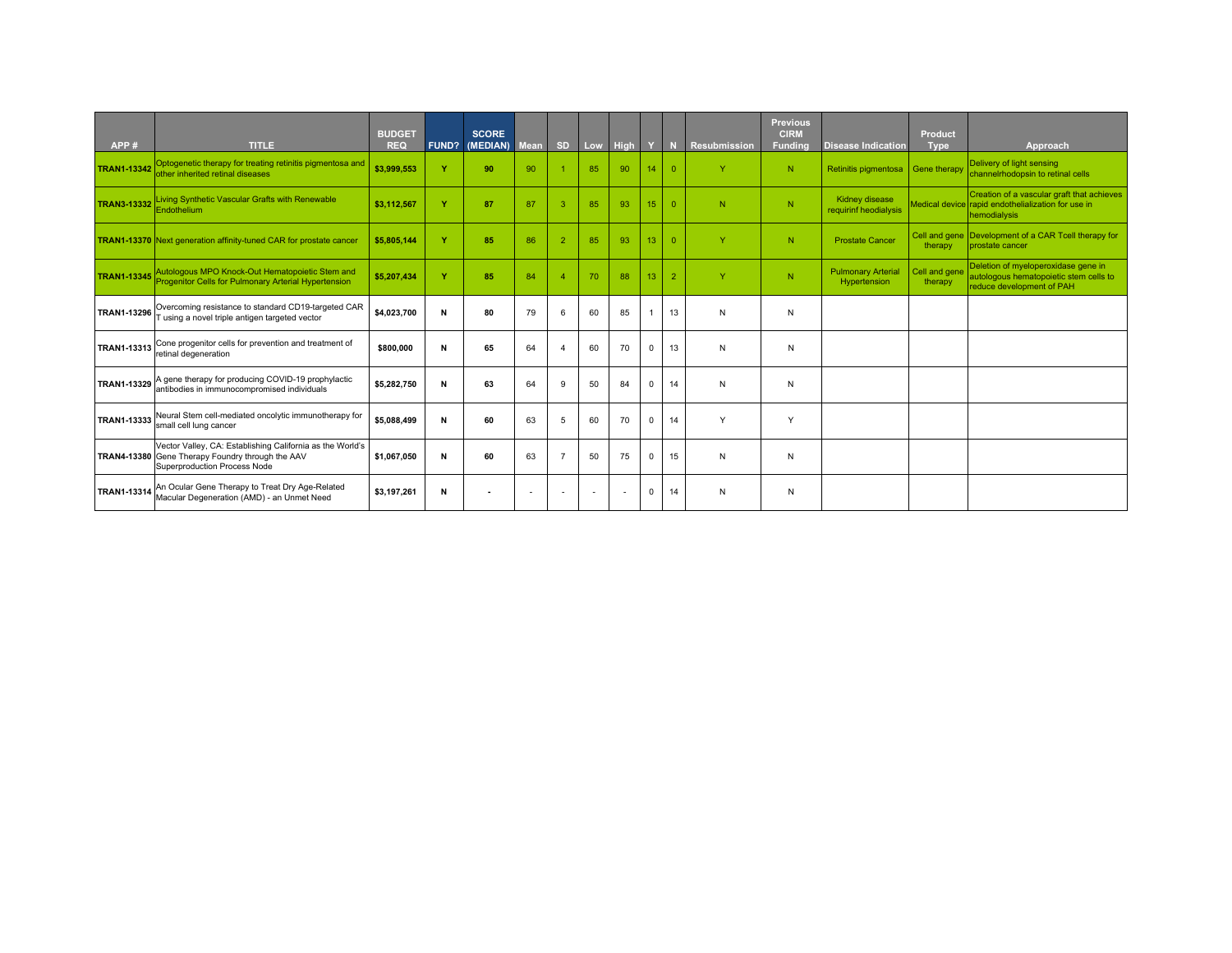



| <b>Application #</b>                                                             | <b>TRAN1-13342</b>                                                                                                                                                                                                                                                                                                                                                                                                                                                                                                |
|----------------------------------------------------------------------------------|-------------------------------------------------------------------------------------------------------------------------------------------------------------------------------------------------------------------------------------------------------------------------------------------------------------------------------------------------------------------------------------------------------------------------------------------------------------------------------------------------------------------|
| Title<br>(as written by the<br>applicant)                                        | Optogenetic therapy for treating retinitis pigmentosa and other inherited retinal diseases                                                                                                                                                                                                                                                                                                                                                                                                                        |
| <b>Translational</b><br><b>Candidate</b><br>(as written by the<br>applicant)     | An AAV gene therapy delivering a light sensitive gene to treat patients with advanced RP.                                                                                                                                                                                                                                                                                                                                                                                                                         |
| Area of Impact<br>(as written by the<br>applicant)                               | RP is a genetic disease that causes retinal degeneration leading to near or complete<br>blindness in most patients.                                                                                                                                                                                                                                                                                                                                                                                               |
| <b>Mechanism of</b><br>Action<br>(as written by the<br>applicant)                | This therapy delivers a potent transgene with high sensitivity to light incoming to the eye,<br>and high dynamic range. It has been shown to effectively treat the target retinal neurons.<br>Light activation of the protein delivered by the product results in a signal being sent to the<br>visual cortex of the brain.                                                                                                                                                                                       |
| <b>Unmet Medical Need</b><br>(as written by the<br>applicant)                    | This product will treat patients with advanced RP and other IRD who currently have no<br>other approved treatment.                                                                                                                                                                                                                                                                                                                                                                                                |
| <b>Project Objective</b><br>(as written by the<br>applicant)                     | pre-IND meeting                                                                                                                                                                                                                                                                                                                                                                                                                                                                                                   |
| <b>Major Proposed</b><br><b>Activities</b><br>(as written by the<br>applicant)   | Preclinical animal studies to further evaluate safety and efficacy<br>$\bullet$<br>Manufacturing process and analytical development<br>$\bullet$<br>Preparation for a pre-IND meeting                                                                                                                                                                                                                                                                                                                             |
| <b>Statement of Benefit</b><br>to California<br>(as written by the<br>applicant) | RP is a progressively debilitating disease which leads to blindness. Of the approximately<br>10,000 patients living with RP in California, many have advanced disease, to the point of<br>total loss of visual acuity. Most of these patients need to receive healthcare benefits,<br>special living assistance, and suffer from loss of financial independence. This product<br>represents a potential breakthrough treatment for a high unmet medical need for RP<br>patients to improve their quality of life. |
| <b>Funds Requested</b>                                                           | \$3,999,553                                                                                                                                                                                                                                                                                                                                                                                                                                                                                                       |
| <b>GWG</b><br>Recommendation                                                     | (85-100): Exceptional merit and warrants funding, if funds are available                                                                                                                                                                                                                                                                                                                                                                                                                                          |
| <b>Process Vote</b>                                                              | All GWG members unanimously affirmed that "The review was scientifically rigorous,<br>there was sufficient time for all viewpoints to be heard, and the scores reflect the<br>recommendation of the GWG."                                                                                                                                                                                                                                                                                                         |
|                                                                                  | Patient advocate members unanimously affirmed that "The review was carried out in a<br>fair manner and was free from undue bias."                                                                                                                                                                                                                                                                                                                                                                                 |

#### **Final Score: 90**

Up to 15 scientific members of the GWG score each application. The final score for an application is the median of the individual member scores. Additional parameters related to the score are shown below.

| <b>Mean</b>                                                              | 90 |
|--------------------------------------------------------------------------|----|
| <b>Median</b>                                                            | 90 |
| <b>Standard Deviation</b>                                                |    |
| <b>Highest</b>                                                           | 90 |
| Lowest                                                                   | 85 |
| Count                                                                    | 14 |
| (85-100): Exceptional merit and warrants funding, if funds are available | 14 |
| (1-84): Not recommended for funding                                      |    |

### **KEY QUESTIONS AND COMMENTS**

Proposals were evaluated and scored based on the key questions shown below, which are also described in the PA/RFA. Following the panel's discussion and scoring of the application, the members of the GWG were asked to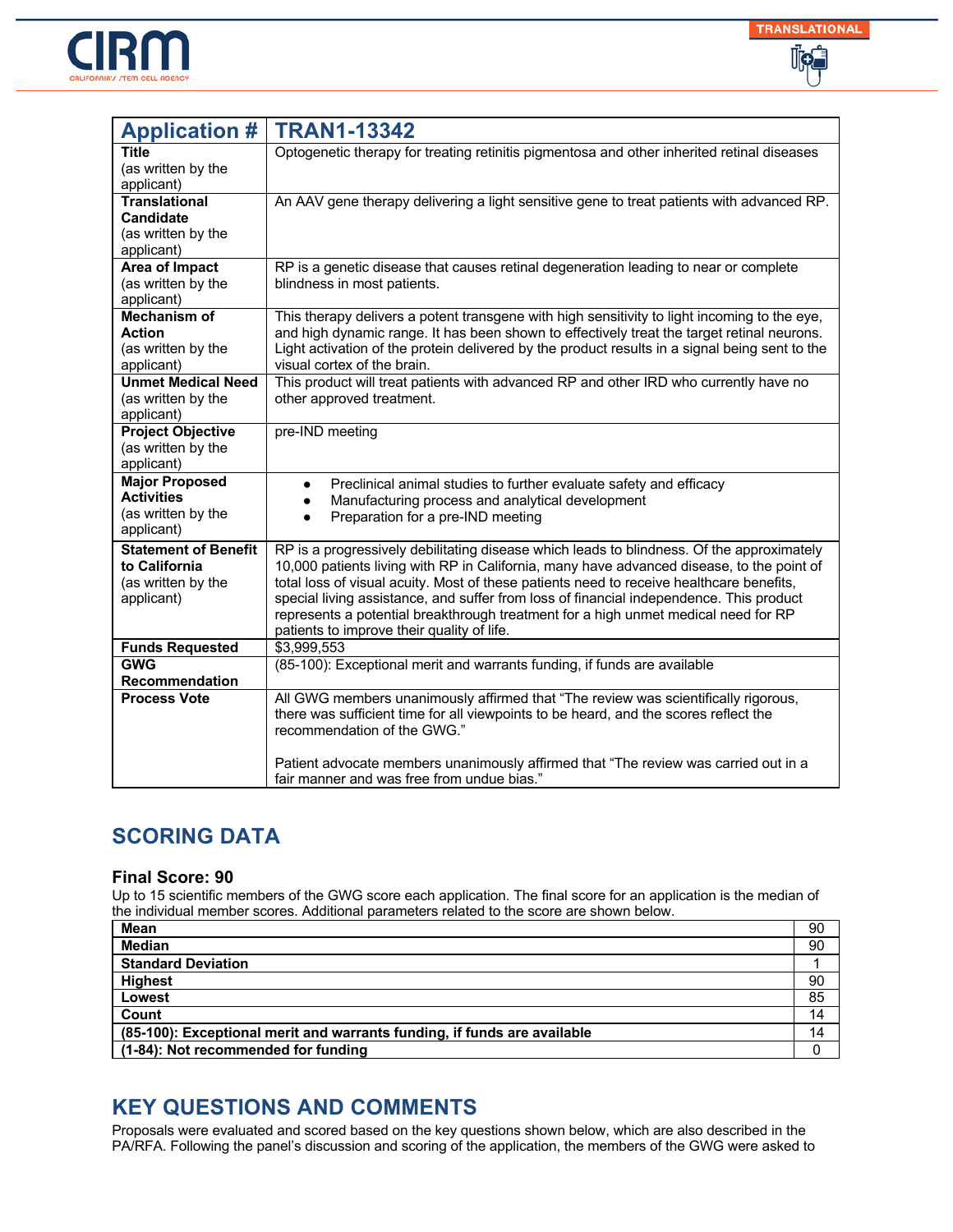



indicate whether the application addressed the key question and provide brief comments assessing the application in the context of each key question. The responses were provided by multiple reviewers and compiled and edited by CIRM for clarity.

| <b>GWG Votes</b>         | Does the proposal have the necessary significance and potential for impact?                                                                                                                                                                                                                                                                                                                                                                                                                                                                                                                                                                                                                                                                                                                                                                                                                                                                                                                                                                                                                                                                                                                                                                                                                                                                                                                                                                                                                                                                                                                                                                  |
|--------------------------|----------------------------------------------------------------------------------------------------------------------------------------------------------------------------------------------------------------------------------------------------------------------------------------------------------------------------------------------------------------------------------------------------------------------------------------------------------------------------------------------------------------------------------------------------------------------------------------------------------------------------------------------------------------------------------------------------------------------------------------------------------------------------------------------------------------------------------------------------------------------------------------------------------------------------------------------------------------------------------------------------------------------------------------------------------------------------------------------------------------------------------------------------------------------------------------------------------------------------------------------------------------------------------------------------------------------------------------------------------------------------------------------------------------------------------------------------------------------------------------------------------------------------------------------------------------------------------------------------------------------------------------------|
| Yes:<br>13               | Retinitis Pigmentosa (RP) is a group of rare, genetic disorders that involve a breakdown<br>$\bullet$<br>and loss of cells in the retina - the light sensitive tissue that lines the back of the eye.<br>There is a significant unmet medical need for new treatments for RP and related inherited<br>retinal disorders (IRD). The applicant is working on a potentially curative gene therapy for<br>RP and related IRD.<br>The proposal has high potential for significance and, if successful, will address an unmet<br>$\bullet$<br>clinical need. The proposed product does not aim to provide a restoration of vision, but<br>instead to improve the ability of RP patients to navigate their environment.<br>The therapy being developed has the potential to be a one-time curative approach for<br>$\bullet$<br>treating RP and related IRD. If successful, this would lead to an impactful and practical<br>value proposition for patients.<br>How does this technology and its approach differ from its competitor's? What are the<br>$\bullet$<br>advantages and differentiating factors for this product? This may be second to market.<br>It is not clear how this differs from a competitor study that is currently underway.<br>There is a large and diverse population that would benefit from an effective therapy.<br>٠<br>Based on science, and clinical efficacy has already been demonstrated.<br>A one-time treatment would have significant impact for these patients.<br>This is a gene therapy that could make a significant difference in vision for RP patients.<br>Yes, there remains a large unmet need in RP. |
| No:<br>0                 | none                                                                                                                                                                                                                                                                                                                                                                                                                                                                                                                                                                                                                                                                                                                                                                                                                                                                                                                                                                                                                                                                                                                                                                                                                                                                                                                                                                                                                                                                                                                                                                                                                                         |
| <b>GWG Votes</b><br>Yes: | Is the rationale sound?                                                                                                                                                                                                                                                                                                                                                                                                                                                                                                                                                                                                                                                                                                                                                                                                                                                                                                                                                                                                                                                                                                                                                                                                                                                                                                                                                                                                                                                                                                                                                                                                                      |
| 13<br>No:                | The proposed work is based on sound science. Developing an ophthalmic optogenetic<br>$\bullet$<br>therapy is both scientifically and clinically promising. In preliminary studies, over-<br>expression of the improved channel opsin variant in the retina proved effective in<br>ameliorating blindness in mouse models.<br>The applicants' discovery of a more light-sensitive channel opsin and their subsequent<br>$\bullet$<br>follow up studies strongly support the development of this product.<br>The applicants' prior gene therapy using an earlier version of this channel opsin was<br>$\bullet$<br>tested in the clinic. It was well-tolerated but had a minor safety signal.<br>Through mutagenesis of a recently discovered variant, the applicant has developed a<br>1000x more light-sensitive channel opsin to improve the utility of their approach.<br>The rationale of the proposal is sound. The applicant appropriately responded to critiques<br>$\bullet$<br>of the rationale from the previous round.<br>This application has sound rationale and strong preclinical data.<br>$\bullet$<br>none                                                                                                                                                                                                                                                                                                                                                                                                                                                                                                                   |
| 0                        |                                                                                                                                                                                                                                                                                                                                                                                                                                                                                                                                                                                                                                                                                                                                                                                                                                                                                                                                                                                                                                                                                                                                                                                                                                                                                                                                                                                                                                                                                                                                                                                                                                              |
| <b>GWG Votes</b>         | Is the proposal well planned and designed?                                                                                                                                                                                                                                                                                                                                                                                                                                                                                                                                                                                                                                                                                                                                                                                                                                                                                                                                                                                                                                                                                                                                                                                                                                                                                                                                                                                                                                                                                                                                                                                                   |
| Yes:<br>13               | One of the major criticisms from the last submission was the perceived lack of adequate<br>$\bullet$<br>planning and the overly ambitious timelines. The applicants have taken note of this<br>feedback and have re-written the section "Project Plan and Milestones." The newly written<br>section is well-designed and well-planned, aiming for an FDA INTERACT meeting in Q3<br>2022.<br>The responses from the team have addressed our questions. More systemic and ocular<br>$\bullet$<br>immunogenicity assessments have been added. The team may want to also consider an<br>electroretinography test for safety.<br>Yes. However, going forward the applicants still need to consider<br>whether the capsid is specific to retinal ganglion cells, or if other retinal cell types<br>are infected<br>which subtypes of retinal ganglion cells are infected<br>if expression of vector in melanopsin containing retinal ganglion cells will affect<br>diurnal/circadian rhythm in patients<br>The proposal is well-planned with the appropriate controls and mitigation strategies. I do<br>notice, however, that a comparison between the new viral capsid developed in this project<br>and its tropism for the eye with the previously developed capsids has not been carried<br>out.<br>The resubmission demonstrates that the applicant has sought and incorporated expert<br>advice on development of this product.                                                                                                                                                                                                              |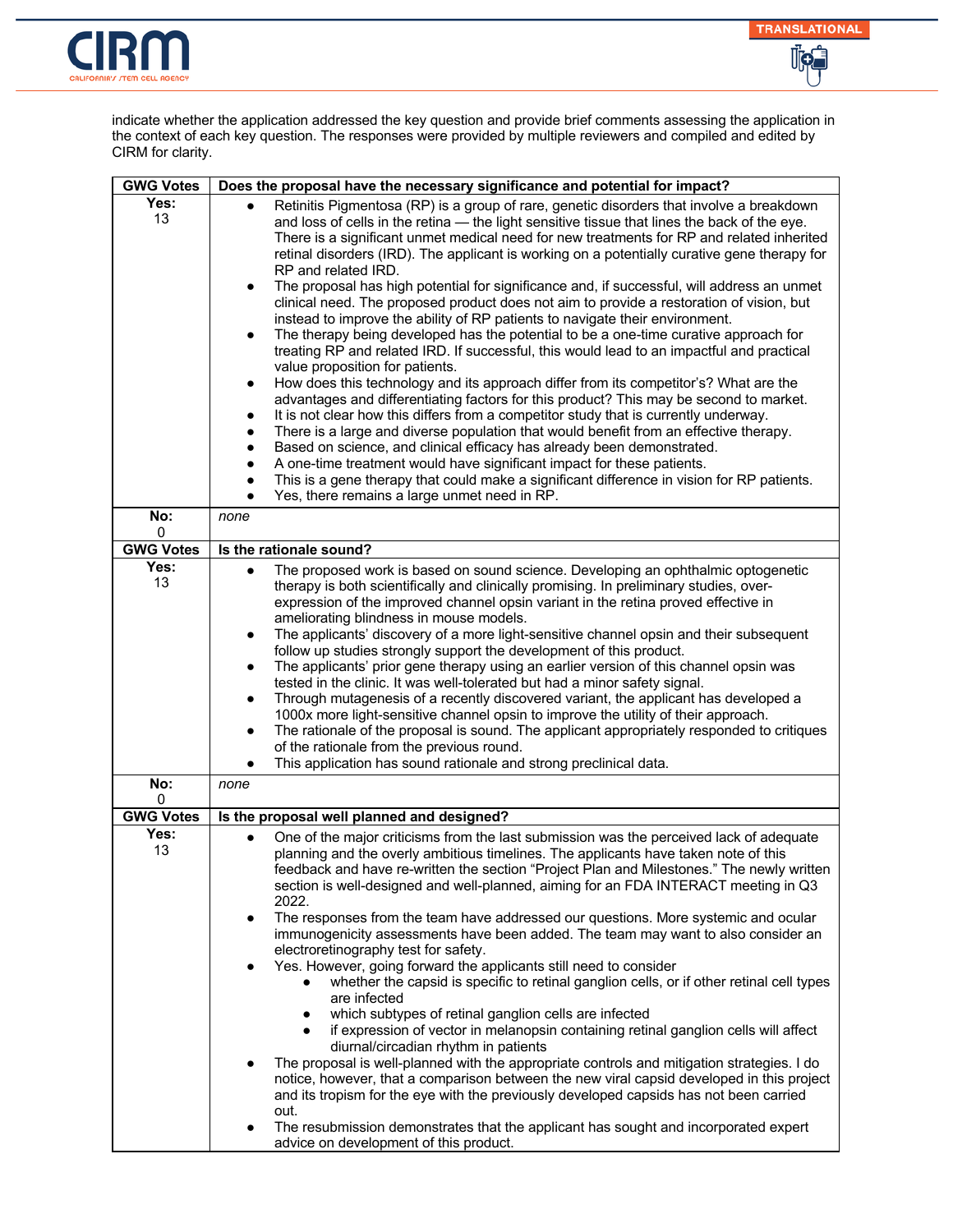



|                       | A more thorough consideration of timelines is included in this resubmission.                                                                                                                                                                                                                                                                                                                                                                                                                                                                            |
|-----------------------|---------------------------------------------------------------------------------------------------------------------------------------------------------------------------------------------------------------------------------------------------------------------------------------------------------------------------------------------------------------------------------------------------------------------------------------------------------------------------------------------------------------------------------------------------------|
| No:                   | none                                                                                                                                                                                                                                                                                                                                                                                                                                                                                                                                                    |
| 0                     |                                                                                                                                                                                                                                                                                                                                                                                                                                                                                                                                                         |
| <b>GWG Votes</b>      | Is the proposal feasible?                                                                                                                                                                                                                                                                                                                                                                                                                                                                                                                               |
| Yes:<br>13            | The proposal is feasible as it is based on strong preclinical data.<br>$\bullet$<br>This is a highly qualified team, and the project appears to be well staffed with the<br>appropriate resources.<br>The applicant has already initiated a collaboration with a contract development and<br>manufacturing company, and several outside experts have advised on the plan.<br>Yes, the timelines seem reasonable, and the team has added a contract development<br>$\bullet$<br>and manufacturing company, although I can't find the name of the vendor. |
| No:                   | none                                                                                                                                                                                                                                                                                                                                                                                                                                                                                                                                                    |
| 0<br><b>GWG Votes</b> |                                                                                                                                                                                                                                                                                                                                                                                                                                                                                                                                                         |
|                       | Does the project serve the needs of underserved communities?                                                                                                                                                                                                                                                                                                                                                                                                                                                                                            |
| Yes:<br>13            | This technology will serve the needs of underserved communities because RP has high<br>prevalence in underserved, particularly Hispanic, ethnic populations.<br>This product would serve underserved and under-represented communities, but the<br>applicant does not state this. Instead, the applicant provides a generic outreach plan<br>without identifying underserved groups. I think the applicant understands the need to<br>reach out to engage a diverse trial population, but I'd like to see an analysis of the trial's                    |
|                       | target populations so I can confirm that underserved, and under-represented,<br>communities are included in the outreach plan.<br>The applicant intends to establish partnerships with organizations that can help with<br>outreach. I would have liked to see names and descriptions of potential partners.                                                                                                                                                                                                                                            |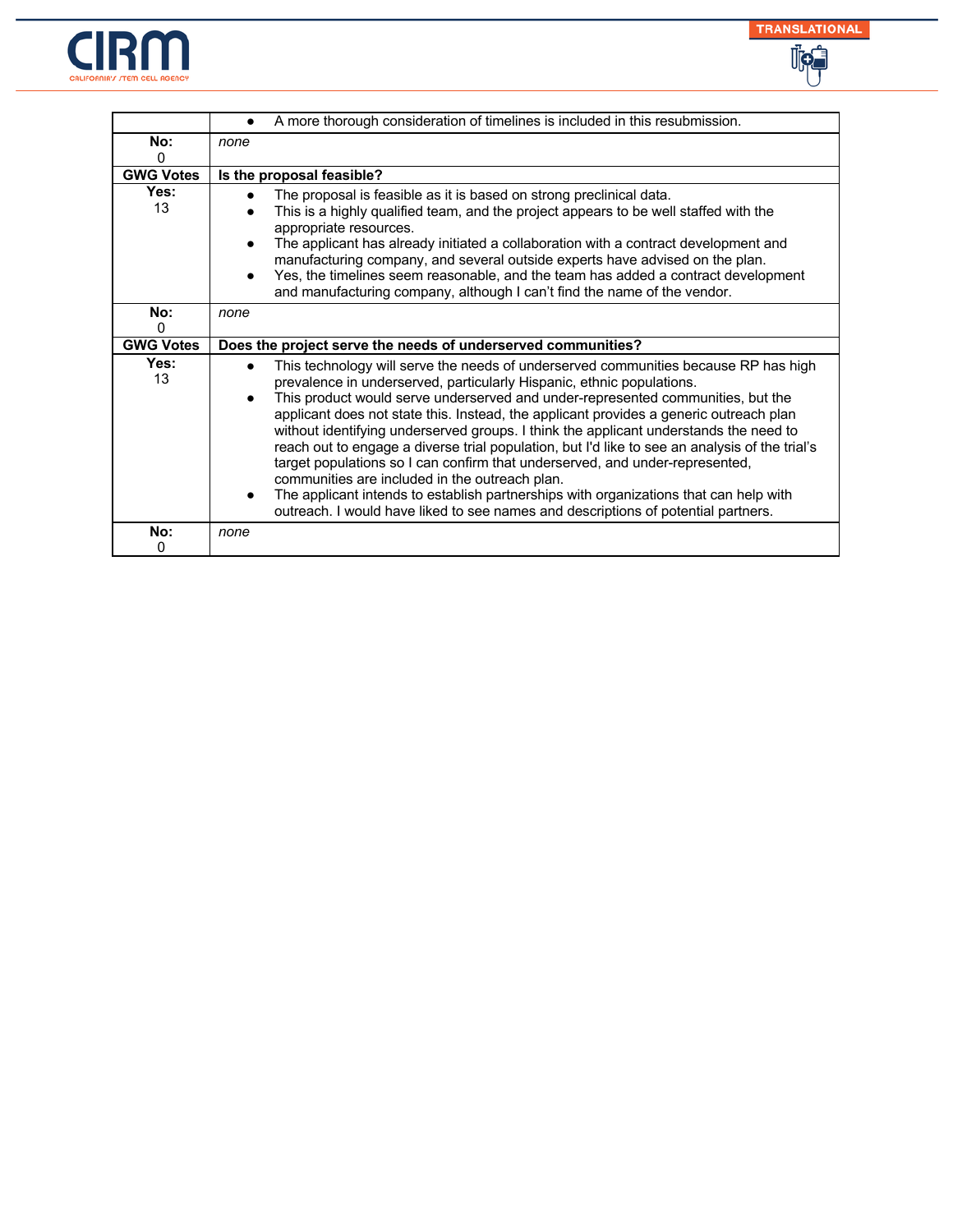



| <b>Application #</b>                       | <b>TRAN3-13332</b>                                                                                                                                                                           |
|--------------------------------------------|----------------------------------------------------------------------------------------------------------------------------------------------------------------------------------------------|
| Title                                      | Living Synthetic Vascular Grafts with Renewable Endothelium                                                                                                                                  |
| (as written by the<br>applicant)           |                                                                                                                                                                                              |
| <b>Translational</b>                       | LXW7 coated ePTFE vascular graft achieves rapid endothelization and improved graft                                                                                                           |
| <b>Candidate</b>                           | patency by capturing endogenous endothelial progenitor cells                                                                                                                                 |
| (as written by the                         |                                                                                                                                                                                              |
| applicant)<br><b>Area of Impact</b>        | This technology will produce long-lasting vascular grafts with self-renewable "living"                                                                                                       |
| (as written by the                         | endothelium and improve dialysis patients' quality of life                                                                                                                                   |
| applicant)                                 |                                                                                                                                                                                              |
| <b>Mechanism of</b>                        | The arteriovenous ePTFE dialysis graft approach is the most common form of vascular                                                                                                          |
| <b>Action</b><br>(as written by the        | access for hemodialysis in the U.S., but has high failure rates. One of the major causes is<br>the lack of a functional endothelium which is crucial to the prevention of thrombosis and     |
| applicant)                                 | stenosis. The LXW7 coated ePTFE graft will promote in situ endothelialization as the                                                                                                         |
|                                            | LXW7 works to increase the capture and binding of endogenous endothelial progenitor                                                                                                          |
|                                            | cells (EPCs) and endothelial cells (ECs)                                                                                                                                                     |
| <b>Unmet Medical Need</b>                  | Globally, in 2018 it was estimated that there were over 2 million people who suffered from                                                                                                   |
| (as written by the<br>applicant)           | kidney failure. Patients undergoing hemodialysis often require multiple interventions due<br>to graft failure. There is an unmet clinical need for long-term vascular access for             |
|                                            | hemodialysis patients.                                                                                                                                                                       |
| <b>Project Objective</b>                   | Pre-IDE meeting with the FDA                                                                                                                                                                 |
| (as written by the                         |                                                                                                                                                                                              |
| applicant)                                 |                                                                                                                                                                                              |
| <b>Major Proposed</b><br><b>Activities</b> | Manufacture, characterize, and optimize a viable prototype in making LXW7-<br>$\bullet$                                                                                                      |
| (as written by the                         | ePTFE grafts and evaluate their properties in vitro<br>Evaluate the mechanism of action, function, and efficacy of LXW7-ePTFE grafts                                                         |
| applicant)                                 | in small animal models                                                                                                                                                                       |
|                                            | Investigate the short-term and long-term behavior and function of LXW7-ePTFE<br>$\bullet$                                                                                                    |
|                                            | grafts in clinically relevant large animal models                                                                                                                                            |
| <b>Statement of Benefit</b>                | Californians are at risk for kidney disease. 106,888 Californians are living with end-stage                                                                                                  |
| to California<br>(as written by the        | renal disease (ESRD, or kidney failure). Without treatment, dialysis or a transplant, ESRD<br>is fatal. Only 1 in 7 California patients on the waiting list got a kidney transplant in 2020. |
| applicant)                                 | Patients undergoing hemodialysis often require multiple interventions due to graft failure.                                                                                                  |
|                                            | Providing a durable vascular graft with long-term patency will allow reliable access to life-                                                                                                |
|                                            | saving hemodialysis for patients.                                                                                                                                                            |
| <b>Funds Requested</b><br><b>GWG</b>       | \$3,112,567                                                                                                                                                                                  |
| Recommendation                             | (85-100): Exceptional merit and warrants funding, if funds are available                                                                                                                     |
| <b>Process Vote</b>                        | All GWG members unanimously affirmed that "The review was scientifically rigorous,                                                                                                           |
|                                            | there was sufficient time for all viewpoints to be heard, and the scores reflect the<br>recommendation of the GWG."                                                                          |
|                                            |                                                                                                                                                                                              |
|                                            | Patient advocate members unanimously affirmed that "The review was carried out in a<br>fair manner and was free from undue bias."                                                            |

### **Final Score: 87**

| Mean                                                                     | 87 |
|--------------------------------------------------------------------------|----|
| <b>Median</b>                                                            | 87 |
| <b>Standard Deviation</b>                                                |    |
| <b>Highest</b>                                                           | 93 |
| Lowest                                                                   | 85 |
| Count                                                                    | 15 |
| (85-100): Exceptional merit and warrants funding, if funds are available | 15 |
| (1-84): Not recommended for funding                                      |    |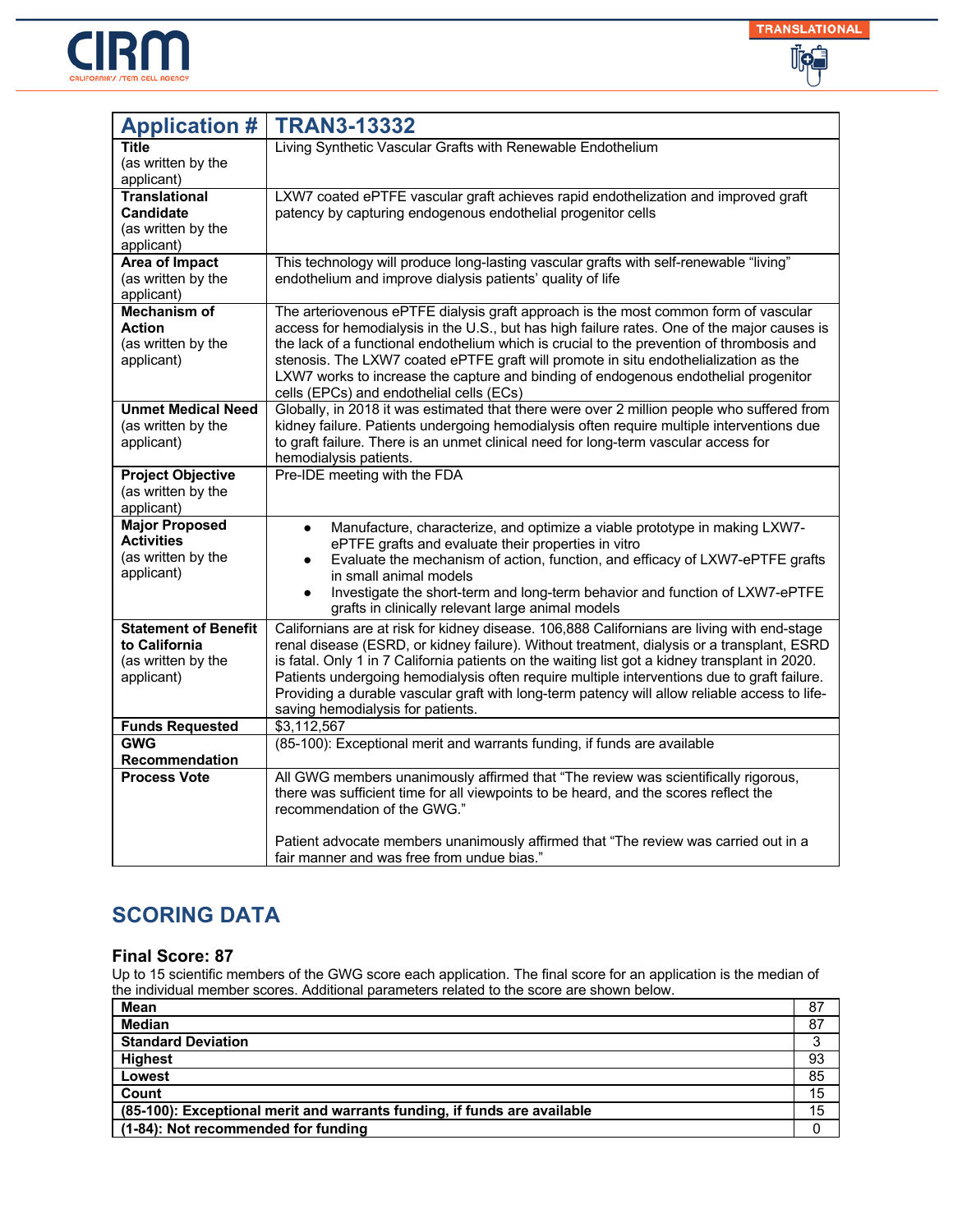

| <b>GWG Votes</b> | Does the proposal have the necessary significance and potential for impact?                                                                                                                                                                                                                                                                                                                                                                                                                                                                                                                                                                                                                                                                                                                                                                                                                                                                                                                                                                                                                                                                                                                                                                                                                                                                                                                                                                                                                                                                                                                                                                                                                                                                                                                                                    |
|------------------|--------------------------------------------------------------------------------------------------------------------------------------------------------------------------------------------------------------------------------------------------------------------------------------------------------------------------------------------------------------------------------------------------------------------------------------------------------------------------------------------------------------------------------------------------------------------------------------------------------------------------------------------------------------------------------------------------------------------------------------------------------------------------------------------------------------------------------------------------------------------------------------------------------------------------------------------------------------------------------------------------------------------------------------------------------------------------------------------------------------------------------------------------------------------------------------------------------------------------------------------------------------------------------------------------------------------------------------------------------------------------------------------------------------------------------------------------------------------------------------------------------------------------------------------------------------------------------------------------------------------------------------------------------------------------------------------------------------------------------------------------------------------------------------------------------------------------------|
| Yes:<br>13       | The project addressed an important clinical need, and the impact of the technology is<br>$\bullet$<br>likely to be high.<br>Fistula and other vascular access failures are a leading contributor to morbidity and<br>$\bullet$<br>mortality in patients facing end-stage renal disease (ESRD) and who remain on dialysis<br>for longer times as kidney grafts are in tight supply, or the patients' other comorbidities<br>rule them out as transplant candidates.<br>The proposed commercial development of a LXW7 coated ePTFE vascular catheter to be<br>$\bullet$<br>used in ESRD, will have a significant impact on an unmet need, that being delivery of a<br>hemodialysis vascular access catheter free of thrombosis and infection. Thus, the<br>proposal does have significant potential impact.<br>The proposed product is aimed to address an unmet medical need - the quality and<br>$\bullet$<br>durability of arteriovenous grafts in dialysis patients.<br>This is a great proposal. Reviewers were very encouraging of this project.<br>٠<br>The authors briefly mentioned the human acellular vessel product by a company but did<br>$\bullet$<br>not discuss all the pros/cons and competitive advantage of their product-candidate over<br>the other product.                                                                                                                                                                                                                                                                                                                                                                                                                                                                                                                                               |
| No:<br>1         | none                                                                                                                                                                                                                                                                                                                                                                                                                                                                                                                                                                                                                                                                                                                                                                                                                                                                                                                                                                                                                                                                                                                                                                                                                                                                                                                                                                                                                                                                                                                                                                                                                                                                                                                                                                                                                           |
| <b>GWG Votes</b> | Is the rationale sound?                                                                                                                                                                                                                                                                                                                                                                                                                                                                                                                                                                                                                                                                                                                                                                                                                                                                                                                                                                                                                                                                                                                                                                                                                                                                                                                                                                                                                                                                                                                                                                                                                                                                                                                                                                                                        |
| Yes:<br>13       | The proposed project is based on very sound scientific rationale. The preliminary data is<br>$\bullet$<br>very strong and the PI provides convincing data regarding the ability of LXW7 to attract<br>endothelial cells and endothelial progenitor cells to a surface and promote endothelial<br>proliferation.<br>The scientific rationale is sound. It is based on small molecule (ligand) LXW7, which is<br>$\bullet$<br>mobilized on biopolymer and selectively captures circulating endothelial cells.<br>The available data support that this technology could help immediately and also<br>$\bullet$<br>springboard the development of other biocompatible, endothelialized vascular contact<br>devices for surgical use.<br>The rationale is sound and is based on a strong preliminary data.<br>The preliminary data support further development of the product.                                                                                                                                                                                                                                                                                                                                                                                                                                                                                                                                                                                                                                                                                                                                                                                                                                                                                                                                                      |
| No:<br>1         | none                                                                                                                                                                                                                                                                                                                                                                                                                                                                                                                                                                                                                                                                                                                                                                                                                                                                                                                                                                                                                                                                                                                                                                                                                                                                                                                                                                                                                                                                                                                                                                                                                                                                                                                                                                                                                           |
| <b>GWG Votes</b> | Is the proposal well planned and designed?                                                                                                                                                                                                                                                                                                                                                                                                                                                                                                                                                                                                                                                                                                                                                                                                                                                                                                                                                                                                                                                                                                                                                                                                                                                                                                                                                                                                                                                                                                                                                                                                                                                                                                                                                                                     |
| Yes:<br>13       | The proposal is well-planned and well-written; the milestones are clearly outlined.<br>$\bullet$<br>Further well considered experiments leading to an IDE are proposed in this grant and will<br>$\bullet$<br>help found the basis for regulatory approval. I doubt further studies will be needed to<br>complete the application for human trials but a pre-IDE meeting will help assure this.<br>Small animal studies may not be necessary, a large animal model (pig) would address all<br>$\bullet$<br>necessary points for regulatory submission.<br>A concern is the utility of Milestone 4, investigating the effects of the LXW7-ePTFE grafts<br>$\bullet$<br>on capturing human EPCs/ECs in the immunodeficient NSG mouse inferior vena cava<br>interposition model. It would seem that these experiments should be done in the setting of<br>an immunosuppressed pig model.<br>I agree with the reviewer comments that they should consider whether the mouse studies<br>$\bullet$<br>are truly necessary to move forward to the next step in development.<br>Mouse model might not be necessary; it is recommended to employ a large animal<br>٠<br>model.<br>Potential sex-based differences were not addressed in the proposal. It is an important<br>$\bullet$<br>topic to address. Also, it is important to address how well this technology will work with<br>endothelial cells from diseased patients.<br>Questions were raised around the consideration of sex representation in the rat animal<br>$\bullet$<br>models.<br>It is unclear whether the LXW7 coated ePTFE vascular catheter can maintain the<br>$\bullet$<br>endothelization of the catheter under high flows of hemodialysis. In other words, what is<br>the long term durability of the device? This question is not addressed in this study. |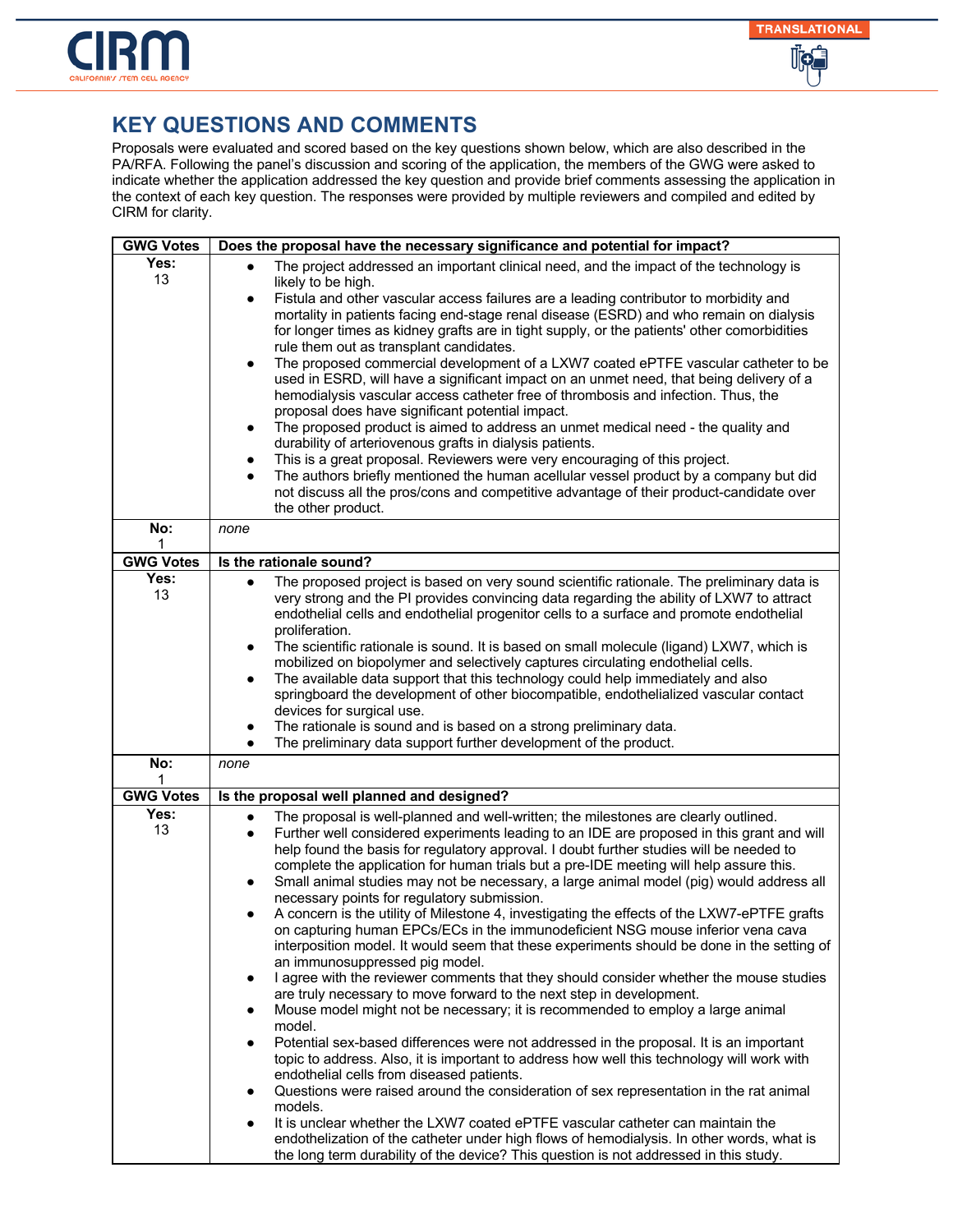



| No:                   | More attention to future CMC issues is encouraged, including the reproducibility of current<br>$\bullet$<br>production methods.<br>A few things are missing in the CMC plan:<br>the final form of the product is not described (terminally sterilized? If so, by<br>what? suspended in solution?)<br>the container for the final product (implantable device) is not described<br>no plans for the stability of storage of the device in the container<br>none                                                                                                                                                                                                                           |
|-----------------------|------------------------------------------------------------------------------------------------------------------------------------------------------------------------------------------------------------------------------------------------------------------------------------------------------------------------------------------------------------------------------------------------------------------------------------------------------------------------------------------------------------------------------------------------------------------------------------------------------------------------------------------------------------------------------------------|
| <b>GWG Votes</b>      | Is the proposal feasible?                                                                                                                                                                                                                                                                                                                                                                                                                                                                                                                                                                                                                                                                |
| Yes:<br>13            | Clear steps in device design optimization are outlined. The team is experienced with other<br>$\bullet$<br>recent related product under development by CBER and CDRH under IDE/PMA<br>development routes. Core resources are available at their institution which is well known<br>in the area of surgery and device development.<br>The proposed milestones appear feasible. The team is qualified to perform the proposed<br>$\bullet$<br>work.<br>The timeline is reasonable.<br>The project is utilizing a relatively simple technology based on the established clinical<br>practice, which increases its feasibility. The final version of the device should be better<br>defined. |
| No:                   | none                                                                                                                                                                                                                                                                                                                                                                                                                                                                                                                                                                                                                                                                                     |
| <b>GWG Votes</b>      | Does the project serve the needs of underserved communities?                                                                                                                                                                                                                                                                                                                                                                                                                                                                                                                                                                                                                             |
| Yes:<br>12            | The technology is highly relevant to the underserved community.<br>$\bullet$<br>This will especially help in populations with high frequencies of ESRD (black, hispanic,<br>and white populations in rural areas) and also in women, who have smaller vessels and<br>are prone to more severe problems with vascular access.                                                                                                                                                                                                                                                                                                                                                             |
| No:<br>$\overline{2}$ | More attention needs to be applied to sex differences in the animal experiments.                                                                                                                                                                                                                                                                                                                                                                                                                                                                                                                                                                                                         |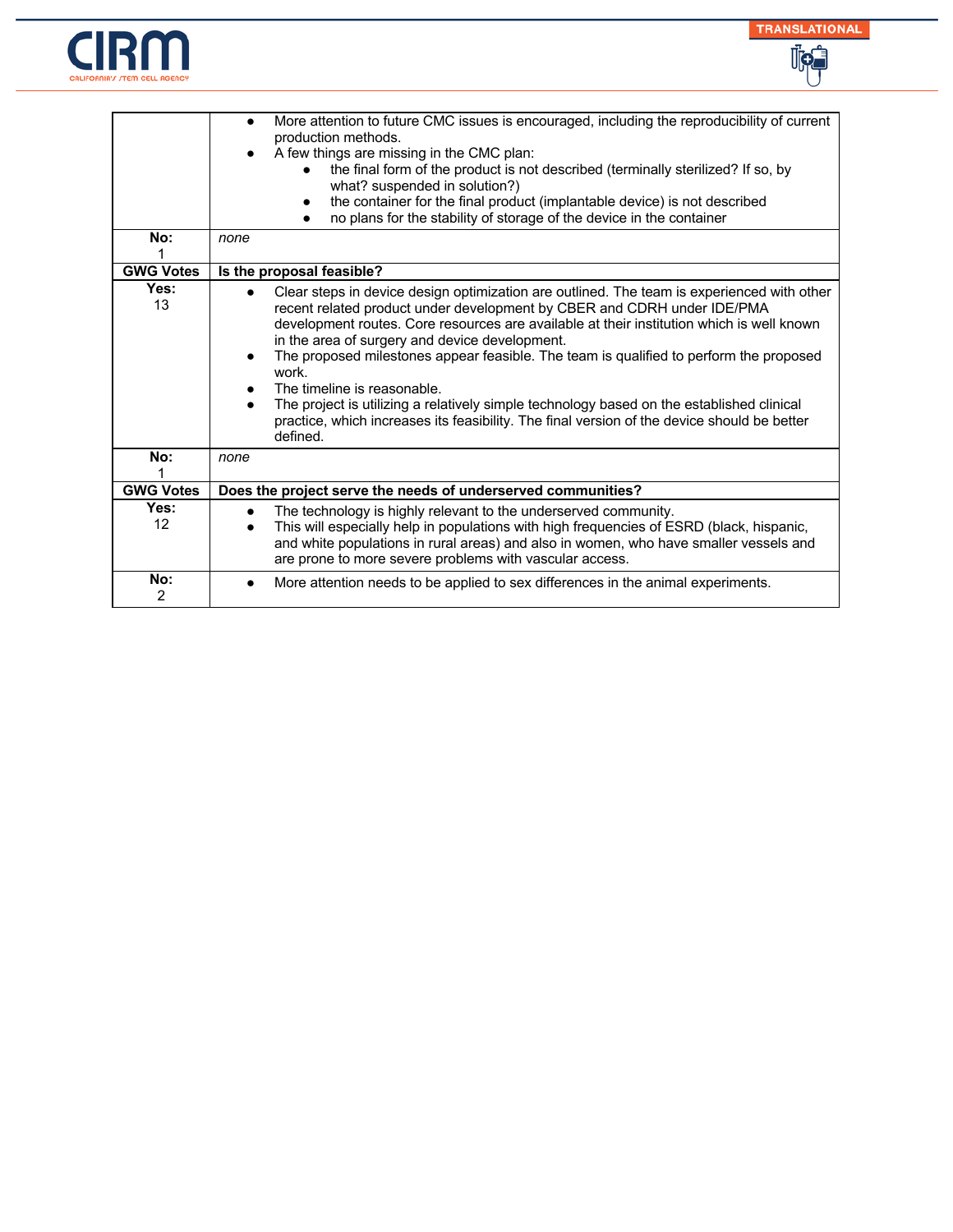



| <b>Application #</b>                       | <b>TRAN1-13370</b>                                                                                                                                                                 |
|--------------------------------------------|------------------------------------------------------------------------------------------------------------------------------------------------------------------------------------|
| <b>Title</b>                               | Next generation affinity-tuned CAR for prostate cancer                                                                                                                             |
| (as written by the                         |                                                                                                                                                                                    |
| applicant)<br><b>Translational</b>         | A next generation cell therapy product that targets prostate cancer cells                                                                                                          |
| <b>Candidate</b>                           |                                                                                                                                                                                    |
| (as written by the                         |                                                                                                                                                                                    |
| applicant)                                 |                                                                                                                                                                                    |
| <b>Area of Impact</b>                      | Prostate cancer                                                                                                                                                                    |
| (as written by the<br>applicant)           |                                                                                                                                                                                    |
| <b>Mechanism of</b>                        | The therapeutic candidate when expressed on the surface of immune cells allow them to                                                                                              |
| <b>Action</b>                              | binds to a protein that is overexpressed on the prostate cancer cells and kills them.                                                                                              |
| (as written by the                         |                                                                                                                                                                                    |
| applicant)                                 |                                                                                                                                                                                    |
| <b>Unmet Medical Need</b>                  | Prostate cancer is the fourth most common cancer globally and the second leading cause                                                                                             |
| (as written by the<br>applicant)           | of cancer death among men in the United States, with a 60% occurrence rate in men over<br>the age of 65. Approximately 61,860 patients are expected to die from prostate cancer in |
|                                            | California in the year 2021.                                                                                                                                                       |
| <b>Project Objective</b>                   | pre-IND meeting                                                                                                                                                                    |
| (as written by the                         |                                                                                                                                                                                    |
| applicant)                                 |                                                                                                                                                                                    |
| <b>Major Proposed</b><br><b>Activities</b> | Generate GMP compatible lentiviral vector encoding the therapeutic candidate<br>$\bullet$                                                                                          |
| (as written by the                         | Process development and scale up for cGMP manufacturing of the therapeutic<br>$\bullet$<br>candidate                                                                               |
| applicant)                                 | Rodent studies to determine the efficacy and safety of cGMP manufactured<br>$\bullet$                                                                                              |
|                                            | therapeutic candidate                                                                                                                                                              |
| <b>Statement of Benefit</b>                | Californians will benefit in several significant ways. Approximately 61,860 patients die                                                                                           |
| to California                              | from prostate cancer in California every year. If the therapeutic is successful, it will extend                                                                                    |
| (as written by the                         | the long-term survival rates for Californians with prostate cancer. The proposed studies                                                                                           |
| applicant)                                 | will have an added economic benefit for California by creating skilled jobs and new<br>companies. The current therapeutic would also reduce hospital cost through improved         |
|                                            | efficacy and safety.                                                                                                                                                               |
| <b>Funds Requested</b>                     | \$5,805,144                                                                                                                                                                        |
| <b>GWG</b>                                 | (85-100): Exceptional merit and warrants funding, if funds are available                                                                                                           |
| <b>Recommendation</b>                      |                                                                                                                                                                                    |
| <b>Process Vote</b>                        | All GWG members unanimously affirmed that "The review was scientifically rigorous,                                                                                                 |
|                                            | there was sufficient time for all viewpoints to be heard, and the scores reflect the<br>recommendation of the GWG."                                                                |
|                                            |                                                                                                                                                                                    |
|                                            | Patient advocate members unanimously affirmed that "The review was carried out in a                                                                                                |
|                                            | fair manner and was free from undue bias."                                                                                                                                         |

### **Final Score: 85**

| Mean                                                                     | 86 |
|--------------------------------------------------------------------------|----|
| <b>Median</b>                                                            | 85 |
| <b>Standard Deviation</b>                                                |    |
| <b>Highest</b>                                                           | 93 |
| Lowest                                                                   | 85 |
| Count                                                                    | 13 |
| (85-100): Exceptional merit and warrants funding, if funds are available | 13 |
| (1-84): Not recommended for funding                                      |    |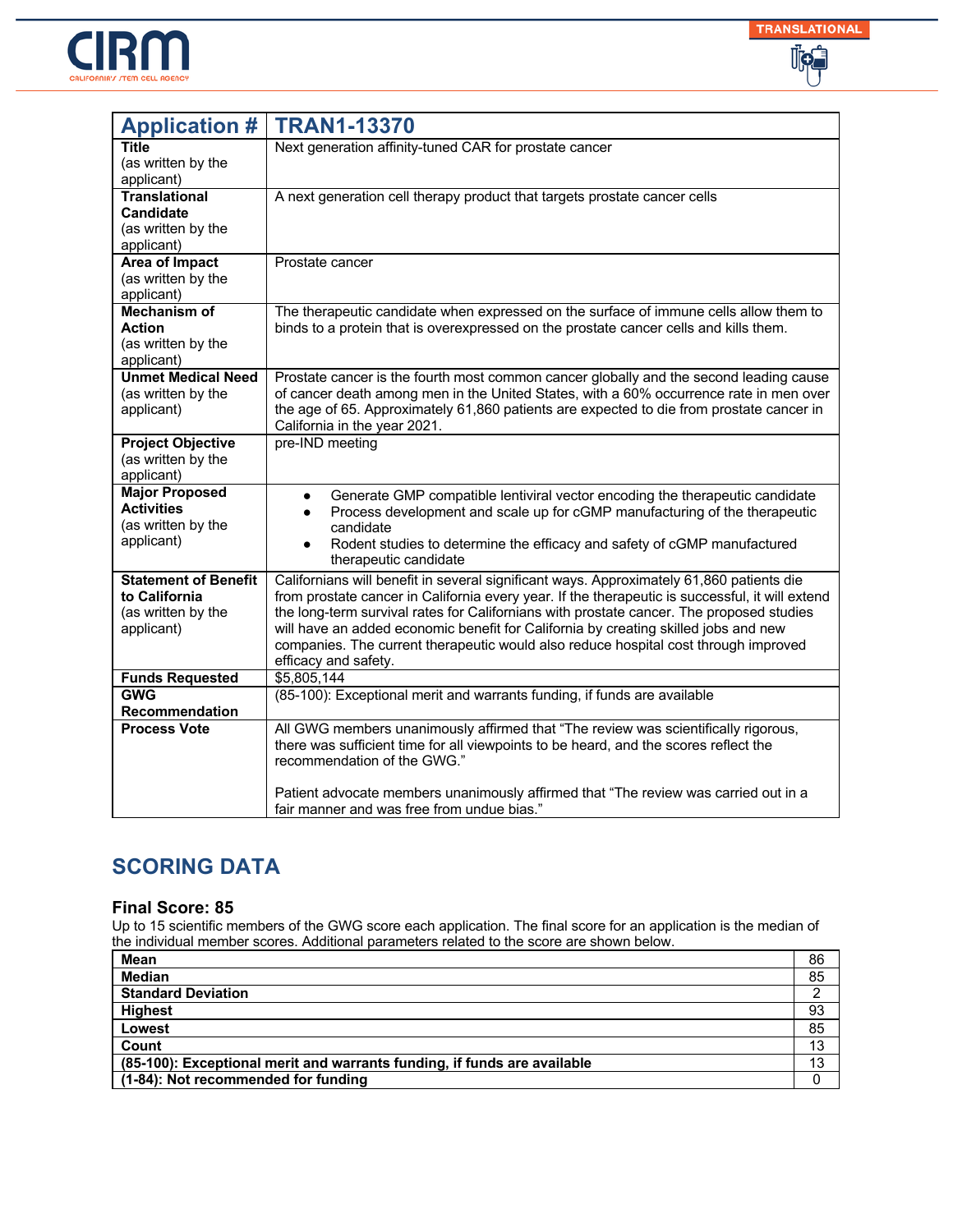

| <b>GWG Votes</b>  | Does the proposal have the necessary significance and potential for impact?                                                                                                                                                                                                                                                                                                                                                                                                                                                                                                                                                                                                                                                                                                                                                                                                                                                                                                                                                                                                                                                                                                                                                                                                                    |
|-------------------|------------------------------------------------------------------------------------------------------------------------------------------------------------------------------------------------------------------------------------------------------------------------------------------------------------------------------------------------------------------------------------------------------------------------------------------------------------------------------------------------------------------------------------------------------------------------------------------------------------------------------------------------------------------------------------------------------------------------------------------------------------------------------------------------------------------------------------------------------------------------------------------------------------------------------------------------------------------------------------------------------------------------------------------------------------------------------------------------------------------------------------------------------------------------------------------------------------------------------------------------------------------------------------------------|
| Yes:<br>12<br>No: | The significance of developing CAR-T based therapy for prostate cancer is high, as<br>there is a lack of CAR-T based therapies for solid tumors.<br>Prostate cancer is the fourth most common cancer globally and the second leading<br>$\bullet$<br>cause of cancer death among men in the United States. There is a need for new, and<br>potentially curative approaches, for treating prostate cancer.<br>Many men still die of prostate cancer, both old and young. Young black men are<br>$\bullet$<br>disproportionately affected.<br>The product is for metastatic prostate cancer which is incurable.<br>$\bullet$<br>There are currently no immunotherapies for this disease.<br>$\bullet$<br>The applicant is working on a CAR-T based therapy. The team is developing a<br>$\bullet$<br>potentially "one and done" curative therapy.<br>This product could provide a lasting cure for patients that are out of treatment options.<br>CAR-T like therapies for solid tumors have a past history of lethalities, and the novel<br>approach to the construct and it's modified signaling cascade may open the door to safer<br>treatments for other solid tumors.<br>Great proposal with promise and worth funding, even though it might not actually go<br>through to market.<br>none |
| 0                 |                                                                                                                                                                                                                                                                                                                                                                                                                                                                                                                                                                                                                                                                                                                                                                                                                                                                                                                                                                                                                                                                                                                                                                                                                                                                                                |
| <b>GWG Votes</b>  | Is the rationale sound?                                                                                                                                                                                                                                                                                                                                                                                                                                                                                                                                                                                                                                                                                                                                                                                                                                                                                                                                                                                                                                                                                                                                                                                                                                                                        |
| Yes:<br>12        | The applicant's main hypothesis revolves around the design of novel T-cell therapy to<br>$\bullet$<br>overcome the limitations of current CAR-T based therapies, with respect to safety and<br>efficacy, in the context of solid tumors. The overall scientific rationale is sound.<br>The proposal revision has overcome the past criticisms and addressed how its quality<br>attributes have been modified to provide a better discrimination between antigen on<br>prostate cancer vs. antigen on normal tissues. Data gathered to date support steps<br>towards an IND.<br>The applicant has generated a robust body of in vitro and in vivo data showing that their<br>T cell-therapy is as effective as current CAR construct designs with the same target.<br>The rationale for the target is reasonable.<br>٠<br>The novel strategy may be sufficiently different from other approaches with the same<br>target.<br>The preliminary in vivo data are confusing as the "standard" construct has no activity in<br>$\bullet$<br>these studies. It is not clear why this is the case. Scrutiny of the data that will be<br>generated by the proposed studies will be needed.                                                                                                              |
| No:<br>0          | none                                                                                                                                                                                                                                                                                                                                                                                                                                                                                                                                                                                                                                                                                                                                                                                                                                                                                                                                                                                                                                                                                                                                                                                                                                                                                           |
| <b>GWG Votes</b>  | Is the proposal well planned and designed?                                                                                                                                                                                                                                                                                                                                                                                                                                                                                                                                                                                                                                                                                                                                                                                                                                                                                                                                                                                                                                                                                                                                                                                                                                                     |
| Yes:<br>12        | During the course of the proposed project, two important meetings are planned with the<br>FDA. The first planned meeting is an INTERACT meeting. During the grant period, the<br>team will submit a pre-IND briefing document detailing the intended scaled production<br>process for the product and pilot data supporting the efficacy and safety of the product in<br>preclinical models. Overall, this is a well-constructed, quality program.<br>The proposed studies will be sufficient for a pre-IND.<br>The experimental plan is well-outlined, the response to the previous review critiques is<br>appropriate, but there are certain inconsistencies in the presented data. The mechanism<br>of action is not well-understood.<br>Please ensure there are studies to assess off tumor binding using both TCR and cell<br>microarray technologies. This should support the lower affinity binding avoids normal<br>tissues, a key safety premise.<br>The novel assays that have been developed are of questionable utility.<br>٠                                                                                                                                                                                                                                                      |
| No:<br>0          | none                                                                                                                                                                                                                                                                                                                                                                                                                                                                                                                                                                                                                                                                                                                                                                                                                                                                                                                                                                                                                                                                                                                                                                                                                                                                                           |
| <b>GWG Votes</b>  | Is the proposal feasible?                                                                                                                                                                                                                                                                                                                                                                                                                                                                                                                                                                                                                                                                                                                                                                                                                                                                                                                                                                                                                                                                                                                                                                                                                                                                      |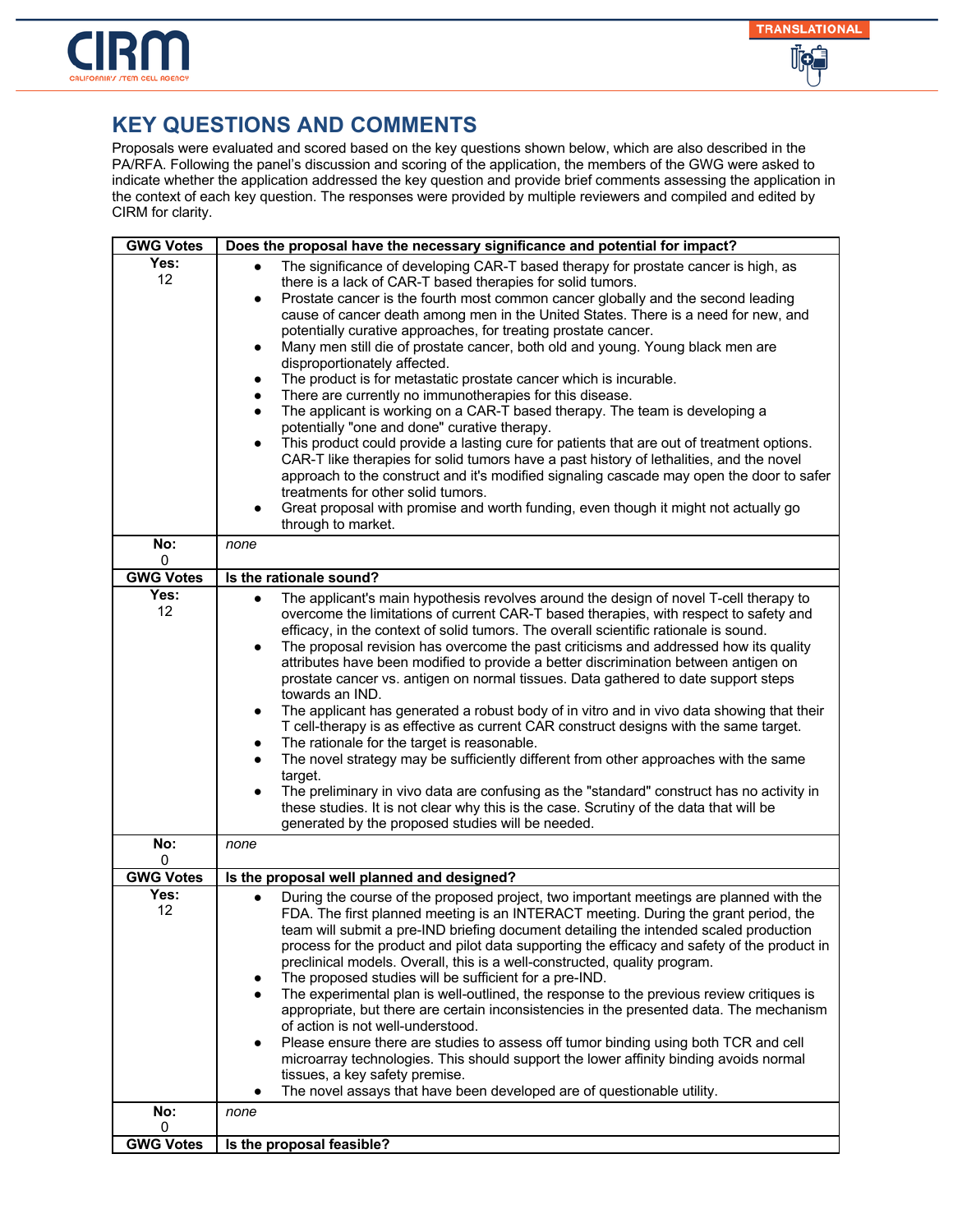



| Yes:<br>12       | The proposal is built on a solid foundation and is feasible.<br>The timelines are reasonable and appropriate. The applicant has considered and<br>articulated a reasonable contingency plan to manage potential risks and delays<br>associated with this program.<br>Various in vitro and in vivo approaches are in play to assess activity and safety in animal<br>models of disease, and these kinds of data, while non-GLP, can be performed in a<br>manner to include safety endpoints. These are often the types of studies which are<br>suitable as "toxicity data" for CBER IND packages. Pathology should be added to point<br>to lack of harm in normal tissues.<br>Yes, based on the preliminary data presented. |
|------------------|----------------------------------------------------------------------------------------------------------------------------------------------------------------------------------------------------------------------------------------------------------------------------------------------------------------------------------------------------------------------------------------------------------------------------------------------------------------------------------------------------------------------------------------------------------------------------------------------------------------------------------------------------------------------------------------------------------------------------|
| No:<br>0         | none                                                                                                                                                                                                                                                                                                                                                                                                                                                                                                                                                                                                                                                                                                                       |
| <b>GWG Votes</b> | Does the project serve the needs of underserved communities?                                                                                                                                                                                                                                                                                                                                                                                                                                                                                                                                                                                                                                                               |
| Yes:<br>12       | Prostate cancer is very relevant for the underrepresented communities, as the prostate<br>cancer is often detected late in the course of the disease.<br>Yes, because many men are afraid to go to see their physician - this potentially gives<br>late stage people a chance.                                                                                                                                                                                                                                                                                                                                                                                                                                             |
| No:<br>0         | none                                                                                                                                                                                                                                                                                                                                                                                                                                                                                                                                                                                                                                                                                                                       |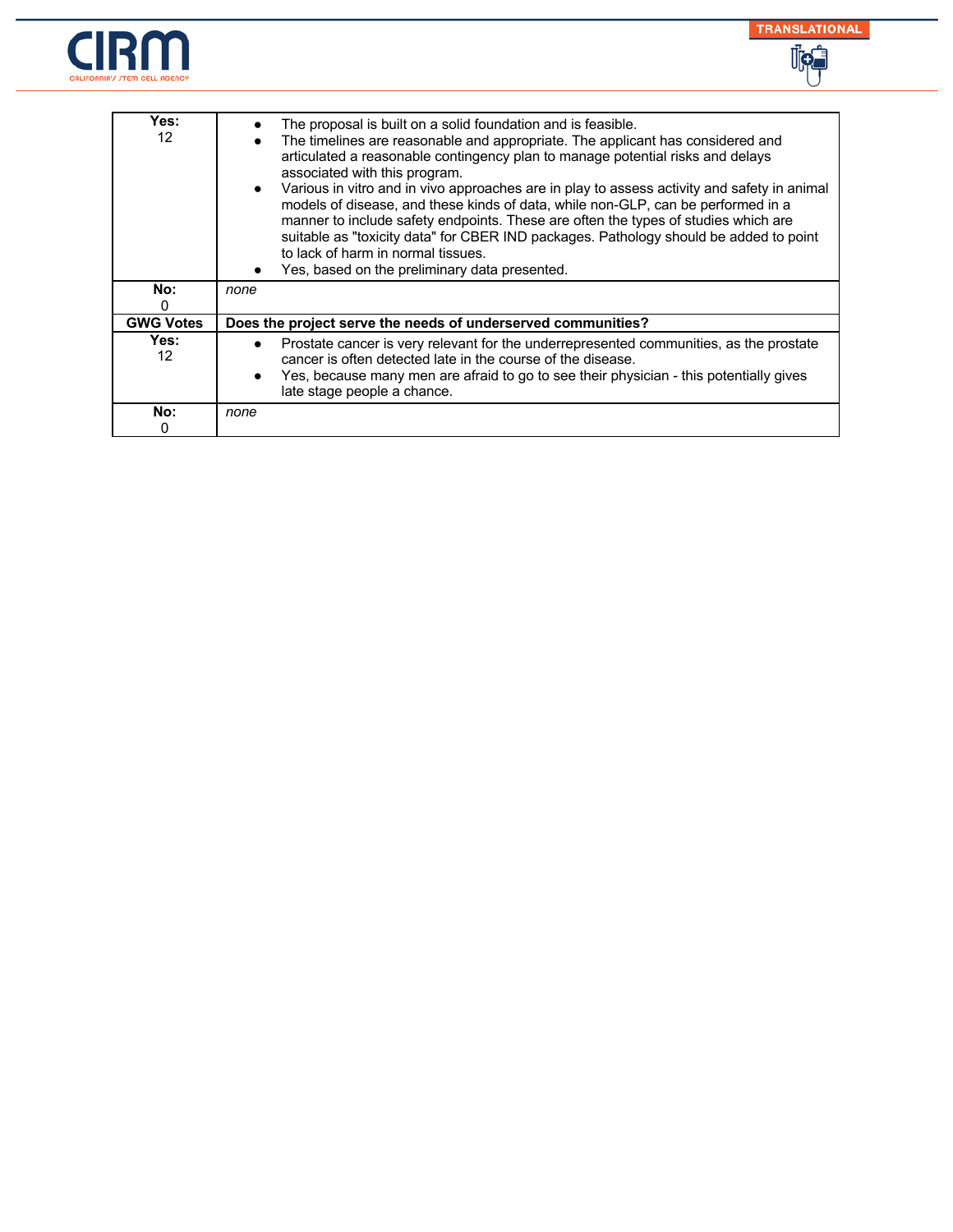



| <b>Application #</b>                                                             | <b>TRAN1-13345</b>                                                                                                                                                                                                                                                                                                                                                                                                                                                                                                       |
|----------------------------------------------------------------------------------|--------------------------------------------------------------------------------------------------------------------------------------------------------------------------------------------------------------------------------------------------------------------------------------------------------------------------------------------------------------------------------------------------------------------------------------------------------------------------------------------------------------------------|
| <b>Title</b><br>(as written by the<br>applicant)                                 | Autologous MPO Knock-Out Hematopoietic Stem and Progenitor Cells for Pulmonary<br>Arterial Hypertension                                                                                                                                                                                                                                                                                                                                                                                                                  |
| <b>Translational</b><br><b>Candidate</b><br>(as written by the<br>applicant)     | Autologous MPO Knock-Out Hematopoietic Stem and Progenitor Cells                                                                                                                                                                                                                                                                                                                                                                                                                                                         |
| <b>Area of Impact</b><br>(as written by the<br>applicant)                        | Pulmonary Arterial Hypertension (PAH), initially associated with Scleroderma (Systemic<br>Sclerosis-SSc), and then applied to other causes of PAH                                                                                                                                                                                                                                                                                                                                                                        |
| <b>Mechanism of Action</b><br>(as written by the<br>applicant)                   | Myeloperoxidase (MPO) protein produced by neutrophils plays a critical role in the<br>development of PAH. Disrupting the MPO gene in autologous hematopoietic stem and<br>progenitor cells (HSPC) followed by transplantation of the edited HSPC eliminates the<br>source of neutrophil MPO. This approach prevents development of PAH in murine<br>models and, we propose, in patients with PAH with Scleroderma (Systemic Sclerosis-<br>SSc) and other forms of PAH.                                                   |
| <b>Unmet Medical Need</b><br>(as written by the<br>applicant)                    | Pulmonary Arterial Hypertension (PAH) is a progressive condition for which there is no<br>cure; existing treatments provide only symptomatic relief and survival remains<br>unacceptably poor. Transplantation of autologous hematopoietic stem cells with MPO<br>gene knock-out may be a novel treatment for PAH                                                                                                                                                                                                        |
| <b>Project Objective</b><br>(as written by the<br>applicant)                     | Pre-IND meeting                                                                                                                                                                                                                                                                                                                                                                                                                                                                                                          |
| <b>Major Proposed</b><br><b>Activities</b><br>(as written by the<br>applicant)   | Assess PAH disease-modifying activity and safety of transplanted<br>$\bullet$<br>myeloperoxidase (MPO) gene knock-out HSPC<br>Develop cGMP cell manufacturing methods and analytic assays for MPO gene<br>knock-out HSPC<br>Complete draft of clinical protocol and conduct pre-IND meeting with FDA<br>$\bullet$                                                                                                                                                                                                        |
| <b>Statement of Benefit</b><br>to California<br>(as written by the<br>applicant) | Pulmonary Arterial Hypertension (PAH) is a progressive condition for which there is no<br>cure. We are developing a treatment for PAH by transplanting autologous HSC with<br>MPO gene knock-out. The goal is to advance this novel therapy to clinical trials for PAH<br>associated with Scleroderma, an auto-immune disorder often complicated by PAH.<br>Scientific findings and biomedical materials produced from the studies will be publicly<br>available to non-profit and academic organizations in California. |
| <b>Funds Requested</b><br><b>GWG</b>                                             | \$5,207,434<br>(85-100): Exceptional merit and warrants funding, if funds are available                                                                                                                                                                                                                                                                                                                                                                                                                                  |
| <b>Recommendation</b>                                                            |                                                                                                                                                                                                                                                                                                                                                                                                                                                                                                                          |
| <b>Process Vote</b>                                                              | All GWG members unanimously affirmed that "The review was scientifically rigorous,<br>there was sufficient time for all viewpoints to be heard, and the scores reflect the<br>recommendation of the GWG."                                                                                                                                                                                                                                                                                                                |
|                                                                                  | Patient advocate members unanimously affirmed that "The review was carried out in a<br>fair manner and was free from undue bias."                                                                                                                                                                                                                                                                                                                                                                                        |

### **Final Score: 85**

| Mean                                                                     | 84 |
|--------------------------------------------------------------------------|----|
| <b>Median</b>                                                            | 85 |
| <b>Standard Deviation</b>                                                |    |
| <b>Highest</b>                                                           | 88 |
| Lowest                                                                   | 70 |
| Count                                                                    | 15 |
| (85-100): Exceptional merit and warrants funding, if funds are available |    |
| (1-84): Not recommended for funding                                      |    |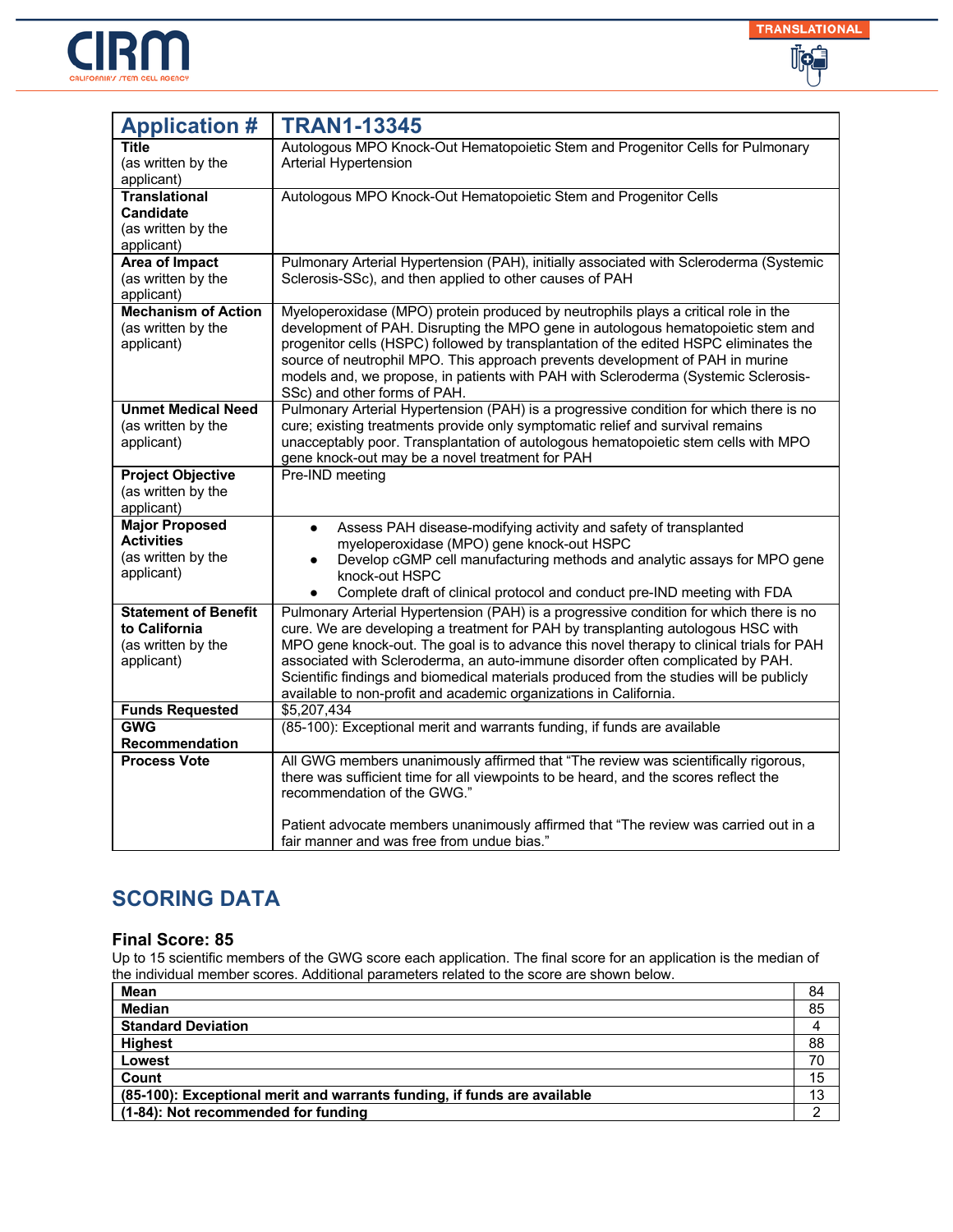

| <b>GWG Votes</b> | Does the proposal have the necessary significance and potential for impact?                                                                                                                                                                                                                                                                                                                                                                                                                                                                                                                                                                                                                                                                                                                                                                                                                                                                                                                                                                                                                                                                                                                                                                                                                                                                                                                                                     |
|------------------|---------------------------------------------------------------------------------------------------------------------------------------------------------------------------------------------------------------------------------------------------------------------------------------------------------------------------------------------------------------------------------------------------------------------------------------------------------------------------------------------------------------------------------------------------------------------------------------------------------------------------------------------------------------------------------------------------------------------------------------------------------------------------------------------------------------------------------------------------------------------------------------------------------------------------------------------------------------------------------------------------------------------------------------------------------------------------------------------------------------------------------------------------------------------------------------------------------------------------------------------------------------------------------------------------------------------------------------------------------------------------------------------------------------------------------|
| Yes:<br>13       | The project has a major significance for treatment of Pulmonary Arterial Hypertension<br>(PAH) as this disease is currently incurable. If successful, the impact of this work will be<br>high.                                                                                                                                                                                                                                                                                                                                                                                                                                                                                                                                                                                                                                                                                                                                                                                                                                                                                                                                                                                                                                                                                                                                                                                                                                  |
|                  | This proposal is aimed at the treatment of patients with PAH in the setting of Scleroderma<br>$\bullet$<br>(SSc). Given the potential of this therapy to have a beneficial effect on patient outcomes,<br>and the poor outcomes of patients with SSc-PAH, this therapy has the potential to<br>positively impact a currently unmet medical need.<br>This application focuses on a subset of PAH patients who also have SSc. The outlook for<br>$\bullet$<br>these patients is bleak. Given the poor outcomes currently for PAH-SSc patients, if<br>successful, this strategy will certainly impact an unmet medical need.<br>The authors have bolstered their rationale from the initial proposal surrounding the<br>$\bullet$<br>justification for stem cell transplant (HSCT) in these patients, as well as bolstered the<br>preclinical justification that this therapy may have a beneficial effect even in patients with<br>established disease.<br>This is a modified stem cell product. There is evidence that knockout of the MPO gene<br>$\bullet$                                                                                                                                                                                                                                                                                                                                                                     |
|                  | can impact PAH by decreasing inflammation and fibrosis. It is unclear whether this is a<br>one and done therapy or if repeat therapy will be needed and if so how frequently. In<br>patients that have been newly diagnosed and are still in reasonably good health, I think<br>there is a good chance that the applicants can develop a product that improves patient<br>care.                                                                                                                                                                                                                                                                                                                                                                                                                                                                                                                                                                                                                                                                                                                                                                                                                                                                                                                                                                                                                                                 |
|                  | Given the limited choice of other treatment modalities I do think this product can be<br>impactful. The value proposition will depend on how often the therapy needs to be applied<br>and what the cost of the therapy is - autologous cell therapies are normally quite<br>expensive.                                                                                                                                                                                                                                                                                                                                                                                                                                                                                                                                                                                                                                                                                                                                                                                                                                                                                                                                                                                                                                                                                                                                          |
|                  | It remains somewhat unclear on the frequency with which HSCT is performed in SSc-<br>$\bullet$<br>PAH patients, and whether HSCT is feasible in patients with severe disease who are<br>being put on the waiting list for a heart-lung transplant. This reviewer is concerned with<br>the practical feasibility of enrolling patients for this trial, and would encourage the authors<br>to think critically about the clinical trial design to ensure patients can be identified.<br>This was one of the weaker aspects of the proposal, because the potential applicability is<br>$\bullet$<br>limited.                                                                                                                                                                                                                                                                                                                                                                                                                                                                                                                                                                                                                                                                                                                                                                                                                       |
| No:<br>1         | The prognosis for patients is bad, however, this product is for a subpopulation of<br>$\bullet$<br>scleroderma who has PAH. The author proposes a complex solution involving ex-vivo,<br>edited HSCT - a complex manufacturing and delivery process that will only be suitable to<br>a minority of cases in which HSCT is medically ethical/indicated.                                                                                                                                                                                                                                                                                                                                                                                                                                                                                                                                                                                                                                                                                                                                                                                                                                                                                                                                                                                                                                                                          |
| <b>GWG Votes</b> | Is the rationale sound?                                                                                                                                                                                                                                                                                                                                                                                                                                                                                                                                                                                                                                                                                                                                                                                                                                                                                                                                                                                                                                                                                                                                                                                                                                                                                                                                                                                                         |
| Yes:<br>12       | The rationale of the proposal is solid. The applicant improved the description of the<br>rationale in response to the critique of the previous submission.<br>The authors have improved the application with additional justification regarding the<br>$\bullet$<br>scientific and clinical rationale. They have addressed comments relating to the clinical<br>patient population, and have clarified the preclinical mechanistic data supporting the<br>project.<br>The data would be strengthened with preclinical animal data demonstrating that this<br>product can reverse established disease in a suitable animal model; current data show<br>only that the product can prevent the onset of disease.<br>There is animal data in rodents that show the knockout of the MPO gene can impact the<br>disease, but the animal model relies on infusion of the product before the onset of the<br>disease. That does not represent the real world situation. The applicants recognize this<br>deficiency and are developing a rat model to test out treatment with the product after<br>disease onset. It will be important to investigate whether this knock out strategy can<br>reverse established disease in addition to inhibiting further damage. Animals with the<br>MPO gene knocked out entirely develop normally so it would seem that selective knock<br>out in HSCTs is unlikely to have any deleterious effect. |
| No:<br>2         | The resubmission still does not contain convincing data to demonstrate a potential<br>therapeutic effect for established disease.                                                                                                                                                                                                                                                                                                                                                                                                                                                                                                                                                                                                                                                                                                                                                                                                                                                                                                                                                                                                                                                                                                                                                                                                                                                                                               |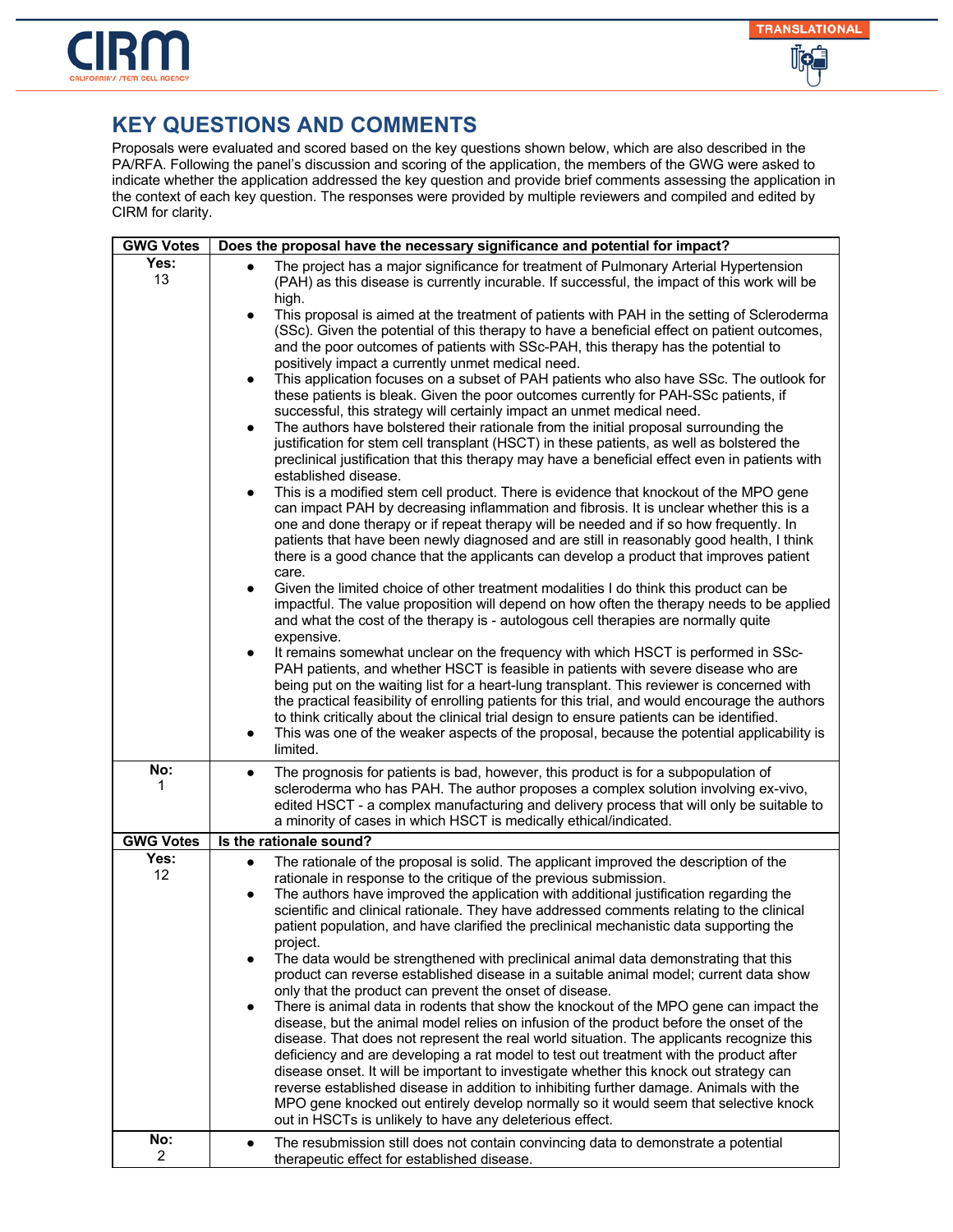



| <b>GWG Votes</b> | Unfortunately, this is a complex human disorder, and the parity with animal models of<br>disease is poor. The appropriate dose and durability of treatment is hard to extrapolate<br>from rodent models, making this an uphill battle with regulatory authorities. The<br>fundamental problem is that treatment models should have been prioritized from the<br>beginning, instead of prophylaxis models.<br>In such a complex disease, it is also a tall order to convince all involved that removing<br>only MPO will be entirely sufficient to repair tissue. On top of this, it's the HSCT cells<br>implanted that carry the therapeutic benefit, and they would need to distribute to the site<br>of the lung and heart endothelium to carry out the therapeutic effect - this section was not<br>apparently covered.<br>Is the proposal well planned and designed?                                                                                                                                                                                                                                                                                                                                                                                                                                                                                                                                                                                                                                                                                                                                                                                                                                                                                                                                                                                                                                                                                                                                                                                                                                                                                                                                                                                                                                  |
|------------------|-----------------------------------------------------------------------------------------------------------------------------------------------------------------------------------------------------------------------------------------------------------------------------------------------------------------------------------------------------------------------------------------------------------------------------------------------------------------------------------------------------------------------------------------------------------------------------------------------------------------------------------------------------------------------------------------------------------------------------------------------------------------------------------------------------------------------------------------------------------------------------------------------------------------------------------------------------------------------------------------------------------------------------------------------------------------------------------------------------------------------------------------------------------------------------------------------------------------------------------------------------------------------------------------------------------------------------------------------------------------------------------------------------------------------------------------------------------------------------------------------------------------------------------------------------------------------------------------------------------------------------------------------------------------------------------------------------------------------------------------------------------------------------------------------------------------------------------------------------------------------------------------------------------------------------------------------------------------------------------------------------------------------------------------------------------------------------------------------------------------------------------------------------------------------------------------------------------------------------------------------------------------------------------------------------------|
| Yes:             |                                                                                                                                                                                                                                                                                                                                                                                                                                                                                                                                                                                                                                                                                                                                                                                                                                                                                                                                                                                                                                                                                                                                                                                                                                                                                                                                                                                                                                                                                                                                                                                                                                                                                                                                                                                                                                                                                                                                                                                                                                                                                                                                                                                                                                                                                                           |
| 13               | The proposal is well designed. However, mouse hypoxia model has limitations in<br>$\bullet$<br>mimicking human PAH disease. Also, an open question is whether the proposed<br>approach can reverse the existing disease, and what would be the extent of functional<br>recovery as a result of this therapy. Mitigation of potential problems is not well addressed<br>in the proposal.<br>The applicants are part of another project that is CIRM funded and is in the clinic. Given<br>$\bullet$<br>that the current project has many of the same elements as the CIRM funded project, I do<br>think they will be able to piggy back on that project and will be successful in doing all the<br>activities required.<br>In some areas, like CMC, there are sparse details but given their previous experience<br>$\bullet$<br>with the regulatory authorities and the experience of the institution with cell and gene<br>therapy, I think they will achieve the goal of a successful pre-IND meeting by the end of<br>the project.<br>Overall, the program is well planned and designed. Regarding quality metrics and a<br>$\bullet$<br>formal QA/QC program, there is not sufficient information provided to make that<br>assessment, although the experience of the prior cleared IND and support from the<br>institution's gene and cell therapy program are promising.                                                                                                                                                                                                                                                                                                                                                                                                                                                                                                                                                                                                                                                                                                                                                                                                                                                                                                                            |
| No:              | This program has many good aspects, and the disease needs basic research and better                                                                                                                                                                                                                                                                                                                                                                                                                                                                                                                                                                                                                                                                                                                                                                                                                                                                                                                                                                                                                                                                                                                                                                                                                                                                                                                                                                                                                                                                                                                                                                                                                                                                                                                                                                                                                                                                                                                                                                                                                                                                                                                                                                                                                       |
| 1                | $\bullet$<br>animal models. This could be suitable for an earlier CIRM grant to develop these. The<br>current best model was not discussed thoroughly and involved rats who are first allowed<br>to develop vascular remodeling and PAH, then later treated with rat edited cells to see if<br>disease can be reversed at the vascular level, and whether PAH and heart remodeling<br>were reversed.                                                                                                                                                                                                                                                                                                                                                                                                                                                                                                                                                                                                                                                                                                                                                                                                                                                                                                                                                                                                                                                                                                                                                                                                                                                                                                                                                                                                                                                                                                                                                                                                                                                                                                                                                                                                                                                                                                      |
| <b>GWG Votes</b> | Is the proposal feasible?                                                                                                                                                                                                                                                                                                                                                                                                                                                                                                                                                                                                                                                                                                                                                                                                                                                                                                                                                                                                                                                                                                                                                                                                                                                                                                                                                                                                                                                                                                                                                                                                                                                                                                                                                                                                                                                                                                                                                                                                                                                                                                                                                                                                                                                                                 |
| Yes:<br>14       | The team is excellent and I think will be able to successfully complete the program.<br>$\bullet$<br>Yes, but the treatment is hard and expensive to execute. It is likely to take an extra year<br>$\bullet$<br>to optimize the treatment models mentioned above and de novo rat model optimization<br>can take more time than anticipated.<br>The proposal is generally feasible. However, enrolling a sufficient number of patients for<br>$\bullet$<br>the clinical trial could be challenging, because of the severity of PAH disease and the<br>toxicity associated with the treatment.<br>The authors are encouraged to carefully consider the target patient population, and the<br>$\bullet$<br>feasibility of enrolling patients in this trial. It may be challenging to identify patients with<br>SSc-PAH, who have severe disease to justify this experimental therapy, who do not<br>qualify for a lung transplant (or are not sick enough to require one), and who also are<br>healthy enough to withstand the challenges of a HSCT.<br>It is unclear what will occur if a specific patient's CD34+ cells are unable to be isolated,<br>$\bullet$<br>unable to be transfected, or otherwise fail release testing. It is unclear how these<br>collective risks would be mitigated. It is also suggested to consider the overall risks of<br>these concerns, coupled with other inherent risks of HSCT.<br>The timelines generally seem aggressive yet reasonable. Since a good bit of the CMC<br>$\bullet$<br>work appears based on a cleared IND, this is reassuring.<br>The authors propose 2 quarters for development of analytical assays for drug product<br>$\bullet$<br>release – this seems like an overly aggressive time-frame. Additionally, they do not state<br>what release assays they intend to utilize, for either the drug substance or drug product.<br>In some areas like assay development I think they may have underestimated the time it<br>$\bullet$<br>might take to develop and qualify assays.<br>The contingency plan seems adequate. I think the main risks are:<br>$\bullet$<br>Regulatory - FDA requiring more data - that really just means a time and cost<br>delay.<br>Technical - Hard to predict what that might be until they get into the project but |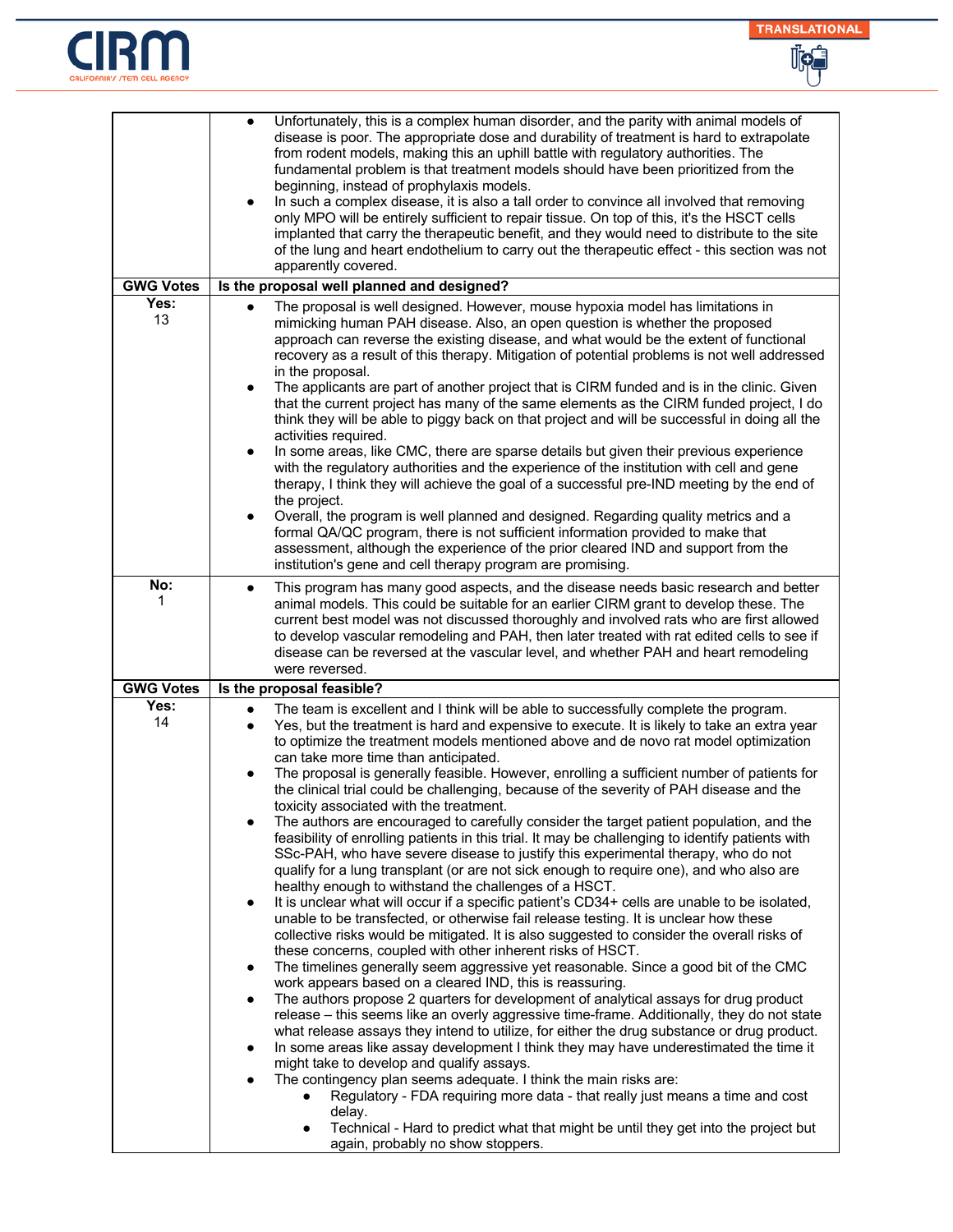



|                  | In the clinic later in the project they may also run into patient recruitment issues<br>which again is just a time delay.                                                                                                                                                                                                                                                                                                                                                                                                                                                                                                                                                                                                                                                                                                                                                                                                            |
|------------------|--------------------------------------------------------------------------------------------------------------------------------------------------------------------------------------------------------------------------------------------------------------------------------------------------------------------------------------------------------------------------------------------------------------------------------------------------------------------------------------------------------------------------------------------------------------------------------------------------------------------------------------------------------------------------------------------------------------------------------------------------------------------------------------------------------------------------------------------------------------------------------------------------------------------------------------|
| No:              | none                                                                                                                                                                                                                                                                                                                                                                                                                                                                                                                                                                                                                                                                                                                                                                                                                                                                                                                                 |
| 0                |                                                                                                                                                                                                                                                                                                                                                                                                                                                                                                                                                                                                                                                                                                                                                                                                                                                                                                                                      |
| <b>GWG Votes</b> | Does the project serve the needs of underserved communities?                                                                                                                                                                                                                                                                                                                                                                                                                                                                                                                                                                                                                                                                                                                                                                                                                                                                         |
| Yes:<br>13       | If this therapy is successful, the standard of care for the underserved community will be<br>improved.<br>It appears likely that this product would enable the subsequent development of similar<br>therapies that can effectively target the unmet medical needs of underserved minority<br>populations.<br>Yes, I do think they have thought about this aspect, and while underserved communities<br>are not at higher risk of PAH-SSc they would be more impacted by it.<br>The applicants have generally considered the needs of underserved communities in their<br>application.<br>Potentially, in the sense that this is a potential one time fix. However, the HSCT still<br>requires patients having access to a tertiary medical center, and resources to stay there<br>during cell editing GMP work done. This still relies on a perfectly functioning medical<br>system, and patients with an airtight referral network. |
| No:              | none                                                                                                                                                                                                                                                                                                                                                                                                                                                                                                                                                                                                                                                                                                                                                                                                                                                                                                                                 |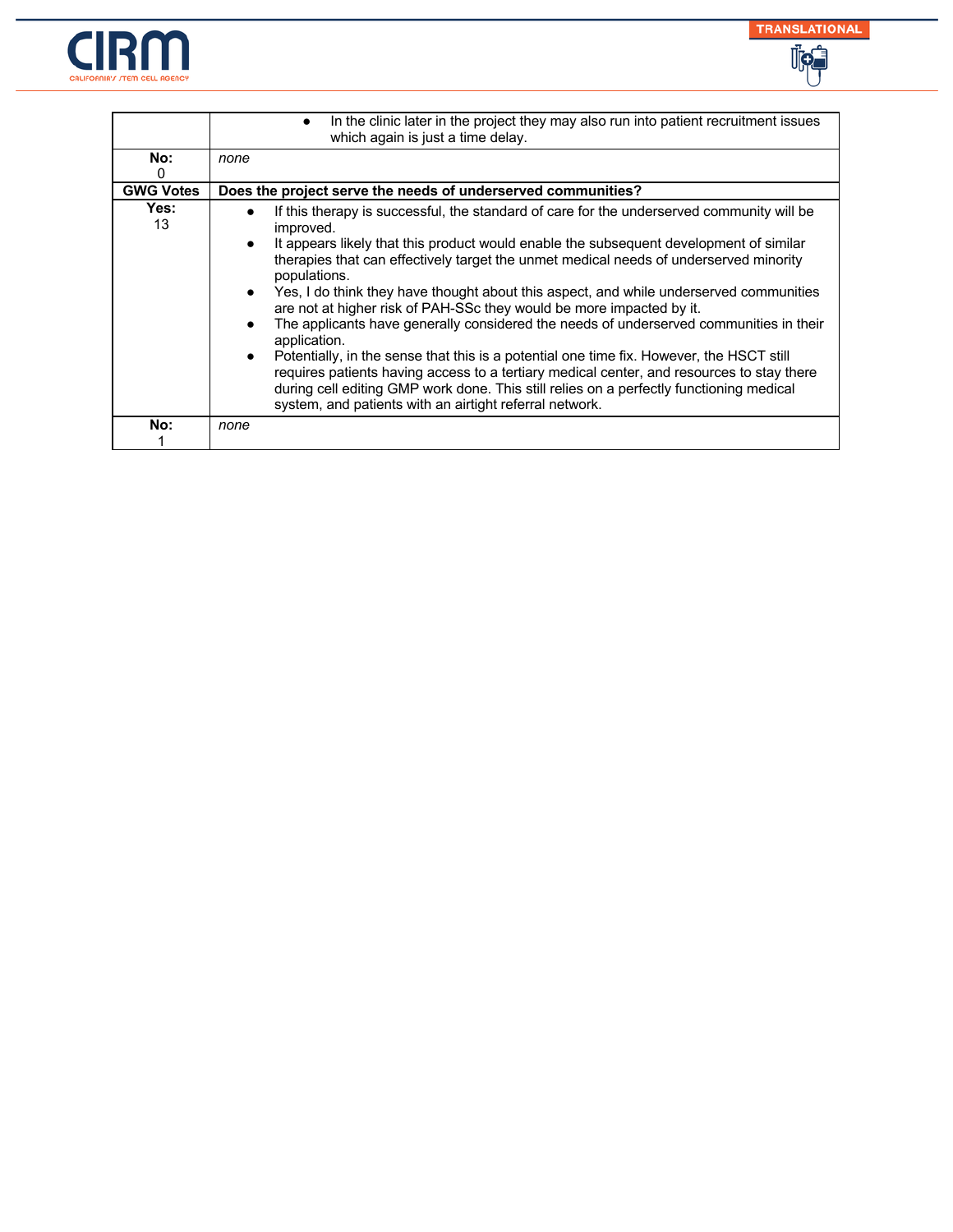



| <b>Application #</b>                                                             | <b>TRAN1-13296</b>                                                                                                                                                                                                                                                                                                                                                                                                                                                                                                                              |
|----------------------------------------------------------------------------------|-------------------------------------------------------------------------------------------------------------------------------------------------------------------------------------------------------------------------------------------------------------------------------------------------------------------------------------------------------------------------------------------------------------------------------------------------------------------------------------------------------------------------------------------------|
| Title<br>(as written by the<br>applicant)                                        | Overcoming resistance to standard CD19-targeted CAR T cell therapy using a novel triple<br>antigen targeted vector                                                                                                                                                                                                                                                                                                                                                                                                                              |
| <b>Translational</b><br><b>Candidate</b><br>(as written by the<br>applicant)     | A tri-specific CAR T cell therapy that will prevent relapse by targeting three different tumor<br>antigens                                                                                                                                                                                                                                                                                                                                                                                                                                      |
| Area of Impact<br>(as written by the<br>applicant)                               | Relapse associated with single or double antigen-targeted CAR T therapies                                                                                                                                                                                                                                                                                                                                                                                                                                                                       |
| <b>Mechanism of</b><br><b>Action</b><br>(as written by the<br>applicant)         | A single CAR T therapy able to target three different tumor antigens simultaneously will<br>reduce the risk of tumor evasion and relapse associated with loss of a single antigen.                                                                                                                                                                                                                                                                                                                                                              |
| <b>Unmet Medical Need</b><br>(as written by the<br>applicant)                    | Relapse from cancer due to antigen loss is considered a major impediment for CAR T<br>therapy. Further, by targeting all three major tumor antigens, the transduction vector<br>could be more widely applicable for many B cell malignancies.                                                                                                                                                                                                                                                                                                   |
| <b>Project Objective</b><br>(as written by the<br>applicant)                     | Data needed for pre-IND filing                                                                                                                                                                                                                                                                                                                                                                                                                                                                                                                  |
| <b>Major Proposed</b><br><b>Activities</b><br>(as written by the<br>applicant)   | Determine the efficiency, stability, and reproducibility of the DuoCAR vector in T<br>$\bullet$<br>cell transduction<br>Determine the specificity and efficacy of the DuoCAR T therapy versus<br>conventionally used CD19 CAR T therapies<br>Identify potential off-target effects or toxicities of the DuoCAR T therapy using a<br>$\bullet$<br>closed Good Manufacturing Processes (GMP) system                                                                                                                                               |
| <b>Statement of Benefit</b><br>to California<br>(as written by the<br>applicant) | Experience with commercial CAR T products has shown that access to CAR T therapy is<br>a key bottleneck to equitable use of this life-saving intervention. The other major issue is<br>efficacy and cancer relapse. Our institution has the largest geographic catchment of its<br>peer institutions in California, enabling it to play a crucial role in enhancing California<br>patient participation in stem cell trials. Development of a tri-specific vector also increases<br>patient use by targeting a broader array of B cell cancers. |
| <b>Funds Requested</b>                                                           | \$4,023,700                                                                                                                                                                                                                                                                                                                                                                                                                                                                                                                                     |
| <b>GWG</b><br>Recommendation                                                     | (1-84): Not recommended for funding                                                                                                                                                                                                                                                                                                                                                                                                                                                                                                             |
| <b>Process Vote</b>                                                              | All GWG members unanimously affirmed that "The review was scientifically rigorous,<br>there was sufficient time for all viewpoints to be heard, and the scores reflect the<br>recommendation of the GWG."<br>Patient advocate members unanimously affirmed that "The review was carried out in a                                                                                                                                                                                                                                                |
|                                                                                  | fair manner and was free from undue bias."                                                                                                                                                                                                                                                                                                                                                                                                                                                                                                      |

### **Final Score: 80**

| Mean                                                                     | 79 |
|--------------------------------------------------------------------------|----|
| <b>Median</b>                                                            | 80 |
| <b>Standard Deviation</b>                                                | 6  |
| <b>Highest</b>                                                           | 85 |
| Lowest                                                                   | 60 |
| Count                                                                    | 14 |
| (85-100): Exceptional merit and warrants funding, if funds are available |    |
| (1-84): Not recommended for funding                                      |    |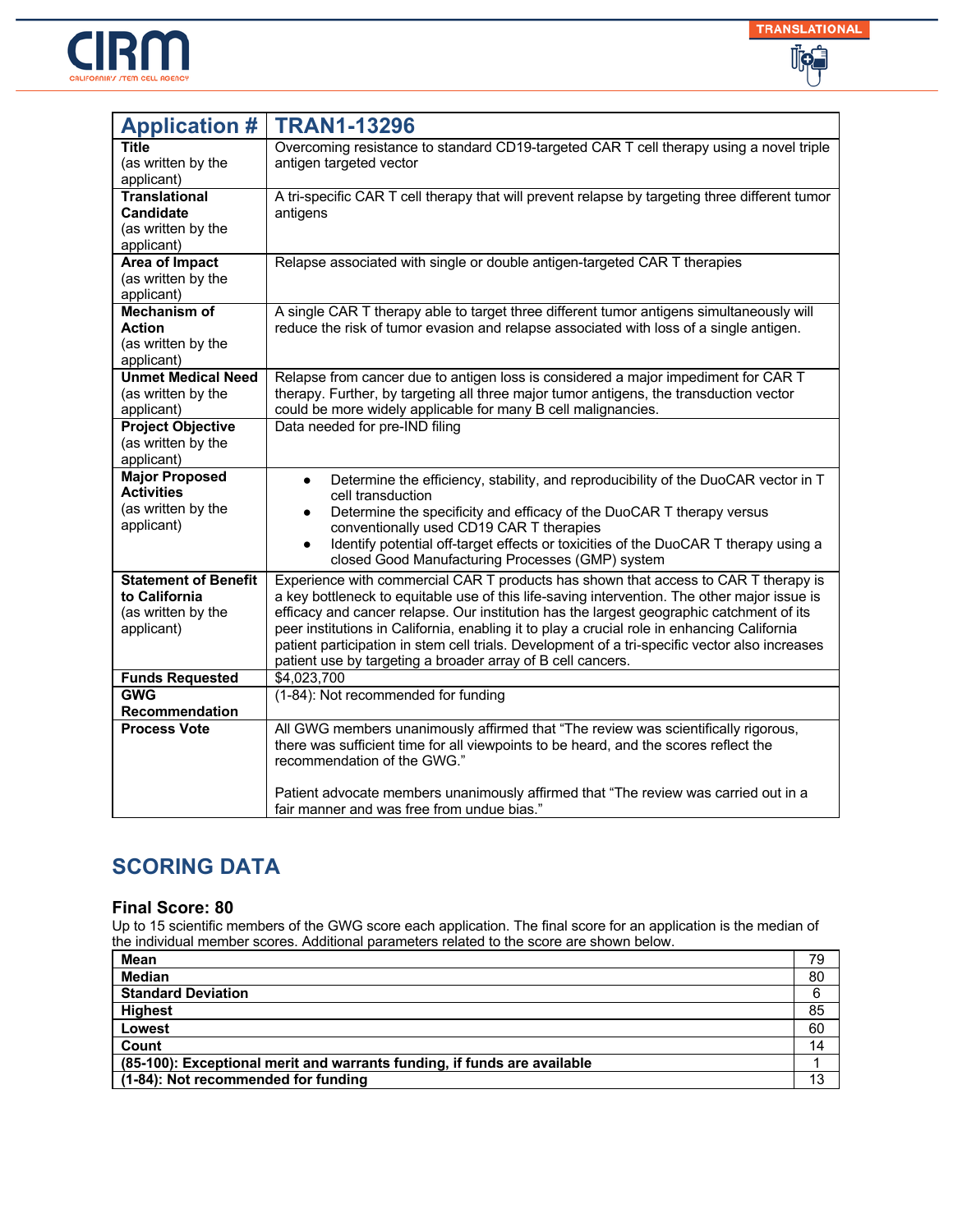

| <b>GWG Votes</b>        | Does the proposal have the necessary significance and potential for impact?                                                                                                                                                                                                                                                                                                                                                                                                                                                                                                                                                                                                                                                                                                                                                                                                                                                                                                                                                                                                                                                                                                                                                                                                                                                                                                                                                                                                                                                                                                                                                                                                                                                                                                                                                                                                                                                                                                                                                                                                                                                                                                                                                                                                                                                                                                                                                                                                                                                                                                                                                                                                                                                                                                                                                                                  |
|-------------------------|--------------------------------------------------------------------------------------------------------------------------------------------------------------------------------------------------------------------------------------------------------------------------------------------------------------------------------------------------------------------------------------------------------------------------------------------------------------------------------------------------------------------------------------------------------------------------------------------------------------------------------------------------------------------------------------------------------------------------------------------------------------------------------------------------------------------------------------------------------------------------------------------------------------------------------------------------------------------------------------------------------------------------------------------------------------------------------------------------------------------------------------------------------------------------------------------------------------------------------------------------------------------------------------------------------------------------------------------------------------------------------------------------------------------------------------------------------------------------------------------------------------------------------------------------------------------------------------------------------------------------------------------------------------------------------------------------------------------------------------------------------------------------------------------------------------------------------------------------------------------------------------------------------------------------------------------------------------------------------------------------------------------------------------------------------------------------------------------------------------------------------------------------------------------------------------------------------------------------------------------------------------------------------------------------------------------------------------------------------------------------------------------------------------------------------------------------------------------------------------------------------------------------------------------------------------------------------------------------------------------------------------------------------------------------------------------------------------------------------------------------------------------------------------------------------------------------------------------------------------|
| Yes:<br>12 <sup>2</sup> | The significance and potential impact of the proposal are considerable. However,<br>because there are several therapeutic products already available in this space, it will be<br>important to demonstrate a substantial advantage of the DuoCAR T cell therapy over the<br>existing CD-19 targeted CAR T cell therapies.<br>If successful, yes. In time, both resistance and durability will need to be addressed, but<br>this effort should advance understanding.<br>The CD19/20/22 DuoCAR T cell therapy developed in the project is intended for non-<br>Hodgkin lymphoma (NHL) and acute lymphoblastic leukemia (ALL) patients who relapsed<br>or are refractory to at least two lines of therapy, including autologous and allogeneic stem<br>cell transplant as well as standard-of-care CAR T cell products. NHL and ALL remain the<br>deadliest forms of cancer and they need effective therapies.<br>By targeting three markers of malignant cells, the CD19/20/22 DuoCAR T therapy has the<br>potential to kill B cells with any combination of the B cell markers that increase the<br>remission rate. The product is intended to prevent the development of CAR T therapy<br>resistance due to escape mediated by target antigen loss. If validated in the clinic, this<br>multi-specific targeting CAR T approach may be expanded to other markers and cancer<br>types.<br>The CD19/20/22 DuoCAR T therapy has the potential to overcome antigen loss-mediated<br>$\bullet$<br>relapse or the downregulation of target antigen in patients with B cell malignancies, which<br>is an unmet medical need.<br>The high relapse rate after treatment with currently approved and marketed CAR T<br>$\bullet$<br>therapies has created an unmet medical need. The proposal aims to address the lack of<br>durability of complete response after treatment with approved CAR T therapies.<br>The impact of the proposed work and product candidate is hard to estimate for the<br>$\bullet$<br>following reasons: (i) market entry will be challenging, as there are three CAR T therapies<br>available for the same indications, (ii) if the proposed CAR T candidate reduces only a<br>fraction of relapses it may not attain authorization for marketing, and (iii) there are several<br>'improved' CAR T therapies currently in development to address the same unmet medical<br>need.<br>The regulatory pathway in the United States and strategy for point-of-care manufacturing<br>$\bullet$<br>are not fully planned.<br>Even though the concept of point-of-care manufacturing is very attractive and might be<br>$\bullet$<br>implementable via CIRM Alpha Clinics in California, the current Translation program is<br>dedicated to necessary pre-IND studies and manufacturing issues.<br>The tough competition should be acknowledged. |
| No:<br>1                | none                                                                                                                                                                                                                                                                                                                                                                                                                                                                                                                                                                                                                                                                                                                                                                                                                                                                                                                                                                                                                                                                                                                                                                                                                                                                                                                                                                                                                                                                                                                                                                                                                                                                                                                                                                                                                                                                                                                                                                                                                                                                                                                                                                                                                                                                                                                                                                                                                                                                                                                                                                                                                                                                                                                                                                                                                                                         |
| <b>GWG Votes</b>        | Is the rationale sound?                                                                                                                                                                                                                                                                                                                                                                                                                                                                                                                                                                                                                                                                                                                                                                                                                                                                                                                                                                                                                                                                                                                                                                                                                                                                                                                                                                                                                                                                                                                                                                                                                                                                                                                                                                                                                                                                                                                                                                                                                                                                                                                                                                                                                                                                                                                                                                                                                                                                                                                                                                                                                                                                                                                                                                                                                                      |
| Yes:<br>12              | The rationale for developing the DuoCAR T cell product is sound.<br>$\bullet$<br>Translation of nonclinical work to the clinic is never guaranteed, but to the extent possible,<br>$\bullet$<br>the background data support further development.<br>Other groups have successfully targeted CD19, CD20, and CD22 in CAR T cell therapies<br>for B cell malignancies. Therapies that use these individual CAR T products in<br>combination have been proposed and are in clinical trials for B cell malignancy relapse.<br>This team has demonstrated in animal models the feasibility of combining three<br>specificities in one CAR T cell and its efficacy in eliminating antigen-heterogeneous B cell<br>tumors.<br>The rationale is sound, but it is worth noting that the proposed therapy only addresses the<br>fraction of relapse that is due to loss of targeted (surface) antigen. There are multiple<br>mechanisms of relapse after CAR T, including CD19+ relapses (with no loss of antigen<br>expression) and immunologic rejection of murine components of the CAR vector.<br>The Target Product Profile (TPP) does not clearly specify the acceptable and estimated<br>relapse rate reductions conferred by the DuoCAR T therapy.                                                                                                                                                                                                                                                                                                                                                                                                                                                                                                                                                                                                                                                                                                                                                                                                                                                                                                                                                                                                                                                                                                                                                                                                                                                                                                                                                                                                                                                                                                                                                                                                             |
| No:<br>1                | none                                                                                                                                                                                                                                                                                                                                                                                                                                                                                                                                                                                                                                                                                                                                                                                                                                                                                                                                                                                                                                                                                                                                                                                                                                                                                                                                                                                                                                                                                                                                                                                                                                                                                                                                                                                                                                                                                                                                                                                                                                                                                                                                                                                                                                                                                                                                                                                                                                                                                                                                                                                                                                                                                                                                                                                                                                                         |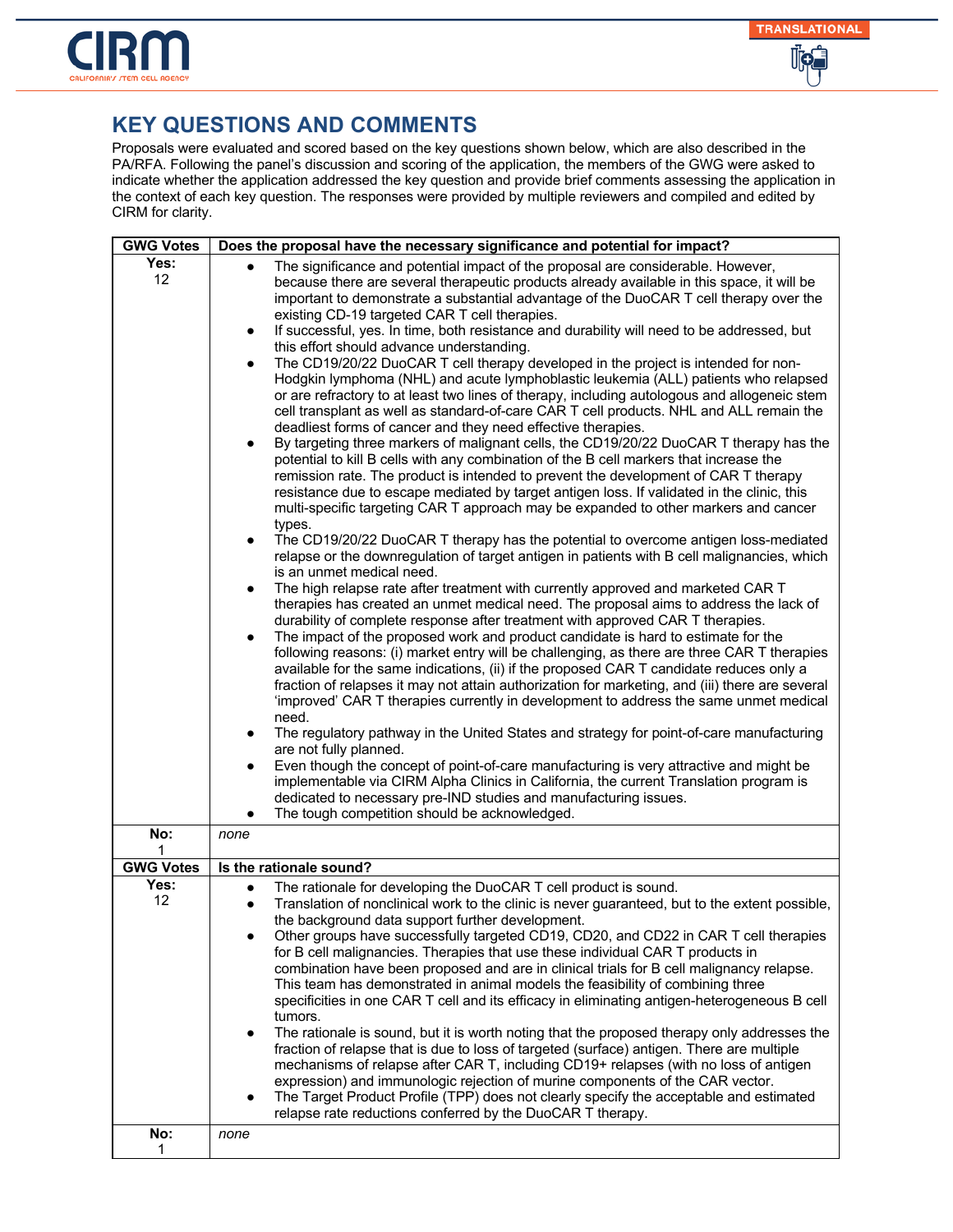



| <b>GWG Votes</b>      | Is the proposal well planned and designed?                                                                                                                                                                                                                                                                                                                                                                                                                                                                                                                                                                                                                                                                                                                                                                                                                                                                                                                                                                                                                                                                                                                                                                                                                                                                                                                                                                                  |
|-----------------------|-----------------------------------------------------------------------------------------------------------------------------------------------------------------------------------------------------------------------------------------------------------------------------------------------------------------------------------------------------------------------------------------------------------------------------------------------------------------------------------------------------------------------------------------------------------------------------------------------------------------------------------------------------------------------------------------------------------------------------------------------------------------------------------------------------------------------------------------------------------------------------------------------------------------------------------------------------------------------------------------------------------------------------------------------------------------------------------------------------------------------------------------------------------------------------------------------------------------------------------------------------------------------------------------------------------------------------------------------------------------------------------------------------------------------------|
| Yes:<br>6             | The experimental plan is strong and well-described. However, the timeline of the<br>$\bullet$<br>proposed studies is tight, and it might not be necessary to perform this many experiments<br>for the pre-IND meeting.<br>Yes. The project has three aims: 1) construct and validate the DuoCAR expression<br>$\bullet$<br>vector; 2) assess the efficacy and specificity of the DuoCAR T therapy against leukemia<br>and lymphoma in vitro and in preclinical in vivo models; and 3) assess the efficacy and<br>specificity of DuoCAR T cell product produced in the applicant's manufacturing system.<br>The CD19/20/22 DuoCAR T therapy has the potential to overcome antigen loss-mediated<br>$\bullet$<br>relapse or the downregulation of target antigen in patients with B cell malignancies, which<br>is an unmet medical need.<br>The place-of-care manufacturing process has the potential of reducing cost and<br>$\bullet$<br>expanding the access of the therapy.<br>One suggestion for the team is to include studies with a more clinically relevant CD19<br>$\bullet$<br>CAR T relapse animal model.                                                                                                                                                                                                                                                                                                        |
| No:<br>7              | The therapy is targeted at reducing the incidence of relapse, i.e., this is the proposed<br>$\bullet$<br>major advantage over current therapeutic options. The data would be strengthened by<br>examining the efficacy in a model of relapse, thus justifying the advantage(s) of this<br>therapy over currently approved therapeutic options.<br>The proposal is very thorough. It may be possible to proceed to a pre-IND meeting more<br>$\bullet$<br>quickly through a more focused set of studies. The application should lay out the critical<br>path and requirements for a pre-IND meeting, with a goal of moving to the clinic as<br>quickly and safely as possible.<br>The applicants need to devise and test hypotheses for how and why the DuoCAR T<br>$\bullet$<br>therapy will outperform other, similar efforts. This will require preclinical studies in more<br>relevant models.<br>If the proposed product candidate is intended to treat relapses post-(approved)-CAR T<br>therapy, an animal model of this type of relapse should be included in preclinical studies.<br>In these studies, Duo CAR T versus anti-CD20 and anti-CD22 therapies could be studied<br>in mice with relapse after a 'standard-of-care' treatment with an anti-CD19 CAR T<br>identical to and manufactured in a similar process to an approved, best-in-class therapy.<br>I recommend revision and resubmission.<br>$\bullet$ |
| <b>GWG Votes</b>      | Is the proposal feasible?                                                                                                                                                                                                                                                                                                                                                                                                                                                                                                                                                                                                                                                                                                                                                                                                                                                                                                                                                                                                                                                                                                                                                                                                                                                                                                                                                                                                   |
| Yes:<br>12            | The timeline is packed. An experienced group can achieve this timeline. But what is the<br>$\bullet$<br>critical path to a pre-IND meeting?<br>The team proposes to complete the project within 18 months, which is an ambitious and<br>$\bullet$<br>aggressive timeline. The project involves multiple rounds of animal studies and GMP<br>production of live cells. There is no margin for error in the timeline.<br>The project involves a preclinical team at one institution and a technology team at another<br>$\bullet$<br>institution. Both the scientific rationale and DuoCAR technology platforms are from the<br>technology team. The preclinical team will carry out some the in vitro and in vivo efficacy<br>studies. The teams are well qualified for the proposed studies. The Stem Cell Program,<br>Principal Investigator's lab, and multiple core facilities at the preclinical team's institution<br>provide all the required resources and expertise. The technology team has a track record<br>of carrying out its proposed studies with both internal and external resources and<br>expertise.<br>One suggestion for the applicants is that they streamline the project, retaining only those<br>$\bullet$<br>preclinical studies that are on the critical path for regulatory approval.<br>The proposal appears feasible. The teams are well-qualified to perform the work.                       |
| No:<br>1              | The timeline seems too ambitious.<br>$\bullet$                                                                                                                                                                                                                                                                                                                                                                                                                                                                                                                                                                                                                                                                                                                                                                                                                                                                                                                                                                                                                                                                                                                                                                                                                                                                                                                                                                              |
| <b>GWG Votes</b>      | Does the project serve the needs of underserved communities?                                                                                                                                                                                                                                                                                                                                                                                                                                                                                                                                                                                                                                                                                                                                                                                                                                                                                                                                                                                                                                                                                                                                                                                                                                                                                                                                                                |
| Yes:<br>11            | The therapy, if successful, will diminish the relapse rates in B cell malignancies, and thus<br>$\bullet$<br>will benefit underserved communities.<br>The DuoCAR T therapy will be produced using a place-of-care (POC) cell manufacturing<br>$\bullet$<br>system, which will lead to broader availability, which will benefit underserved patient<br>populations.                                                                                                                                                                                                                                                                                                                                                                                                                                                                                                                                                                                                                                                                                                                                                                                                                                                                                                                                                                                                                                                          |
| No:<br>$\overline{2}$ | The application does not adequately describe how this project would account for and<br>$\bullet$<br>address the needs of underserved communities.                                                                                                                                                                                                                                                                                                                                                                                                                                                                                                                                                                                                                                                                                                                                                                                                                                                                                                                                                                                                                                                                                                                                                                                                                                                                           |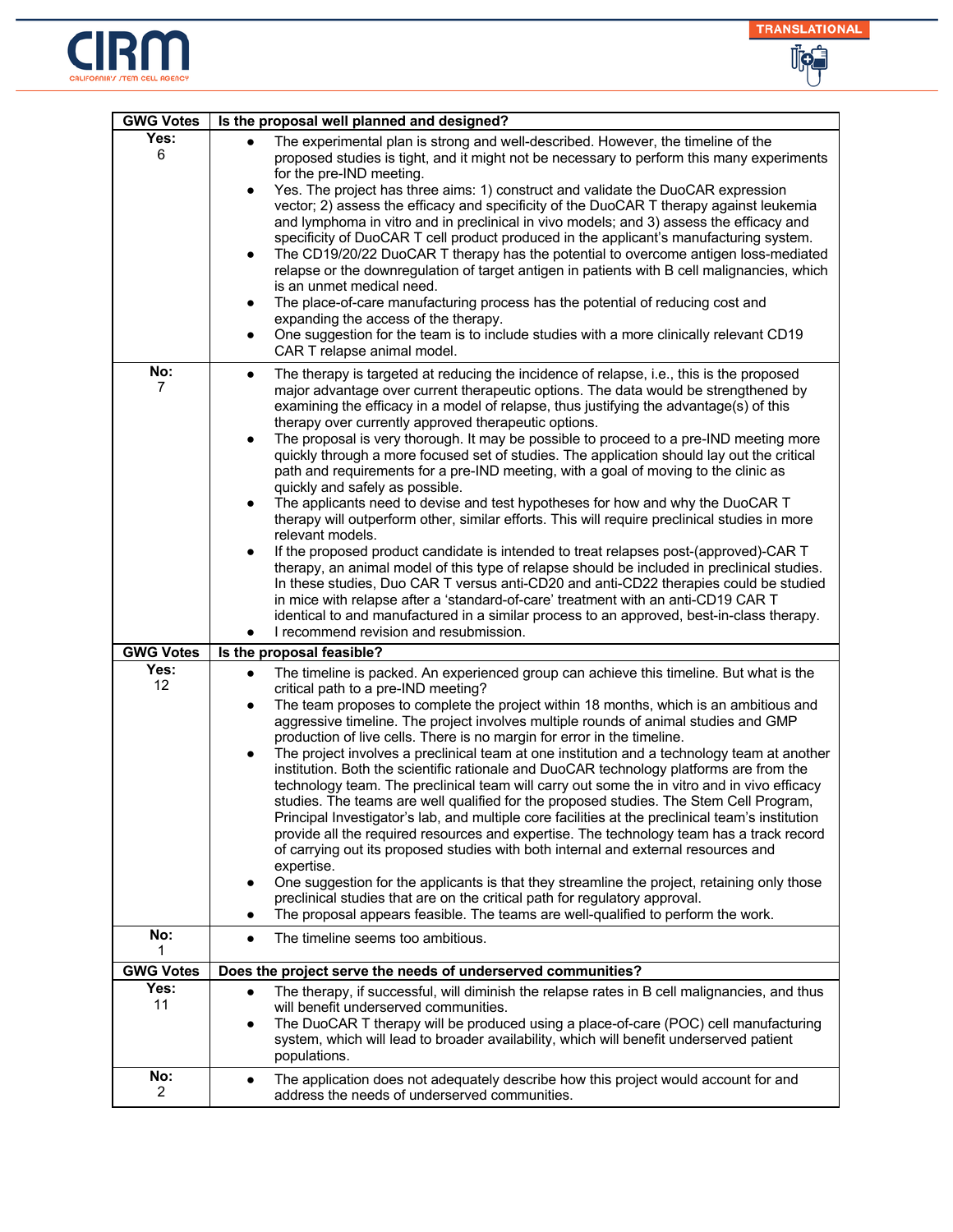



| <b>Application #</b>                                                             | <b>TRAN1-13313</b>                                                                                                                                                                                                                                                                                                                                                                                                                                                                                                                                |
|----------------------------------------------------------------------------------|---------------------------------------------------------------------------------------------------------------------------------------------------------------------------------------------------------------------------------------------------------------------------------------------------------------------------------------------------------------------------------------------------------------------------------------------------------------------------------------------------------------------------------------------------|
| Title<br>(as written by the<br>applicant)                                        | Cone Progenitor Cells (CPC) for prevention and treatment of retinal degeneration                                                                                                                                                                                                                                                                                                                                                                                                                                                                  |
| <b>Translational</b><br><b>Candidate</b><br>(as written by the<br>applicant)     | Cone Progenitor Cells (CPC): Adult stem cell-derived cones, the specialized nerve cells<br>in the eye that mediate central vision                                                                                                                                                                                                                                                                                                                                                                                                                 |
| <b>Area of Impact</b><br>(as written by the<br>applicant)                        | Reliable and safe manufacture of CPC is a critical bottleneck in advancing the cells to the<br>clinic.                                                                                                                                                                                                                                                                                                                                                                                                                                            |
| <b>Mechanism of</b><br><b>Action</b><br>(as written by the<br>applicant)         | At minimum, CPC will have a potent neurotrophic (neuron-protective) effect: CPC are<br>intended to protect susceptible (diseased) cone photoreceptors (and rod photoreceptors)<br>from degenerating, losing function, and dying. In addition CPC will mediate cell<br>replacement of lost cones in the retinas of treated patients, by integrating into the host<br>retinas. The two effects are anticipated to slow or potentially reverse vision loss in<br>patients with inherited retinal disease primarily affecting cones.                  |
| <b>Unmet Medical Need</b><br>(as written by the<br>applicant)                    | There are no approved therapies for cone or cone-rod dystrophies - these patients have<br>no options for vision loss. CPC alone have potential to slow or reverse blindness from<br>inherited retinal disease (IRD), and in future, can be combined with other cell, gene, and<br>drug therapies to address a wider range of blinding diseases.                                                                                                                                                                                                   |
| <b>Project Objective</b><br>(as written by the<br>applicant)                     | Readiness for transfer to Good Manufacturing Processes (GMP) manufacturing.                                                                                                                                                                                                                                                                                                                                                                                                                                                                       |
| <b>Major Proposed</b><br><b>Activities</b><br>(as written by the<br>applicant)   | Tech transfer of lab-based manufacturing protocols to a manufacturing contract<br>$\bullet$<br>research organization<br>Aseptic and engineering campaigns of CPC manufacture<br>$\bullet$                                                                                                                                                                                                                                                                                                                                                         |
| <b>Statement of Benefit</b><br>to California<br>(as written by the<br>applicant) | Californians with rare inherited retinal disease (IRD) have no therapies for slowing the<br>unpredictable path to blindness, often at a young age. ConeSight's cone progenitor cells<br>have potential to change this sad scenario. Although rare cone dystrophies are the first<br>indication to be studied in clinical trials, cone replacement therapy will also be critical for<br>addressing central vision loss in AMD, and our company will be working with California<br>partner companies long-term to address this very common problem. |
| <b>Funds Requested</b>                                                           | \$800,000                                                                                                                                                                                                                                                                                                                                                                                                                                                                                                                                         |
| <b>GWG</b><br><b>Recommendation</b>                                              | (1-84): Not recommended for funding                                                                                                                                                                                                                                                                                                                                                                                                                                                                                                               |
| <b>Process Vote</b>                                                              | All GWG members unanimously affirmed that "The review was scientifically rigorous,<br>there was sufficient time for all viewpoints to be heard, and the scores reflect the<br>recommendation of the GWG."                                                                                                                                                                                                                                                                                                                                         |
|                                                                                  | Patient advocate members unanimously affirmed that "The review was carried out in a<br>fair manner and was free from undue bias."                                                                                                                                                                                                                                                                                                                                                                                                                 |

#### **Final Score: 65**

| Mean                                                                     | 64 |
|--------------------------------------------------------------------------|----|
| <b>Median</b>                                                            | 65 |
| <b>Standard Deviation</b>                                                |    |
| <b>Highest</b>                                                           | 70 |
| Lowest                                                                   | 60 |
| Count                                                                    | 13 |
| (85-100): Exceptional merit and warrants funding, if funds are available |    |
| (1-84): Not recommended for funding                                      | 13 |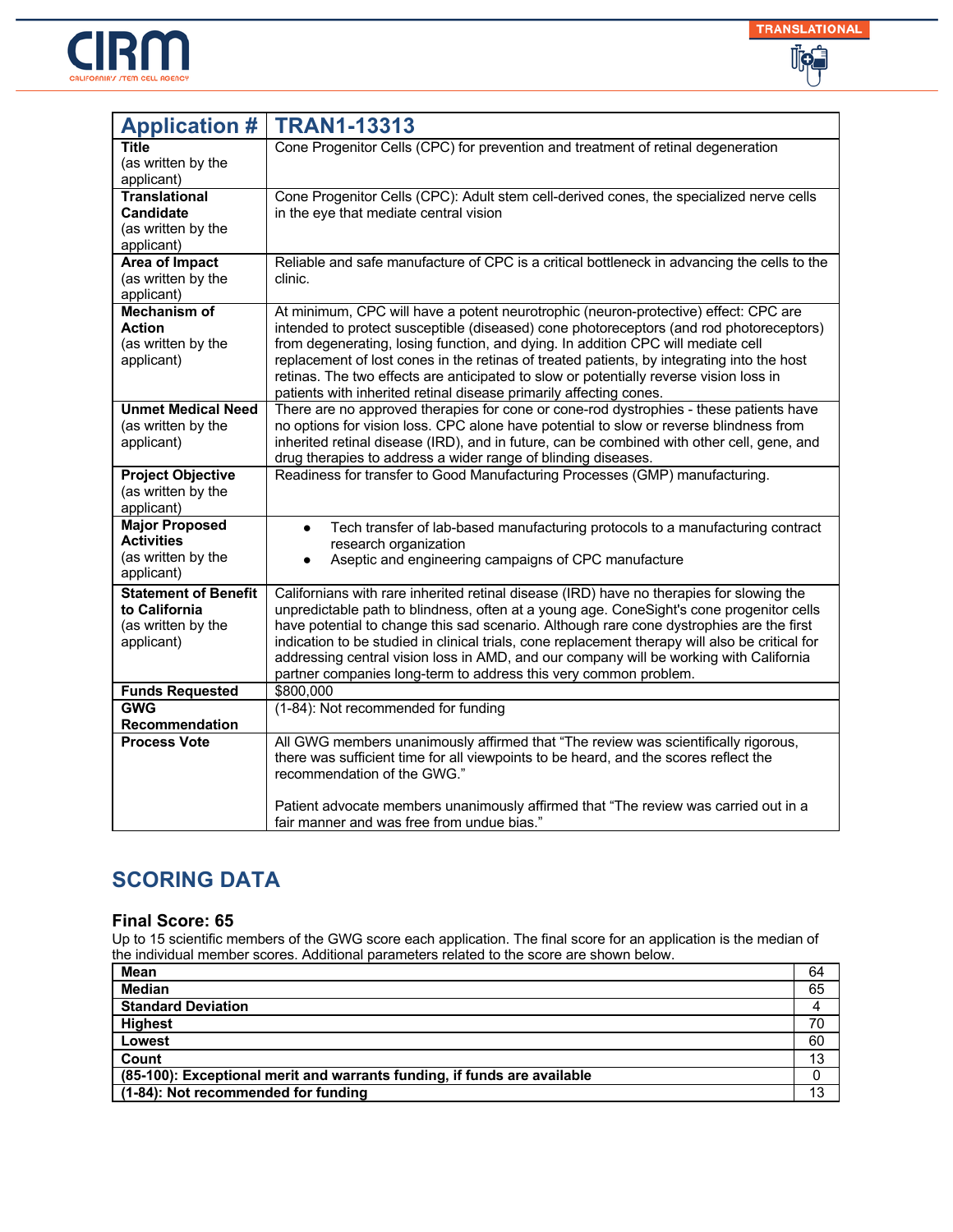

| <b>GWG Votes</b> | Does the proposal have the necessary significance and potential for impact?                                                                                                                                                                                                                                                                                                                                                                                                                                                                                                                                                                                                                                                                                                                                                                                                                                                                                                                                                                                                                                                                                                                                                                                                                                                                                                                                                                                                                                                                                                           |
|------------------|---------------------------------------------------------------------------------------------------------------------------------------------------------------------------------------------------------------------------------------------------------------------------------------------------------------------------------------------------------------------------------------------------------------------------------------------------------------------------------------------------------------------------------------------------------------------------------------------------------------------------------------------------------------------------------------------------------------------------------------------------------------------------------------------------------------------------------------------------------------------------------------------------------------------------------------------------------------------------------------------------------------------------------------------------------------------------------------------------------------------------------------------------------------------------------------------------------------------------------------------------------------------------------------------------------------------------------------------------------------------------------------------------------------------------------------------------------------------------------------------------------------------------------------------------------------------------------------|
| Yes:<br>9        | This program aims to use Cone Progenitor Cells (CPC) to treat inherited retinal diseases<br>(IRD). Their first target population will be patients with cone-rod dystrophy (CRD)<br>excluding Stargardt's CRD. While the targeted patient population is quite small, the<br>indication is an unmet medical need.<br>The human CPC developed by the applicants would address a major unmet need in the<br>treatment of IRD and CRD specifically, for which there are currently no treatments.<br>CRD is an important unmet medical need. However, for clarity, the application should<br>$\bullet$<br>more clearly differentiate the unmet need associated with CRD from the unmet need<br>associated with age-related macular degeneration (AMD), a future potential direction for<br>the program.<br>The approach of using CPC to treat IRD is novel; previous therapeutics have used other<br>$\bullet$<br>cell types.<br>The project aims to establish GMP manufacturing of the CPC product, cryopreservation,<br>storage, and transport to a clinical site. The establishment of GMP manufacturing for this<br>project is essential for it to move into clinical trials. If the candidate CPC therapy is<br>successful in the clinic, further development of a CPC therapy that impacts various<br>inherited eye diseases may be feasible.<br>If successful, the product could offer tremendous value to patients with a subset of IRD.<br>٠<br>The project has high clinical significance and potential for impact, but technical issues in<br>the proposed studies are limiting. |
| No:<br>3         | The application's preliminary data demonstrating disease modifying activity in vivo are<br>$\bullet$<br>limited.                                                                                                                                                                                                                                                                                                                                                                                                                                                                                                                                                                                                                                                                                                                                                                                                                                                                                                                                                                                                                                                                                                                                                                                                                                                                                                                                                                                                                                                                      |
| <b>GWG Votes</b> | Is the rationale sound?                                                                                                                                                                                                                                                                                                                                                                                                                                                                                                                                                                                                                                                                                                                                                                                                                                                                                                                                                                                                                                                                                                                                                                                                                                                                                                                                                                                                                                                                                                                                                               |
| Yes:<br>7        | In principle, the scientific rationale is sound. The highly proliferative and differentiation<br>$\bullet$<br>competent CPC may be a useful source for regeneration of cone photoreceptor cells.<br>However, the preliminary studies do not adequately demonstrate the degree of functional<br>improvement in vision that the therapy might confer.<br>I can see reasons to believe that a successful transplant of CPC could ameliorate IRD -<br>$\bullet$<br>(i) through functional integration of the CPC and (ii) through the production of supportive<br>trophic factors for existing cone and rod cells.<br>The applicants present preliminary small animal model data demonstrating that CPC can<br>impact eye disease. The limitations are that rodents' eyes are functionally distinct and<br>much smaller than humans' eyes, making dosage calculations complex. In<br>correspondence, the FDA strongly suggested that the applicant conduct pre-clinical<br>studies in a large animal model. The applicants are now planning non-human primate<br>studies in addition to the studies proposed in this application.<br>I think the current data do support the development of the product. It will be interesting to<br>see how the non-human primate studies turn out.                                                                                                                                                                                                                                                                                                     |
| No:<br>5         | I agree with the FDA that the preclinical development in this program is at an early stage.<br>The observed effects in the small number of treated rats $($ < 20) appear to be modest. This<br>proposal does not include sufficient completed or planned preclinical model studies<br>demonstrating efficacy to justify funding preparation for GMP manufacturing. More<br>preliminary work is needed.<br>The concept of replacing cones with CPC in CRD is based on sound scientific and clinical<br>rationale. The applicants present extensive preliminary data showing that they can<br>generate CPC from donor eyes and that these cells engraft efficiently into the model rat<br>and confer some improvement in vision. However, the degree of visual improvement<br>compared to non-dystrophic model controls is unclear as the control data are not<br>provided.<br>The dependence on a tissue source for CPC means that this approach is not scalable for<br>commercial application, thus limiting its potential impact. The applicants suggest that they<br>may convert to an iPSC source for generation of CPC. If they do, many of the completed<br>and proposed studies will need to be repeated with the iPSC-derived CPC.                                                                                                                                                                                                                                                                                                                                             |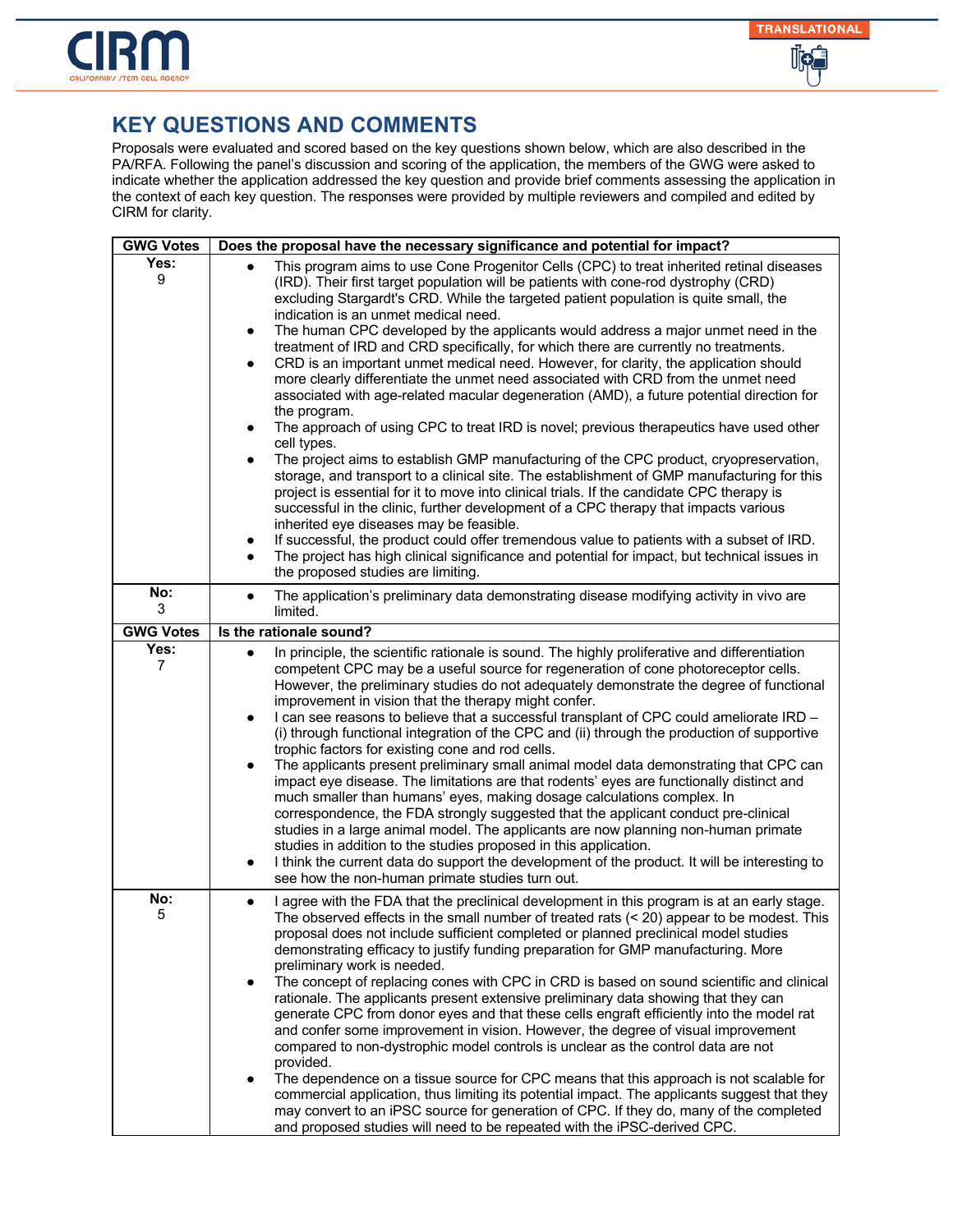



|                  | The application states the CPC are not well characterized at the message level and<br>$\bullet$                                                                                                                                                                                                                                                                                                                                                                                                                                                                                                                                                                                                                                                                                                                                                                                                                                                                                                                                                                                                                                                                                                                                                                                                                                                                                                                                                                                                                                                                                                                                                                                                                                                                                                                                                                                                                                                                                                                                                                                                                                                                                                                                                                                                                                                                                                                         |
|------------------|-------------------------------------------------------------------------------------------------------------------------------------------------------------------------------------------------------------------------------------------------------------------------------------------------------------------------------------------------------------------------------------------------------------------------------------------------------------------------------------------------------------------------------------------------------------------------------------------------------------------------------------------------------------------------------------------------------------------------------------------------------------------------------------------------------------------------------------------------------------------------------------------------------------------------------------------------------------------------------------------------------------------------------------------------------------------------------------------------------------------------------------------------------------------------------------------------------------------------------------------------------------------------------------------------------------------------------------------------------------------------------------------------------------------------------------------------------------------------------------------------------------------------------------------------------------------------------------------------------------------------------------------------------------------------------------------------------------------------------------------------------------------------------------------------------------------------------------------------------------------------------------------------------------------------------------------------------------------------------------------------------------------------------------------------------------------------------------------------------------------------------------------------------------------------------------------------------------------------------------------------------------------------------------------------------------------------------------------------------------------------------------------------------------------------|
|                  | states that "comparative RNA-seq analysis is incorporated into the CIRM program." I<br>could not find this in the project plan.                                                                                                                                                                                                                                                                                                                                                                                                                                                                                                                                                                                                                                                                                                                                                                                                                                                                                                                                                                                                                                                                                                                                                                                                                                                                                                                                                                                                                                                                                                                                                                                                                                                                                                                                                                                                                                                                                                                                                                                                                                                                                                                                                                                                                                                                                         |
| <b>GWG Votes</b> | Is the proposal well planned and designed?                                                                                                                                                                                                                                                                                                                                                                                                                                                                                                                                                                                                                                                                                                                                                                                                                                                                                                                                                                                                                                                                                                                                                                                                                                                                                                                                                                                                                                                                                                                                                                                                                                                                                                                                                                                                                                                                                                                                                                                                                                                                                                                                                                                                                                                                                                                                                                              |
| Yes:<br>1        | The FDA provided extensive comments on the Chemistry, Manufacturing and Controls<br>(CMC) section of the INTERACT submission. The applicants do address the source and<br>quality of the mAbs they use for sorting, but other FDA concerns about CMC are not<br>sufficiently addressed in the application. I would like to see responses to all the FDA's<br>concerns as this application is for development of a CMC package suitable for initiating<br>clinical trials. In addition to full responses, the application would benefit from a table listing<br>the points raised by FDA and the applicants' outlined plans for addressing each.<br>I think the timeline is quite tight - it certainly demonstrates urgency, but it may be off by<br>$\bullet$<br>three to six months.<br>The CMC section is currently not written for external evaluation so I cannot adequately<br>$\bullet$<br>review it. As examples,<br>The application indicates that cells are isolated from source tissue, dissociated<br>to single cells, and expanded for two weeks. How is that done? In adherent<br>culture or suspension culture? Are cells passaged during this period? If so, how?<br>Are any growth factors used? What media are used? There are other examples,<br>but I hope these will suffice to illustrate my point.<br>What about genetic stability of the cells? The cells are maintained in culture for 7<br>$\bullet$<br>- 9 weeks. How many population doublings does that represent? Do the<br>applicants take karyotypes to show that the cells are karyotypically normal<br>throughout the expansion? How far can the cell culture expand before the cells<br>accumulate abnormalities?<br>Is expansion necessarily limited to 100 million cells, or could the applicants<br>expand to one or ten billion cells? Given the inherent differences in isolates I<br>think it would behoove the applicants to estimate the number of clinical doses<br>that could be manufactured from one isolate.<br>To my knowledge there should be no Oct4 positive cells in the preparations, so<br>what does the observed Oct4+ population of $3\%$ +/- $2\%$ represent? Is there<br>another method like immunocytochemistry that the applicants could use to<br>cross-check the frequency of Oct4+ cells? Oct4 is a marker of pluripotent cells;<br>the applicants should comment on this aspect of their FACS analysis. |
| No:<br>11        | The experimental details and the expected outcomes are not well-described. The FDA<br>$\bullet$<br>has asked for a non-human primate study, but such a study is not included in the project<br>plan for this application. The preliminary animal model data are limited, and management<br>of potential pitfalls is not adequately addressed.<br>I feel the applicants should not invest in preparing for GMP manufacturing before they<br>٠<br>conduct and analyze the non-human primate study (or similar study) recommended by<br>the FDA. GLP-manufactured product should be sufficient for the toxicology studies.<br>The applicant company had a detailed INTERACT meeting with the FDA in July 2021 to<br>seek guidance on the proposed development plan for CPC. While supportive of the<br>general approach the FDA provided considerable advice on how the applicant company<br>should proceed and what additional information would be required to take this product<br>forward. The applicant company is addressing the FDA's recommendations both within<br>and outside this TRAN1 application. However, it is difficult to fully assess the quality of the<br>program as experimental details and detailed outcome measures are not provided. This<br>can be easily addressed in a revision as the application currently has two and a half<br>pages to spare. Additionally, some aspects that appear to be key for the IND, such as the<br>non-human primate studies, are not part of this proposal.                                                                                                                                                                                                                                                                                                                                                                                                                                                                                                                                                                                                                                                                                                                                                                                                                                                                                                     |
| <b>GWG Votes</b> | Is the proposal feasible?                                                                                                                                                                                                                                                                                                                                                                                                                                                                                                                                                                                                                                                                                                                                                                                                                                                                                                                                                                                                                                                                                                                                                                                                                                                                                                                                                                                                                                                                                                                                                                                                                                                                                                                                                                                                                                                                                                                                                                                                                                                                                                                                                                                                                                                                                                                                                                                               |
| Yes:             | The proposal might be feasible. However, the availability of tissue for obtaining CPC is<br>$\bullet$                                                                                                                                                                                                                                                                                                                                                                                                                                                                                                                                                                                                                                                                                                                                                                                                                                                                                                                                                                                                                                                                                                                                                                                                                                                                                                                                                                                                                                                                                                                                                                                                                                                                                                                                                                                                                                                                                                                                                                                                                                                                                                                                                                                                                                                                                                                   |
| 4                | not assured. If iPSC are to be used instead the project will become an early-stage<br>discovery project.                                                                                                                                                                                                                                                                                                                                                                                                                                                                                                                                                                                                                                                                                                                                                                                                                                                                                                                                                                                                                                                                                                                                                                                                                                                                                                                                                                                                                                                                                                                                                                                                                                                                                                                                                                                                                                                                                                                                                                                                                                                                                                                                                                                                                                                                                                                |
|                  | The timeline may be a bit tight, but it's hard to judge based on the limited description of<br>$\bullet$                                                                                                                                                                                                                                                                                                                                                                                                                                                                                                                                                                                                                                                                                                                                                                                                                                                                                                                                                                                                                                                                                                                                                                                                                                                                                                                                                                                                                                                                                                                                                                                                                                                                                                                                                                                                                                                                                                                                                                                                                                                                                                                                                                                                                                                                                                                |
|                  | the manufacturing process in this application.<br>The team seems qualified. The contract research organization (CRO) the applicants have<br>٠                                                                                                                                                                                                                                                                                                                                                                                                                                                                                                                                                                                                                                                                                                                                                                                                                                                                                                                                                                                                                                                                                                                                                                                                                                                                                                                                                                                                                                                                                                                                                                                                                                                                                                                                                                                                                                                                                                                                                                                                                                                                                                                                                                                                                                                                           |
|                  | partnered with is qualified to do the cell manufacturing.                                                                                                                                                                                                                                                                                                                                                                                                                                                                                                                                                                                                                                                                                                                                                                                                                                                                                                                                                                                                                                                                                                                                                                                                                                                                                                                                                                                                                                                                                                                                                                                                                                                                                                                                                                                                                                                                                                                                                                                                                                                                                                                                                                                                                                                                                                                                                               |
|                  | Most of the project will be conducted at the CRO, which does have the resources to<br>$\bullet$                                                                                                                                                                                                                                                                                                                                                                                                                                                                                                                                                                                                                                                                                                                                                                                                                                                                                                                                                                                                                                                                                                                                                                                                                                                                                                                                                                                                                                                                                                                                                                                                                                                                                                                                                                                                                                                                                                                                                                                                                                                                                                                                                                                                                                                                                                                         |
|                  | complete the cell manufacturing aspects of the project.<br>I think the contingency plans are well-developed. One plan they mention is that to achieve                                                                                                                                                                                                                                                                                                                                                                                                                                                                                                                                                                                                                                                                                                                                                                                                                                                                                                                                                                                                                                                                                                                                                                                                                                                                                                                                                                                                                                                                                                                                                                                                                                                                                                                                                                                                                                                                                                                                                                                                                                                                                                                                                                                                                                                                   |
|                  | commercial scale they may have to move to iPSC as the starting material. It would be                                                                                                                                                                                                                                                                                                                                                                                                                                                                                                                                                                                                                                                                                                                                                                                                                                                                                                                                                                                                                                                                                                                                                                                                                                                                                                                                                                                                                                                                                                                                                                                                                                                                                                                                                                                                                                                                                                                                                                                                                                                                                                                                                                                                                                                                                                                                    |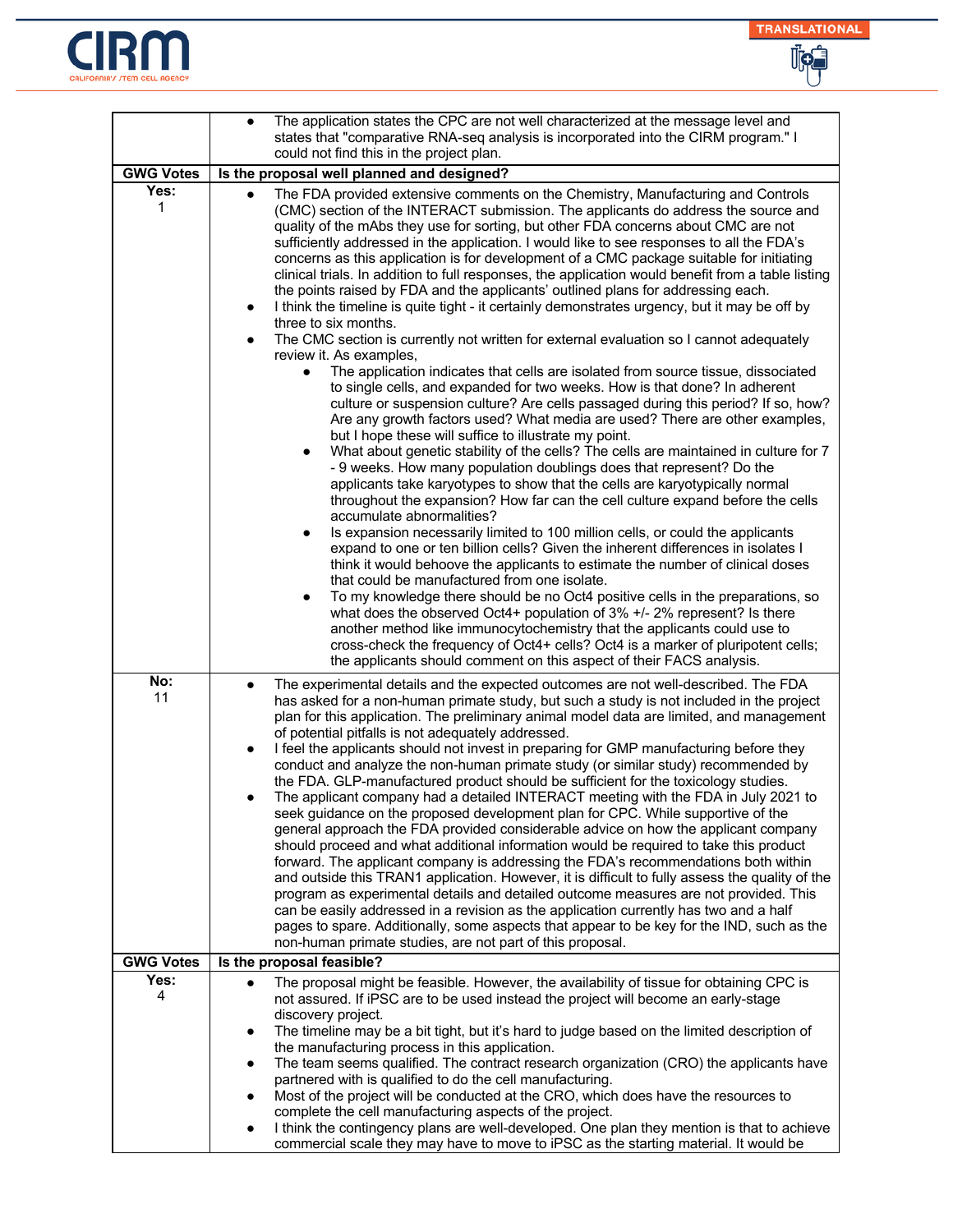



|                  | helpful to know if the applicants or other research groups have previously made CPC-like<br>cells starting from iPSC.                                                                                                                                                                                                                                                                                                                                                                                                                                                                                                                                                                                                                                                                                                                                                                                                                                                                                                                                                                                                                                                                                                                                                        |
|------------------|------------------------------------------------------------------------------------------------------------------------------------------------------------------------------------------------------------------------------------------------------------------------------------------------------------------------------------------------------------------------------------------------------------------------------------------------------------------------------------------------------------------------------------------------------------------------------------------------------------------------------------------------------------------------------------------------------------------------------------------------------------------------------------------------------------------------------------------------------------------------------------------------------------------------------------------------------------------------------------------------------------------------------------------------------------------------------------------------------------------------------------------------------------------------------------------------------------------------------------------------------------------------------|
| No:<br>8         | The applicant team does not seem fully staffed for the project plan. From what I can see,<br>the CMC expert is a consultant who will commit 10% effort to the project. I recommend<br>more total % effort from a CMC expert(s) plus additional regulatory expertise on this<br>team.<br>I am concerned as to whether the team has the full necessary expertise to complete this<br>study.<br>There are two primary phases: (1) complete technology transfer and feasibility run; and<br>(2) engineer and optimize CPC manufacturing to prepare for GMP production. The<br>second phase is dependent on the success of the first phase, but it is not clear that the<br>technology transfer can be completed within the timeline proposed.<br>Addition of a statistician would benefit the rigor of the plan; currently statistical<br>$\bullet$<br>significance and data analyses are not described.<br>Given the importance of technology transfer and financing, I'm surprised the company<br>Chief Financial Officer, or the Business Manager are not included as Key Personnel (and<br>biosketches provided).<br>I could not find contingency plans to manage risks or delays in either the technology<br>$\bullet$<br>transfer or the optimization of engineering runs. |
| <b>GWG Votes</b> | Does the project serve the needs of underserved communities?                                                                                                                                                                                                                                                                                                                                                                                                                                                                                                                                                                                                                                                                                                                                                                                                                                                                                                                                                                                                                                                                                                                                                                                                                 |
| Yes:<br>4        | none                                                                                                                                                                                                                                                                                                                                                                                                                                                                                                                                                                                                                                                                                                                                                                                                                                                                                                                                                                                                                                                                                                                                                                                                                                                                         |
| No:<br>8         | The applicant does not address the issue of underserved communities relevant to this<br>project.<br>The diversity plan provided focuses on the applicant company and its employees rather<br>than the patient population. I don't think the issue of overburdened or underserved patient<br>populations for this indication has been adequately considered.<br>They do not have well developed plans in this area.<br>This is not addressed in the submission.                                                                                                                                                                                                                                                                                                                                                                                                                                                                                                                                                                                                                                                                                                                                                                                                               |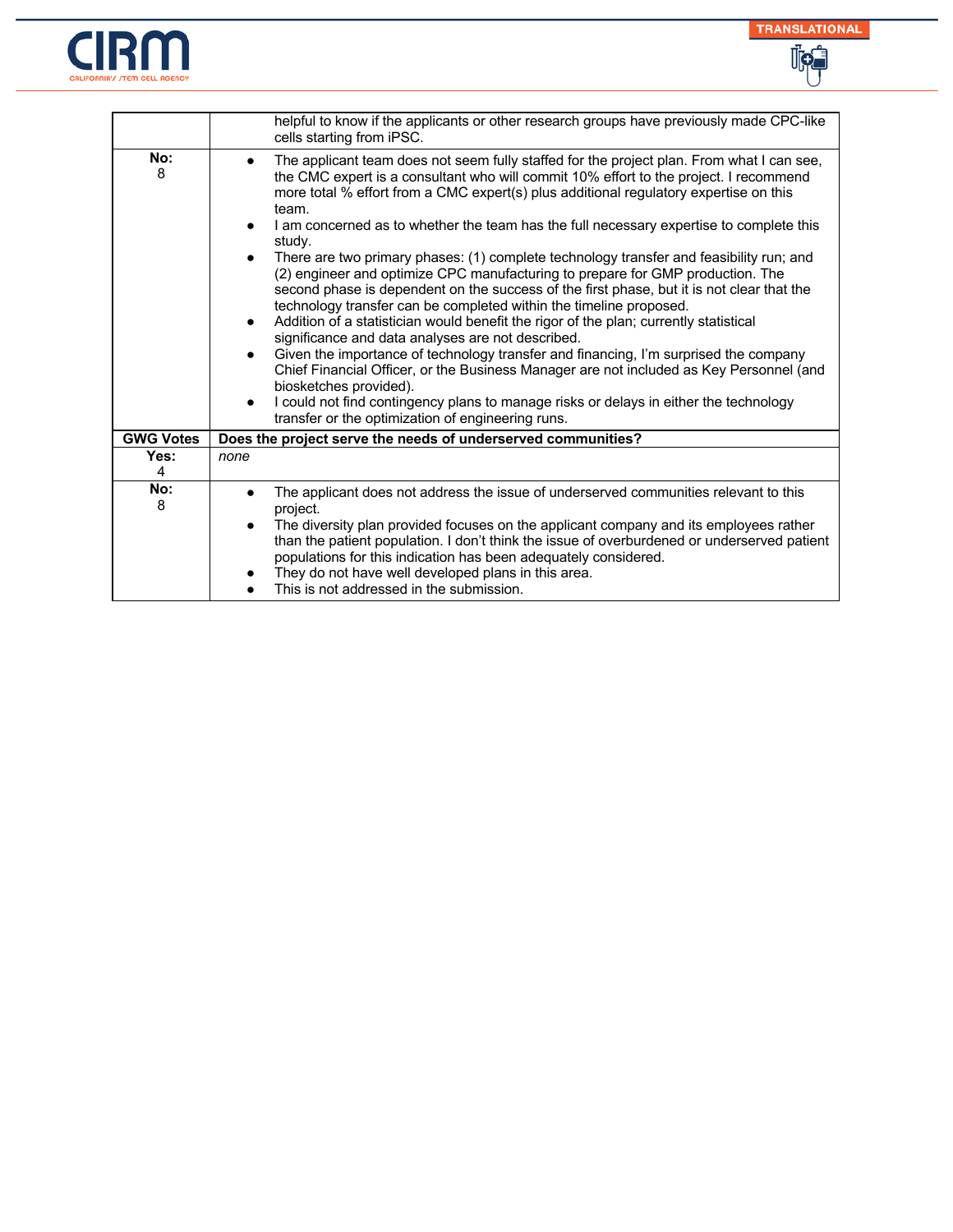



| <b>Application #</b>                                                             | <b>TRAN1-13329</b>                                                                                                                                                                                                                                                                                                                                                                                                                                                                                                                                      |
|----------------------------------------------------------------------------------|---------------------------------------------------------------------------------------------------------------------------------------------------------------------------------------------------------------------------------------------------------------------------------------------------------------------------------------------------------------------------------------------------------------------------------------------------------------------------------------------------------------------------------------------------------|
| Title<br>(as written by the<br>applicant)                                        | A gene therapy for producing COVID-19 prophylactic antibodies in immunocompromised<br>individuals                                                                                                                                                                                                                                                                                                                                                                                                                                                       |
| <b>Translational</b><br><b>Candidate</b><br>(as written by the<br>applicant)     | [Company Name] mAB-001                                                                                                                                                                                                                                                                                                                                                                                                                                                                                                                                  |
| <b>Area of Impact</b><br>(as written by the<br>applicant)                        | Therapeutic                                                                                                                                                                                                                                                                                                                                                                                                                                                                                                                                             |
| Mechanism of<br>Action<br>(as written by the<br>applicant)                       | This TRAN1 award would enable the rapid adaptation of our existing scale-up,<br>development, and manufacturing process to the [Company Name] mAB-001 therapeutic<br>candidate, positioning this candidate for Pre-IND, IND-enabling studies, and an IND filing<br>with the FDA.                                                                                                                                                                                                                                                                         |
| <b>Unmet Medical Need</b><br>(as written by the<br>applicant)                    | Immunocompromised individuals who cannot benefit from COVID-19 vaccination                                                                                                                                                                                                                                                                                                                                                                                                                                                                              |
| <b>Project Objective</b><br>(as written by the<br>applicant)                     | Well prepared pre-IND meeting with the FDA                                                                                                                                                                                                                                                                                                                                                                                                                                                                                                              |
| <b>Major Proposed</b><br><b>Activities</b><br>(as written by the<br>applicant)   | <b>Animal Studies</b><br>$\bullet$<br><b>Stability Toxicology</b><br>$\bullet$<br>Chemistry, Manufacturing, and Controls (CMC), regulatory, and Pre-IND<br>preparation                                                                                                                                                                                                                                                                                                                                                                                  |
| <b>Statement of Benefit</b><br>to California<br>(as written by the<br>applicant) | Vaccines do not confer protection to the sub-population of Californians who may be<br>immunocompromised due to their advanced age or having a defective immune system.<br>An effective non-vaccine prophylactic for COVID-19 could be of significant clinical benefit<br>to people with high risk of severe COVID-19 disease, including ethnic minorities such as<br>Black, Hispanic, and Asian groups.<br>To address this unmet need, we developed a COVID-19 prophylactic strategy exploiting a<br>gene therapy against the SARS-CoV-2 Spike protein. |
| <b>Funds Requested</b>                                                           | \$5,282,750                                                                                                                                                                                                                                                                                                                                                                                                                                                                                                                                             |
| <b>GWG</b>                                                                       | (1-84): Not recommended for funding                                                                                                                                                                                                                                                                                                                                                                                                                                                                                                                     |
| Recommendation<br><b>Process Vote</b>                                            | All GWG members unanimously affirmed that "The review was scientifically rigorous,<br>there was sufficient time for all viewpoints to be heard, and the scores reflect the<br>recommendation of the GWG."<br>Patient advocate members unanimously affirmed that "The review was carried out in a<br>fair manner and was free from undue bias."                                                                                                                                                                                                          |

#### **Final Score: 63**

Up to 15 scientific members of the GWG score each application. The final score for an application is the median of the individual member scores. Additional parameters related to the score are shown below.

| Mean                                                                     | 64 |
|--------------------------------------------------------------------------|----|
| <b>Median</b>                                                            | 63 |
| <b>Standard Deviation</b>                                                | 9  |
| <b>Highest</b>                                                           | 84 |
| Lowest                                                                   | 50 |
| Count                                                                    | 14 |
| (85-100): Exceptional merit and warrants funding, if funds are available |    |
| (1-84): Not recommended for funding                                      | 14 |

## **KEY QUESTIONS AND COMMENTS**

Proposals were evaluated and scored based on the key questions shown below, which are also described in the PA/RFA. Following the panel's discussion and scoring of the application, the members of the GWG were asked to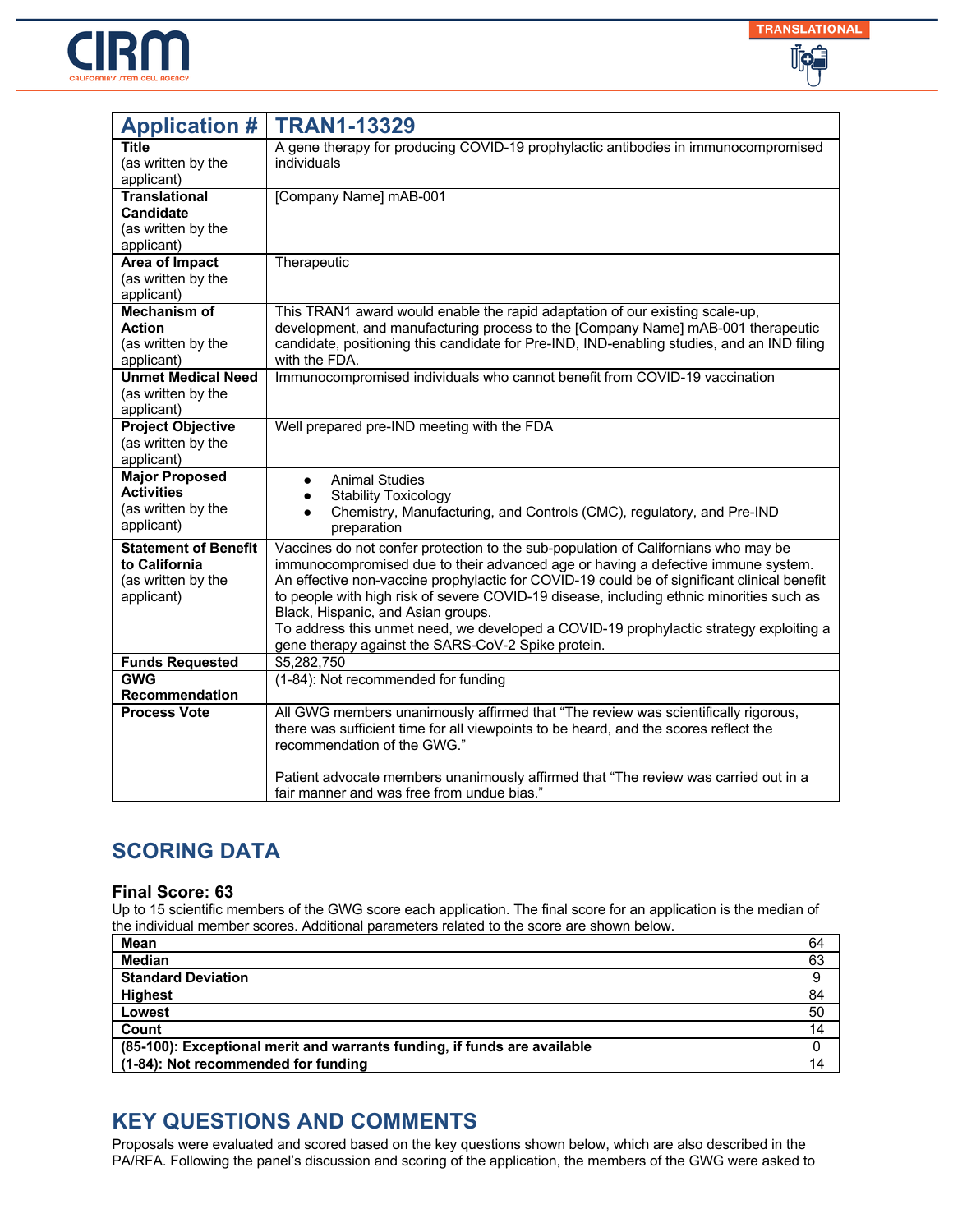



indicate whether the application addressed the key question and provide brief comments assessing the application in the context of each key question. The responses were provided by multiple reviewers and compiled and edited by CIRM for clarity.

| <b>GWG Votes</b>      | Does the proposal have the necessary significance and potential for impact?                                                                                                                                                                                                                                                                                                                                                                                                                                                                                                                                                                                                                                                                                                                                                                                                                                                                                                                                                                                                                                                                                                                                                                                                                                                                                                                                                                                                                                                                                                                                                                                                                                                                                                                                                                                                                                                                                                                                                                  |
|-----------------------|----------------------------------------------------------------------------------------------------------------------------------------------------------------------------------------------------------------------------------------------------------------------------------------------------------------------------------------------------------------------------------------------------------------------------------------------------------------------------------------------------------------------------------------------------------------------------------------------------------------------------------------------------------------------------------------------------------------------------------------------------------------------------------------------------------------------------------------------------------------------------------------------------------------------------------------------------------------------------------------------------------------------------------------------------------------------------------------------------------------------------------------------------------------------------------------------------------------------------------------------------------------------------------------------------------------------------------------------------------------------------------------------------------------------------------------------------------------------------------------------------------------------------------------------------------------------------------------------------------------------------------------------------------------------------------------------------------------------------------------------------------------------------------------------------------------------------------------------------------------------------------------------------------------------------------------------------------------------------------------------------------------------------------------------|
| Yes:<br>6             | Yes. Approximately 2% of the world's population mounts an inadequate immune<br>response to a vaccine, including the COVID-19 vaccine. In the United States,<br>approximately 7 million people are immunocompromised, including cancer patients<br>undergoing chemotherapy, organ transplant recipients on medications, or people taking<br>immunosuppressive agents for chronic diseases such as rheumatoid arthritis, multiple<br>sclerosis and other autoimmune or inflammatory diseases.<br>The project addresses a significant problem. However, there are two outstanding<br>$\bullet$<br>vaccines for the COVID virus, multiple oral anti-viral agents, multiple monoclonal Abs, and<br>a preventive drug. With that stated, I recognize that the applicants have proposed this<br>study for the benefit of immunocompromised (cancer and solid organ transplant patients)<br>and elderly patients.<br>The applicants have developed a delivery system for DNA cassettes that circumvent the<br>$\bullet$<br>dose limiting toxicities of other DNA-based systems. They already have an open IND for<br>another project wherein a DNA cassette produces segments of the SARS-CoV-2 spike<br>protein to induce an immune response. This current project aims to produce mAb<br>fragments against conserved areas of the spike protein that bind and help eliminate the<br>virus. While there are already mAb products on the market to treat COVID-19, the<br>applicants claim that the current therapies have a shorter half-life than their candidate<br>potentially has.<br>Yes. Monoclonal therapeutic antibodies are very expensive and work very well. Being<br>able to make them more cheaply would be a great advantage.<br>The applicants' delivery technology is a potential platform for future therapeutics.<br>Yes, because I think the delivery technology is very interesting and could be used to<br>deliver protein drugs to patients. However, I do not believe this application will lead to a<br>successful product. |
| No:<br>$\overline{7}$ | It's not clear to me that this product, if efficacious, would be superior to current therapies,<br>$\bullet$<br>even for immunocompromised populations.<br>The application does not provide compelling evidence that this gene therapy will produce<br>$\bullet$<br>therapeutic mAb fragments at levels sufficient to impact the course of COVID-19 disease.<br>The candidate may not prove competitive with easier-to-use therapies on the market.<br>$\bullet$<br>Relatedly, the application does not include rationale or evidence that this therapy will<br>reduce any costs.<br>There may be therapeutic indications (other than COVID-19) that would represent a<br>higher impact unmet need for this candidate therapy.                                                                                                                                                                                                                                                                                                                                                                                                                                                                                                                                                                                                                                                                                                                                                                                                                                                                                                                                                                                                                                                                                                                                                                                                                                                                                                               |
| <b>GWG Votes</b>      | Is the rationale sound?                                                                                                                                                                                                                                                                                                                                                                                                                                                                                                                                                                                                                                                                                                                                                                                                                                                                                                                                                                                                                                                                                                                                                                                                                                                                                                                                                                                                                                                                                                                                                                                                                                                                                                                                                                                                                                                                                                                                                                                                                      |
| Yes:<br>6             | Yes. This is a well written proposal that makes scientific and clinical sense.<br>$\bullet$<br>It should be noted that the in vivo Pilot Safety #3 study the circulating levels of alanine<br>transaminase (ALT) and aspartate transaminase (AST) need further interpretation. These<br>levels are not in the normal range and indicate significant increases in these two<br>biomarkers. Although it could be interpreted that the test article is causing liver injury, the<br>AST/ALT ratio indicates acute muscle injury.<br>The rationale is sound.<br>$\bullet$                                                                                                                                                                                                                                                                                                                                                                                                                                                                                                                                                                                                                                                                                                                                                                                                                                                                                                                                                                                                                                                                                                                                                                                                                                                                                                                                                                                                                                                                        |
| No:<br>7              | I do think that the idea of introducing genes that encode mAbs has merit but there is a<br>$\bullet$<br>major problem with this candidate - mAbs currently in use are administered in doses of<br>hundreds of milligrams or even grams. I can see this delivery technology being valuable<br>for proteins that are needed in small quantities like some hormones and perhaps<br>fragments of the SARS-CoV-2 spike protein to elicit an immune response. I don't see this<br>approach as amenable to producing mAbs in bulk, as would be necessary.<br>I have major concerns about the difference between the mAb protein fragment<br>$\bullet$<br>concentrations produced by the DNA cassette system versus target therapeutic levels.<br>The target therapeutic levels for treatment of SARS-CoV-2 are several 1000 mg of mAb,<br>whereas the published reference indicate the DNA cassette system produces around 10<br>to $30 \text{ u}g/ml$ .<br>It is unclear if this approach can lead to sufficiently high levels of mAb to impact the<br>probability of infection or outcome.<br>Nowhere in the application does the applicant address the issue of how much<br>protein/mAb this system will produce. I suspect it is in the microgram to milligram range -                                                                                                                                                                                                                                                                                                                                                                                                                                                                                                                                                                                                                                                                                                                                                                          |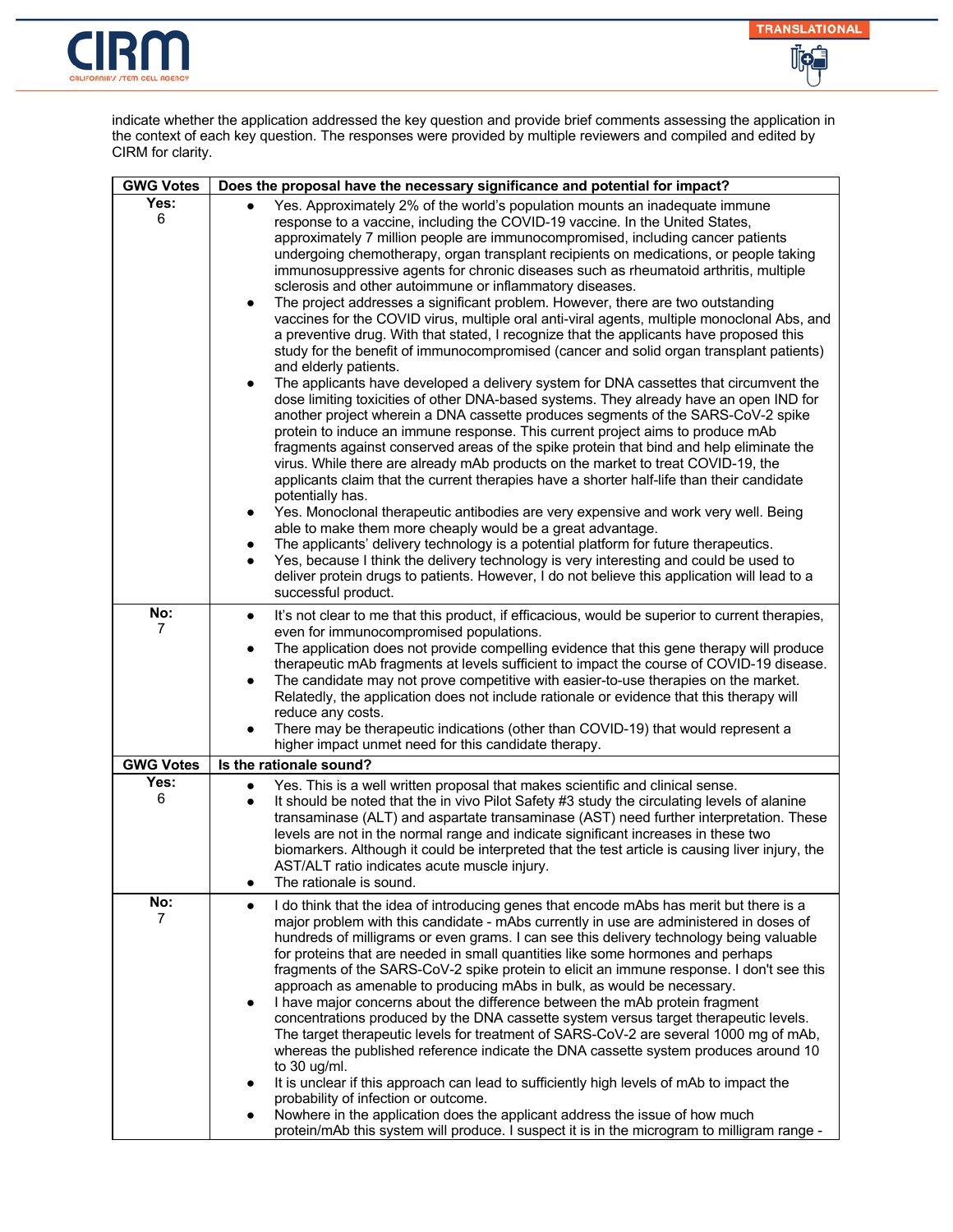



|                          | several orders of magnitude lower than would be needed to effectively eliminate a SARS-                                                                                                                                                                                                                                                                                                                                                                                                                                                                                                                                                                                                                                                                                                                                                                                                                                                                                                                                                                                                                                                                                                                                                                                                                                                             |
|--------------------------|-----------------------------------------------------------------------------------------------------------------------------------------------------------------------------------------------------------------------------------------------------------------------------------------------------------------------------------------------------------------------------------------------------------------------------------------------------------------------------------------------------------------------------------------------------------------------------------------------------------------------------------------------------------------------------------------------------------------------------------------------------------------------------------------------------------------------------------------------------------------------------------------------------------------------------------------------------------------------------------------------------------------------------------------------------------------------------------------------------------------------------------------------------------------------------------------------------------------------------------------------------------------------------------------------------------------------------------------------------|
|                          | CoV-2 infection.<br>I think a major problem is that there are already a wide range of therapeutics for COVID-<br>$\bullet$<br>19, and the vaccine is very effective at lowering the risk of serious disease.<br>The applicants suggest using this candidate as a preventive therapy. I could imagine that<br>$\bullet$<br>working; in some cases, the therapy might produce just enough mAb to "nip it in the bud."<br>Even so I think this would require much more mAb than their system can produce.<br>The applicants claim that this system will give durable expression of their mAbs and use a<br>$\bullet$<br>fluorescent reporter gene to show long term expression. It is hard to tell from the figure,<br>but it appears that the luminescence has dropped to about 15-20% of peak values after<br>five days. While there is some signal for up to one year, after a week or so the signal is<br>quite low. Note: I do not know if, or how well, one can translate reporter luminescence to<br>protein expression levels.<br>The data suggest that this expression system is interesting and may be useful for some<br>$\bullet$<br>proteins or hormones, but the data do not support the development of a therapy for<br>COVID-19.<br>I would have loved to recommend this proposal if it included preliminary data showing<br>$\bullet$ |
|                          | efficacy.                                                                                                                                                                                                                                                                                                                                                                                                                                                                                                                                                                                                                                                                                                                                                                                                                                                                                                                                                                                                                                                                                                                                                                                                                                                                                                                                           |
| <b>GWG Votes</b><br>Yes: | Is the proposal well planned and designed?                                                                                                                                                                                                                                                                                                                                                                                                                                                                                                                                                                                                                                                                                                                                                                                                                                                                                                                                                                                                                                                                                                                                                                                                                                                                                                          |
| 8                        | Generally, the proposal is well-designed and well-written. However, the proposed small<br>animal model is likely not to be appropriate for the newer SARS-CoV-2 variants.<br>For patients with COVID-19 who receive neutralizing mAbs, there is potential for the<br>$\bullet$<br>emergence of drug-resistant variants, especially when selective pressure is applied in the<br>setting of drug treatment. The proposal needs to consider this very real problem -<br>particularly in the target group of patients.<br>The applicants should clarify whether the focus of the project is to prevent infection, or<br>$\bullet$<br>severe disease.<br>The project plan is well done. It appropriately outlines (i) assay development and<br>qualification, (ii) identification of additional suitable biomarkers to assess in vivo efficacy                                                                                                                                                                                                                                                                                                                                                                                                                                                                                                          |
|                          | and safety, (iii) conduct of live SARS-CoV-2 challenge studies, and (iv) conduct of<br>nonclinical PK/PD, ADME, safety, and stability preclinical studies to prepare for the pre-<br>IND.<br>This was a beautifully written proposal.<br>$\bullet$                                                                                                                                                                                                                                                                                                                                                                                                                                                                                                                                                                                                                                                                                                                                                                                                                                                                                                                                                                                                                                                                                                  |
| No:<br>5                 | The proposal is very well written. The delivery technology is novel and innovative. The<br>$\bullet$<br>issue I see is the small animal model, wherein SARS-CoV-2 has a very short half-life and<br>the animals show few symptoms, as compared to humans.<br>As I mentioned above, I think this could be a useful technology platform for delivery of<br>$\bullet$<br>protein drugs that are needed at lower levels.<br>I think the outline of the project is reasonable but as mentioned above I think there is a<br>٠<br>fatal flaw. In all applications I am aware of mAbs are used in quite large doses -<br>exceptions being drugs like Lucentis which are used very locally to treat AMD.                                                                                                                                                                                                                                                                                                                                                                                                                                                                                                                                                                                                                                                     |
| <b>GWG Votes</b>         | Is the proposal feasible?                                                                                                                                                                                                                                                                                                                                                                                                                                                                                                                                                                                                                                                                                                                                                                                                                                                                                                                                                                                                                                                                                                                                                                                                                                                                                                                           |
| Yes:<br>7                | Overall, yes. However, the applicants may not be sufficiently familiar with the SARS-CoV-<br>2 variants and their disparate pathobiology in small animal models. In the hamster model,<br>it can be difficult to recover live Delta virus beyond 6 days; there is hardly any recoverable<br>live Omicron virus; and the animals get few, if any, symptoms with either variant. In<br>contrast there is observable disease activity (weight loss) in ACE2-transgenic mice, and<br>these mice can be exposed to immune suppressive agents prior to infection.<br>The plan is well prepared and efficient.<br>$\bullet$                                                                                                                                                                                                                                                                                                                                                                                                                                                                                                                                                                                                                                                                                                                                |
| No:<br>6                 | It is not clear if sufficient levels of the mAb protein fragments can be generated in vivo to<br>$\bullet$<br>generate a therapeutic effect using this plasmid-based technology. The proposed<br>approach is interesting and might be feasible if applied to in vivo production of other types<br>of protein (outside of monoclonal antibodies).<br>I do not think the study is feasible, as described in my comments above. The animal<br>$\bullet$<br>model is not ideal.<br>No, I don't believe so. The central question is how much mAb do you have to produce in a<br>$\bullet$<br>semi-steady state to neutralize the virus? I would be astonished if this system will produce<br>enough to have an impact given the very large amounts of mAb that are currently used in<br>the clinic (they of course are bolus infusions).                                                                                                                                                                                                                                                                                                                                                                                                                                                                                                                 |
| <b>GWG Votes</b>         | Does the project serve the needs of underserved communities?                                                                                                                                                                                                                                                                                                                                                                                                                                                                                                                                                                                                                                                                                                                                                                                                                                                                                                                                                                                                                                                                                                                                                                                                                                                                                        |
| Yes:<br>9                | This is discussed in the proposal - COVID-19 burden is associated with poverty and<br>$\bullet$<br>social inequality rather than genetics.<br>The project is designed to address the needs of underserved communities.<br>$\bullet$                                                                                                                                                                                                                                                                                                                                                                                                                                                                                                                                                                                                                                                                                                                                                                                                                                                                                                                                                                                                                                                                                                                 |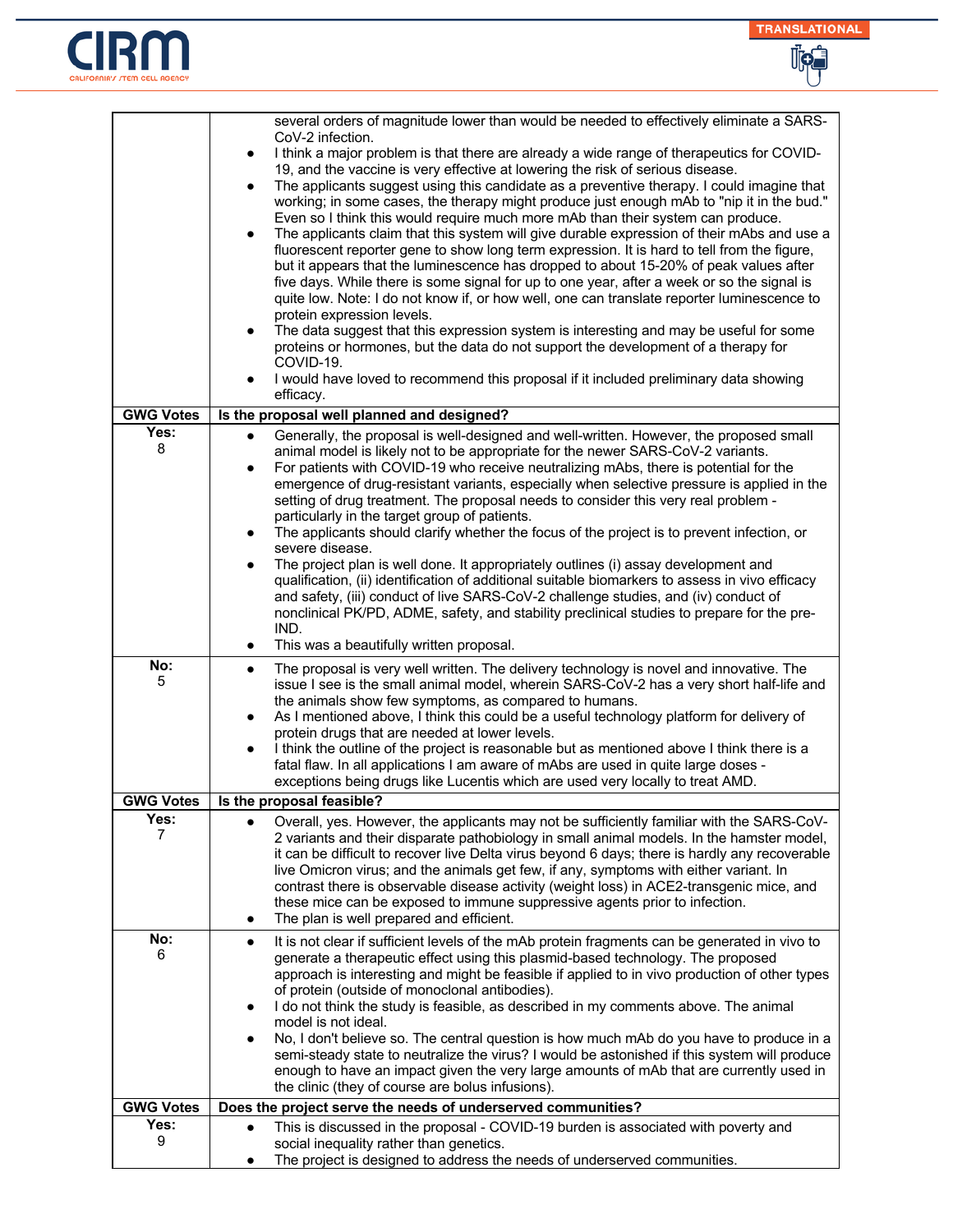



|                       | I think they have done a reasonable job addressing the needs of underserved<br>communities.                                                                                                                                                                                                                                                                                                                                                                                                                 |
|-----------------------|-------------------------------------------------------------------------------------------------------------------------------------------------------------------------------------------------------------------------------------------------------------------------------------------------------------------------------------------------------------------------------------------------------------------------------------------------------------------------------------------------------------|
| No:<br>$\overline{4}$ | The underserved communities might be better served by the available COVID-19<br>vaccines.<br>it's not clear that people from underserved communities would choose this therapy over<br>$\bullet$<br>existing vaccines that are known to be safe and effective.<br>It is unclear if this therapy would truly have advantages over vaccination, aside from the<br>$\bullet$<br>theoretical justification that is provided.<br>don't think that there is demand for COVID-19 treatments that are more complex. |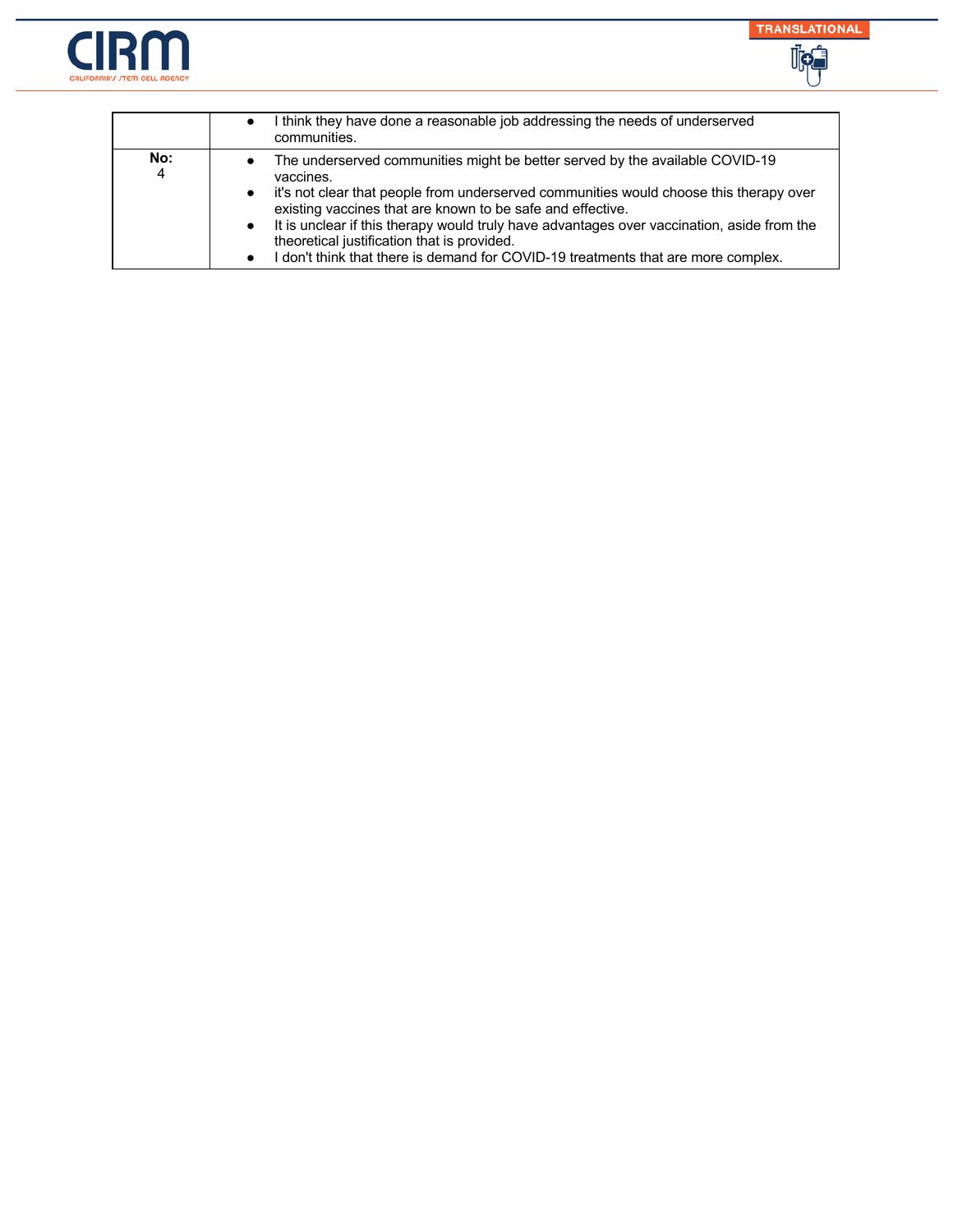



| <b>Application #</b>        | <b>TRAN1-13333</b>                                                                                                                                                                         |
|-----------------------------|--------------------------------------------------------------------------------------------------------------------------------------------------------------------------------------------|
| Title                       | Neural Stem Cell mediated oncolytic immunotherapy for small cell lung cancer                                                                                                               |
| (as written by the          |                                                                                                                                                                                            |
| applicant)                  |                                                                                                                                                                                            |
| <b>Translational</b>        | A clinically tested tumor tropic Neural Stem Cell (NSC) platform for effective distribution of                                                                                             |
| <b>Candidate</b>            | oncolytic virotherapy to small cell lung cancer.                                                                                                                                           |
| (as written by the          |                                                                                                                                                                                            |
| applicant)                  |                                                                                                                                                                                            |
| <b>Area of Impact</b>       | This NSC-delivered virotherapy approach will enable a more efficient, less toxic treatment                                                                                                 |
| (as written by the          | for small cell lung cancer (SCLC) and chemo-resistant cells                                                                                                                                |
| applicant)                  |                                                                                                                                                                                            |
| <b>Mechanism of</b>         | LOAd703 is a replication-competent adenovirus with restricted replication and oncolysis                                                                                                    |
| <b>Action</b>               | to the dysfunctional retinoblastoma pathway, common in a wide spectrum of human                                                                                                            |
| (as written by the          | tumors. We will use our tumor-tropic/penetrating NSC platform to produce the oncolytic                                                                                                     |
| applicant)                  | virus within SCLC. Viral replication will lyse cancer cells and infect neighboring cancer<br>cells, thus amplifying its effect until reaching normal tissue. We will also stimulate immune |
|                             | response to newly exposed tumor antigens.                                                                                                                                                  |
| <b>Unmet Medical Need</b>   | Most SCLC patients present late stage with extrathoracic metastases and can't complete                                                                                                     |
| (as written by the          | chemotherapy due to severe toxicity and chemoresistence. NSC will more effectively                                                                                                         |
| applicant)                  | target and distribute an oncolytic virus, electively lysing cancer cells and stimulating an                                                                                                |
|                             | anti-tumor immune response.                                                                                                                                                                |
| <b>Project Objective</b>    | Pre-IND meeting ready for Good Manufacturing Processes (GMP) clinical lot                                                                                                                  |
| (as written by the          |                                                                                                                                                                                            |
| applicant)                  |                                                                                                                                                                                            |
| <b>Major Proposed</b>       | In vivo determination of dosing regimen (multiple rounds) for maximal<br>$\bullet$                                                                                                         |
| <b>Activities</b>           | therapeutic efficacy                                                                                                                                                                       |
| (as written by the          | In vivo determination of secondary immune response following oncolysis of                                                                                                                  |
| applicant)                  | tumor cells                                                                                                                                                                                |
|                             | In vivo determination of preliminary safety / toxicity profile<br>$\bullet$                                                                                                                |
| <b>Statement of Benefit</b> | Around 9,900 lung cancer patients are expected to die from lung cancer in California this                                                                                                  |
| to California               | year making it the deadliest cancer in California. SCLC is the most aggressive lung                                                                                                        |
| (as written by the          | cancer with a dismal 6% 5 year survival rate. We anticipate that our stem cell-derived                                                                                                     |
| applicant)                  | oncolytic virotherapy will lead to a more effective, less toxic treatment that will kill even                                                                                              |
|                             | metastatic foci and chemoresistent cells and improve the survival of SCLC patients in                                                                                                      |
|                             | California.                                                                                                                                                                                |
| <b>Funds Requested</b>      | \$5,088,499                                                                                                                                                                                |
| <b>GWG</b>                  | (1-84): Not recommended for funding                                                                                                                                                        |
| <b>Recommendation</b>       |                                                                                                                                                                                            |
| <b>Process Vote</b>         | All GWG members unanimously affirmed that "The review was scientifically rigorous,                                                                                                         |
|                             | there was sufficient time for all viewpoints to be heard, and the scores reflect the                                                                                                       |
|                             | recommendation of the GWG."                                                                                                                                                                |
|                             |                                                                                                                                                                                            |
|                             | Patient advocate members unanimously affirmed that "The review was carried out in a                                                                                                        |
|                             | fair manner and was free from undue bias."                                                                                                                                                 |

#### **Final Score: 60**

| Mean                                                                     | 63 |
|--------------------------------------------------------------------------|----|
| <b>Median</b>                                                            | 60 |
| <b>Standard Deviation</b>                                                |    |
| <b>Highest</b>                                                           | 70 |
| Lowest                                                                   | 60 |
| Count                                                                    | 14 |
| (85-100): Exceptional merit and warrants funding, if funds are available |    |
| (1-84): Not recommended for funding                                      | 14 |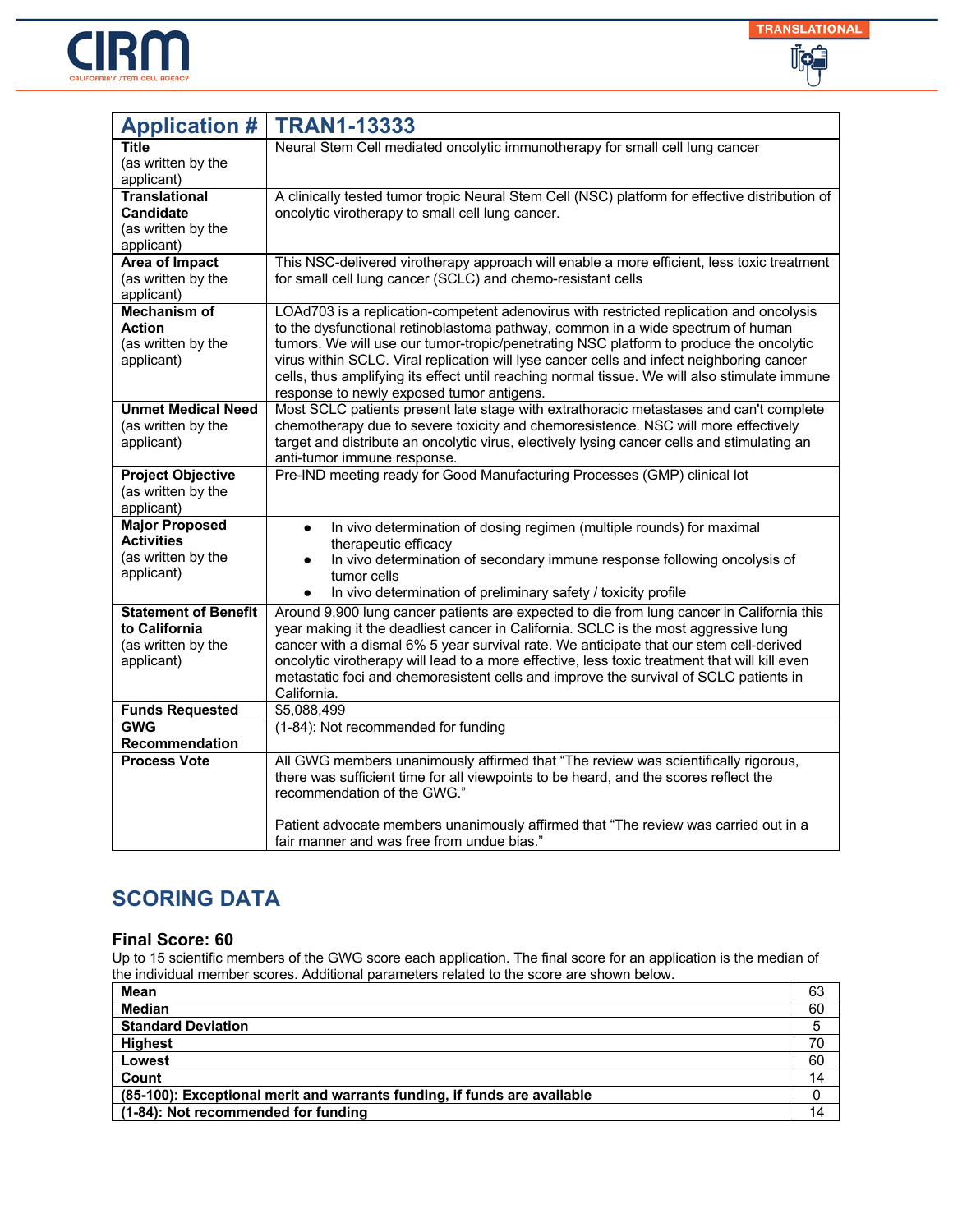

| <b>GWG Votes</b> | Does the proposal have the necessary significance and potential for impact?                                                                                                                                                                                                                                                                                                                                                                                                                                                                                                                                                                                                                                                                                                                                                                                                                                                                                                                                                                                                                                                                                                                                                                                                                                                                                                                                                                                                                                                                                                                                                                                                                                                                                                                                                                                                                                                                                                                                                                                                                                                                                                                                                                                                               |
|------------------|-------------------------------------------------------------------------------------------------------------------------------------------------------------------------------------------------------------------------------------------------------------------------------------------------------------------------------------------------------------------------------------------------------------------------------------------------------------------------------------------------------------------------------------------------------------------------------------------------------------------------------------------------------------------------------------------------------------------------------------------------------------------------------------------------------------------------------------------------------------------------------------------------------------------------------------------------------------------------------------------------------------------------------------------------------------------------------------------------------------------------------------------------------------------------------------------------------------------------------------------------------------------------------------------------------------------------------------------------------------------------------------------------------------------------------------------------------------------------------------------------------------------------------------------------------------------------------------------------------------------------------------------------------------------------------------------------------------------------------------------------------------------------------------------------------------------------------------------------------------------------------------------------------------------------------------------------------------------------------------------------------------------------------------------------------------------------------------------------------------------------------------------------------------------------------------------------------------------------------------------------------------------------------------------|
| Yes:<br>8        | This project aims to target small cell lung cancer (SCLC) refractory to other treatment<br>modalities with oncolytic viruses (OV) using a novel delivery mechanism - a Neural Stem<br>Cell (NSC) line carrying the OV. The OV has been shown to lyse cell lines derived from<br>different types of SCLC. If successful, this approach could have a huge impact on SCLC,<br>which is very hard to treat.<br>This approach uses a banked NSC line to deliver a payload (an OV) to SCLC tumors in<br>$\bullet$<br>situ. If this project is successful, I do think it would improve patient care and give<br>oncologists another tool in the fight against malignancies.<br>The manufacturing process is reasonably well defined but at this stage it is hard to judge<br>$\bullet$<br>what the cost of goods sold (COGS) might be for such a treatment. Thus, the value<br>proposition remains unclear. Factors such as dose, number of treatments, and magnitude<br>of response will all figure into the value proposition.<br>The potential clinical impact is high, but likely limited by multiple technical issues in the<br>$\bullet$<br>experimental strategy.<br>SCLC is one of the deadliest cancers with only 10-20% two-year survival.<br>٠<br>The product may make systemic OV therapy feasible.<br>$\bullet$                                                                                                                                                                                                                                                                                                                                                                                                                                                                                                                                                                                                                                                                                                                                                                                                                                                                                                                                                                     |
| No:<br>5         | The data for an in vivo effect of this candidate are currently too limited for TRAN funding.<br>$\bullet$<br>The target indication (SCLC) reflects an unmet medical need, but I have doubts about the<br>$\bullet$<br>success of the project.<br>The strength of this application lies in its attention to underserved communities. The<br>$\bullet$<br>institution's patient community well represents African Americans, Hispanics, and Pacific<br>Islanders.                                                                                                                                                                                                                                                                                                                                                                                                                                                                                                                                                                                                                                                                                                                                                                                                                                                                                                                                                                                                                                                                                                                                                                                                                                                                                                                                                                                                                                                                                                                                                                                                                                                                                                                                                                                                                           |
| <b>GWG Votes</b> | Is the rationale sound?                                                                                                                                                                                                                                                                                                                                                                                                                                                                                                                                                                                                                                                                                                                                                                                                                                                                                                                                                                                                                                                                                                                                                                                                                                                                                                                                                                                                                                                                                                                                                                                                                                                                                                                                                                                                                                                                                                                                                                                                                                                                                                                                                                                                                                                                   |
| Yes:<br>5        | OV have been around for quite some time and success in the clinic has been limited.<br>$\bullet$<br>Many patients have pre-formed antibodies to OV so the OV on its own can be rapidly<br>eliminated. The thesis behind this project is twofold. First, loading the OV into a cell will<br>protect it from pre-formed antibodies and therefore allow the virus to persist longer in the<br>patient. Second, the NSC line is expected to home to tumor tissue and deliver the OV to<br>the target site. The NSC are allogenic and may also be targeted by the immune system,<br>but not before repeat dosing of the product.<br>Given the lack of animal models I think the limited data available do support development<br>$\bullet$<br>of the product. A similar product is already in clinical trials for glioblastoma. A recent<br>report shows no real safety issues in that trial and while the numbers are small and there<br>is no statistically significant effect, the data may eventually show a modest increase in<br>survival times associated with the treatment.<br>In general, the rationale for the approach is sound. However, Milestone 4 ("determine the<br>preliminary safety of IV-delivered LOAd703-NSCs using the optimal regimen") is not<br>clearly laid out. A common approach to defining the safety of this type of therapy is as<br>follows: (i) An acute toxicology study is conducted in wild-type mice, followed by repeat<br>dose toxicology in wild-type mice and non-human primates. (ii) Biodistribution studies are<br>conducted in tumor bearing mice, wild-type mice, and non-human primates.<br>There are data, albeit limited, that suggest this approach is promising. Unfortunately,<br>given the mode of action it is hard to estimate how effective the product may be. For<br>example, Figure 5 shows increased survival duration and decreased tumor growth in an<br>NSG model treated with NSC loaded with the OV, but it is hard to interpret due to<br>limitations of the mouse model.<br>It was curious to me that virus alone (in a dose 100-fold higher than in the NSC) had no<br>impact on either survival or tumor growth. I guess it might be the targeting, but I would<br>have thought the 100x higher dose would compensate? |
| No:<br>8         | In principle, the rationale is sound. However, oncolytic virus-based technologies have had<br>$\bullet$<br>limited success in the clinic so far. Addition of the NSC for targeting the virus to the SCLC<br>might be a reasonable strategy, but preliminary data to support potential efficacy are<br>limited.<br>I'd like to see some of the results from related studies before committing to this effort. It<br>will mitigate risk and inform the design of necessary studies going forward.                                                                                                                                                                                                                                                                                                                                                                                                                                                                                                                                                                                                                                                                                                                                                                                                                                                                                                                                                                                                                                                                                                                                                                                                                                                                                                                                                                                                                                                                                                                                                                                                                                                                                                                                                                                           |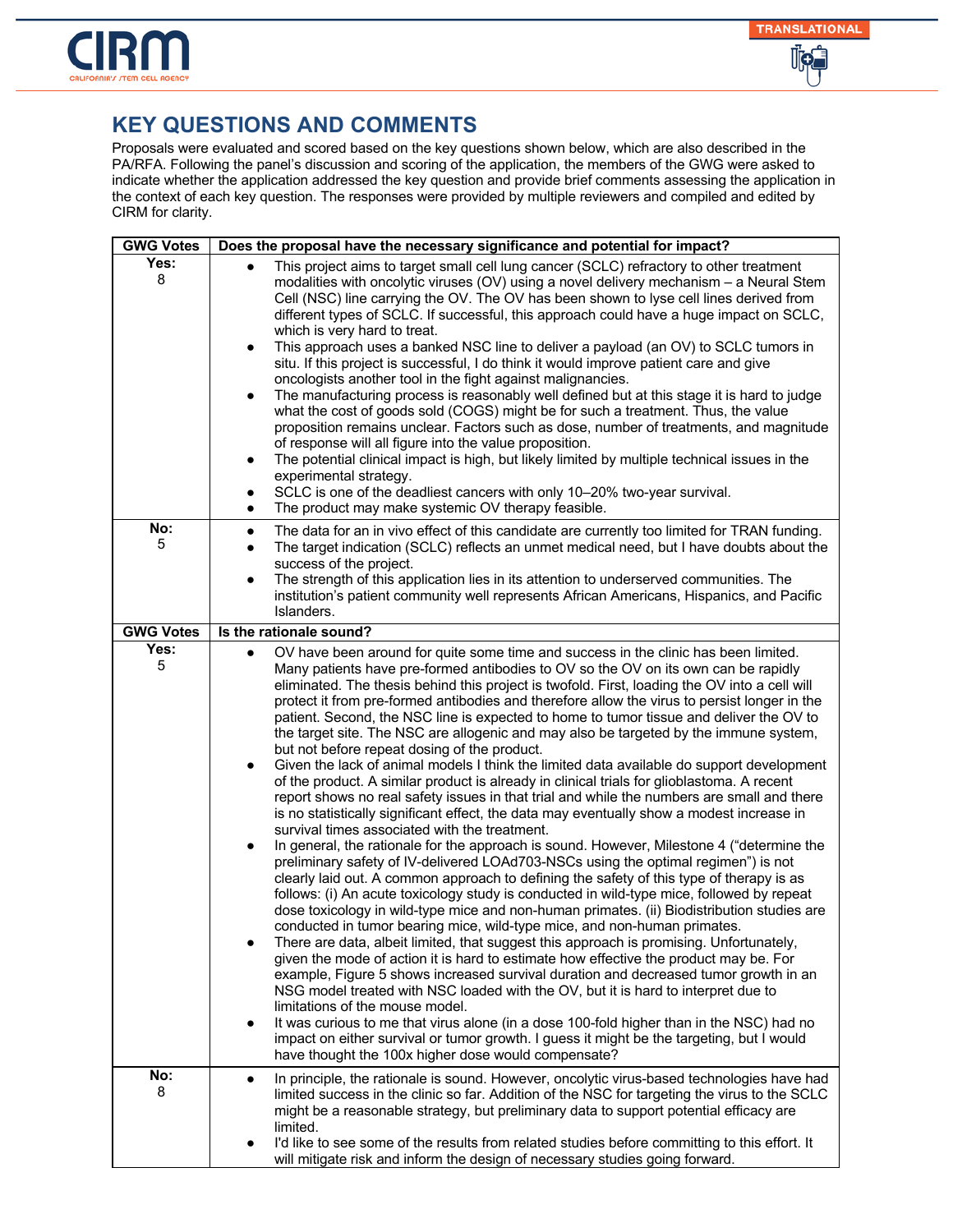



|                  | The preliminary data have been further refined, but overall, the case for potential efficacy<br>of the proposed product is not sufficiently convincing.                                                                                                                                                                                                                                                                                                                                                                                                                                                                                                                                                                                                                                                                                                                                                                                                                                                                                                                                                                                                                                                                                           |
|------------------|---------------------------------------------------------------------------------------------------------------------------------------------------------------------------------------------------------------------------------------------------------------------------------------------------------------------------------------------------------------------------------------------------------------------------------------------------------------------------------------------------------------------------------------------------------------------------------------------------------------------------------------------------------------------------------------------------------------------------------------------------------------------------------------------------------------------------------------------------------------------------------------------------------------------------------------------------------------------------------------------------------------------------------------------------------------------------------------------------------------------------------------------------------------------------------------------------------------------------------------------------|
| <b>GWG Votes</b> | Is the proposal well planned and designed?                                                                                                                                                                                                                                                                                                                                                                                                                                                                                                                                                                                                                                                                                                                                                                                                                                                                                                                                                                                                                                                                                                                                                                                                        |
| Yes:<br>3        | I think the project is well planned. All Chemistry, Manufacturing and Controls (CMC)-<br>related activities will be handled by the Principal Investigator's institution, where there is a<br>first-rate cell manufacturing facility.<br>I don't think they will face any unexpected news from the Food and Drug Administration<br>$\bullet$<br>(FDA) given that a similar product is already in the clinic for glioblastoma. Of course,<br>nonetheless, we could better gauge the expected response from the FDA if the applicants<br>conduct an INTERACT meeting.<br>While additional animal experiments could be done (e.g. using humanized NSG mice),<br>٠<br>these models are highly contrived and the window for experimentation is short-lived so I<br>don't think these will add value.<br>I do think, however, that it is worth collecting more data from the ongoing trial in<br>٠<br>glioblastoma to detect any meaningful improvement in survival times. Otherwise,<br>committing to this parallel path may waste resources.                                                                                                                                                                                                           |
| No:<br>10        | My concerns relate to (i) insufficient consideration of biodistribution, (ii) insufficient data<br>$\bullet$<br>suggesting that the humanized mouse model will be useful in evaluating immune<br>responses, (iii) the subtype of lung cancer in the immunocompetent mouse model, and<br>(iv) unclear benefits of conducting the proposed RNA-seq studies.<br>The experimental strategy is appropriate, but there are few specifics provided. Limited<br>$\bullet$<br>efficacy data is presented. The applicant did not use all the provided space in the<br>application to supply details of the approach. Description of the properties and safety<br>profile of the NSC is also limited.<br>This application needs a reworked nonclinical plan to address interpretation of planned in<br>vivo efficacy studies (i.e., how will these studies demonstrate the likelihood of clinical<br>efficacy?), the potential immune response to this viral construct, and product<br>biodistribution and safety in mice.<br>There is a lack of significant attention to safety issues. The applicant was not sufficiently<br>responsive to the prior review.<br>The concerns raised by the previous critiques are not sufficiently addressed.<br>$\bullet$ |
| <b>GWG Votes</b> | Is the proposal feasible?                                                                                                                                                                                                                                                                                                                                                                                                                                                                                                                                                                                                                                                                                                                                                                                                                                                                                                                                                                                                                                                                                                                                                                                                                         |
| Yes:<br>10       | In principle, yes, but to recommend funding for this proposal I would need to see more<br>$\bullet$<br>data supporting practical feasibility. In my opinion, the current clinical trial of localized<br>NSC OV delivery in glioblastoma should be completed before we fund this project.<br>Yes, based on the expertise of the investigators and the previous trials that have been<br>carried out by the group.<br>Yes, but I recommend that the investigators consult with a toxicologist and nonclinical<br>٠<br>scientist.<br>Yes, I think this team is certainly capable of completing the milestones in a timely manner.<br>This team is well-qualified. The manufacturing group will certainly be able to produce<br>$\bullet$<br>material suitable for a first-in-human (FIH) clinical trial.                                                                                                                                                                                                                                                                                                                                                                                                                                             |
| No:<br>3         | none                                                                                                                                                                                                                                                                                                                                                                                                                                                                                                                                                                                                                                                                                                                                                                                                                                                                                                                                                                                                                                                                                                                                                                                                                                              |
| <b>GWG Votes</b> | Does the project serve the needs of underserved communities?                                                                                                                                                                                                                                                                                                                                                                                                                                                                                                                                                                                                                                                                                                                                                                                                                                                                                                                                                                                                                                                                                                                                                                                      |
| Yes:<br>10       | SCLC affects underserved communities at a high rate. Therefore, if successful, this<br>$\bullet$<br>therapy will address an unmet need within underserved communities.<br>Yes, this is addressed in the proposal.<br>Yes. This therapeutic approach would be much less expensive than current therapies and<br>therefore more accessible to underserved communities.<br>Yes. I do think that since the last review the applicant has given more thought to<br>underserved communities.                                                                                                                                                                                                                                                                                                                                                                                                                                                                                                                                                                                                                                                                                                                                                            |
| No:<br>3         | none                                                                                                                                                                                                                                                                                                                                                                                                                                                                                                                                                                                                                                                                                                                                                                                                                                                                                                                                                                                                                                                                                                                                                                                                                                              |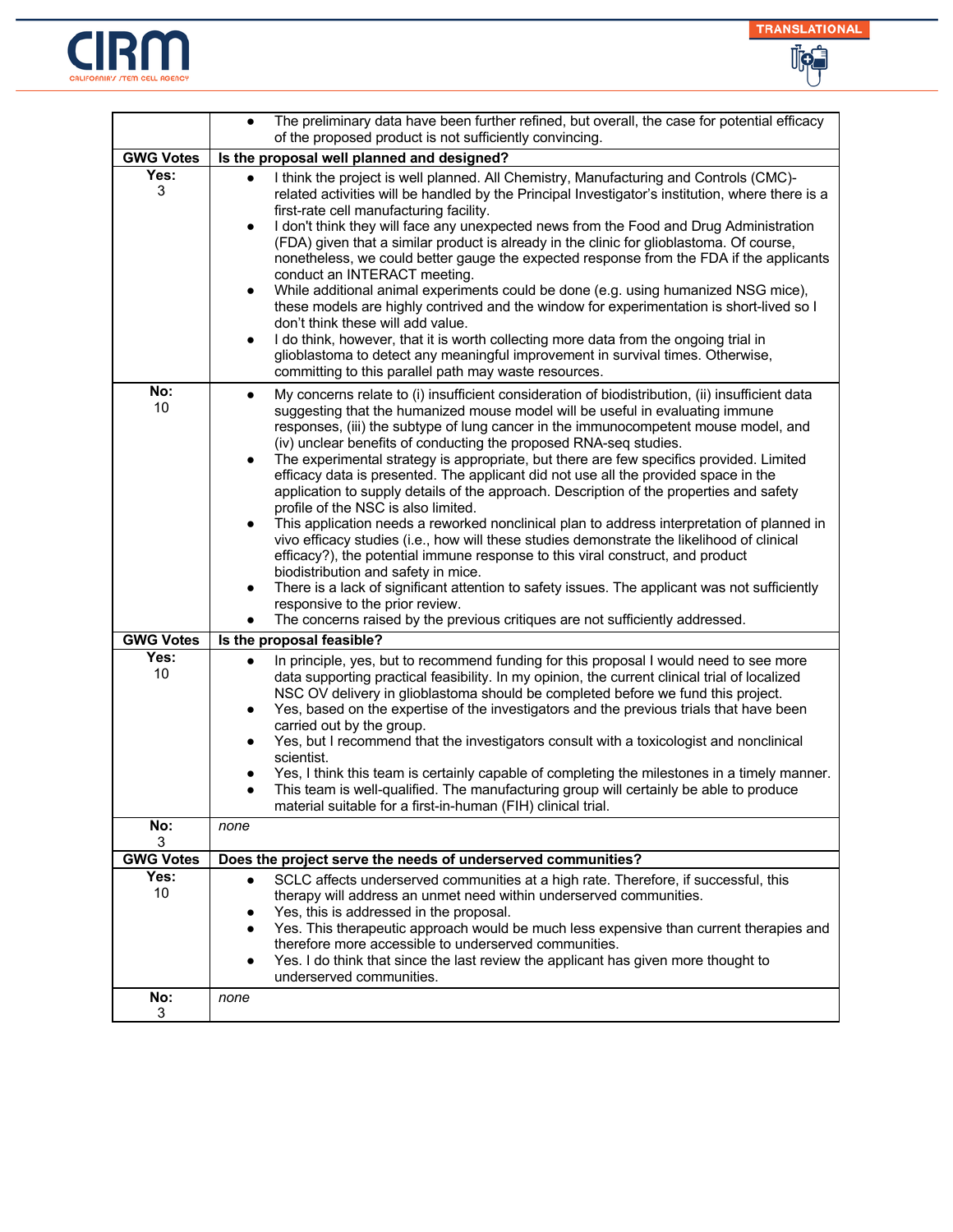



| <b>Application #</b>                                                             | <b>TRAN4-13380</b>                                                                                                                                                                                                                                                                                                                                                                                                                                                                                                                           |
|----------------------------------------------------------------------------------|----------------------------------------------------------------------------------------------------------------------------------------------------------------------------------------------------------------------------------------------------------------------------------------------------------------------------------------------------------------------------------------------------------------------------------------------------------------------------------------------------------------------------------------------|
| Title<br>(as written by the<br>applicant)                                        | Vector Valley, CA: Establishing California as the World's Gene Therapy Foundry through<br>the AAV Superproduction Process Node                                                                                                                                                                                                                                                                                                                                                                                                               |
| <b>Translational</b><br><b>Candidate</b><br>(as written by the<br>applicant)     | The AAV superproduction process is a tool for the generation of large quantities of high<br>quality, potent AAV vector for stem cell and gene therapy                                                                                                                                                                                                                                                                                                                                                                                        |
| <b>Area of Impact</b><br>(as written by the<br>applicant)                        | Supply bottlenecks for AAV are throttling clinical translation with wait times of 2-3 years<br>and costs of \$3-5M to produce vector for Phase I trials                                                                                                                                                                                                                                                                                                                                                                                      |
| <b>Mechanism of</b><br><b>Action</b><br>(as written by the<br>applicant)         | The AAV "superproduction" process achieves 10-100x intensification of upstream<br>production by expanding bespoke AAV producer cells to exceptionally high densities<br>within our proprietary High Density Cell Respirator (HDCR) bioreactor and inducing<br>packaging. The high titer AAV crude is then purified using established chromatographic<br>approaches. This democratizes pharma-scale production capacity to academic<br>researchers, patient advocacy groups, biotech startups, and other cell and gene therapy<br>innovators. |
| <b>Unmet Medical Need</b><br>(as written by the<br>applicant)                    | AAV-based gene therapies are routinely priced >\$1M/patient due to inefficient and<br>insufficient production. Radically improving the economics and logistics of AAV vector<br>production is necessary for these breakthrough medicines to become nationally available<br>and feasible.                                                                                                                                                                                                                                                     |
| <b>Project Objective</b><br>(as written by the<br>applicant)                     | Design history file, tool ready for commercial use                                                                                                                                                                                                                                                                                                                                                                                                                                                                                           |
| <b>Major Proposed</b><br><b>Activities</b><br>(as written by the<br>applicant)   | Generate library of AAV producer cells spanning CIRM-relevant serotypes (e.g.<br>$\bullet$<br>AAV2, AAV9, AAVHSC) and beyond<br>Generate bespoke cell lines with genes-of-interest relevant to ongoing CIRM<br>$\bullet$<br>gene therapy initiatives<br>Superproduce AAV vectors using bespoke cell lines and supply to CIRM-funded<br>$\bullet$<br>initiatives for head-to-head comparison in stem cell models                                                                                                                              |
| <b>Statement of Benefit</b><br>to California<br>(as written by the<br>applicant) | Statewide access to the AAV superproduction process node will eliminate supply<br>bottlenecks, enabling faster and broader pre-clinical and clinical testing of lead vectors,<br>and accelerate the discovery of blockbuster medicines by encouraging risk taking and<br>moonshots in academia and industry. The superior economics and logistics of the<br>process will support more affordable and accessible medicines.                                                                                                                   |
| <b>Funds Requested</b>                                                           | \$1,067,050                                                                                                                                                                                                                                                                                                                                                                                                                                                                                                                                  |
| <b>GWG</b><br><b>Recommendation</b>                                              | (1-84): Not recommended for funding                                                                                                                                                                                                                                                                                                                                                                                                                                                                                                          |
| <b>Process Vote</b>                                                              | All GWG members unanimously affirmed that "The review was scientifically rigorous,<br>there was sufficient time for all viewpoints to be heard, and the scores reflect the<br>recommendation of the GWG."                                                                                                                                                                                                                                                                                                                                    |
|                                                                                  | Patient advocate members unanimously affirmed that "The review was carried out in a<br>fair manner and was free from undue bias."                                                                                                                                                                                                                                                                                                                                                                                                            |

### **Final Score: 60**

| Mean                                                                     | 63 |
|--------------------------------------------------------------------------|----|
| <b>Median</b>                                                            | 60 |
| <b>Standard Deviation</b>                                                |    |
| <b>Highest</b>                                                           | 75 |
| Lowest                                                                   | 50 |
| Count                                                                    | 15 |
| (85-100): Exceptional merit and warrants funding, if funds are available |    |
| (1-84): Not recommended for funding                                      | 15 |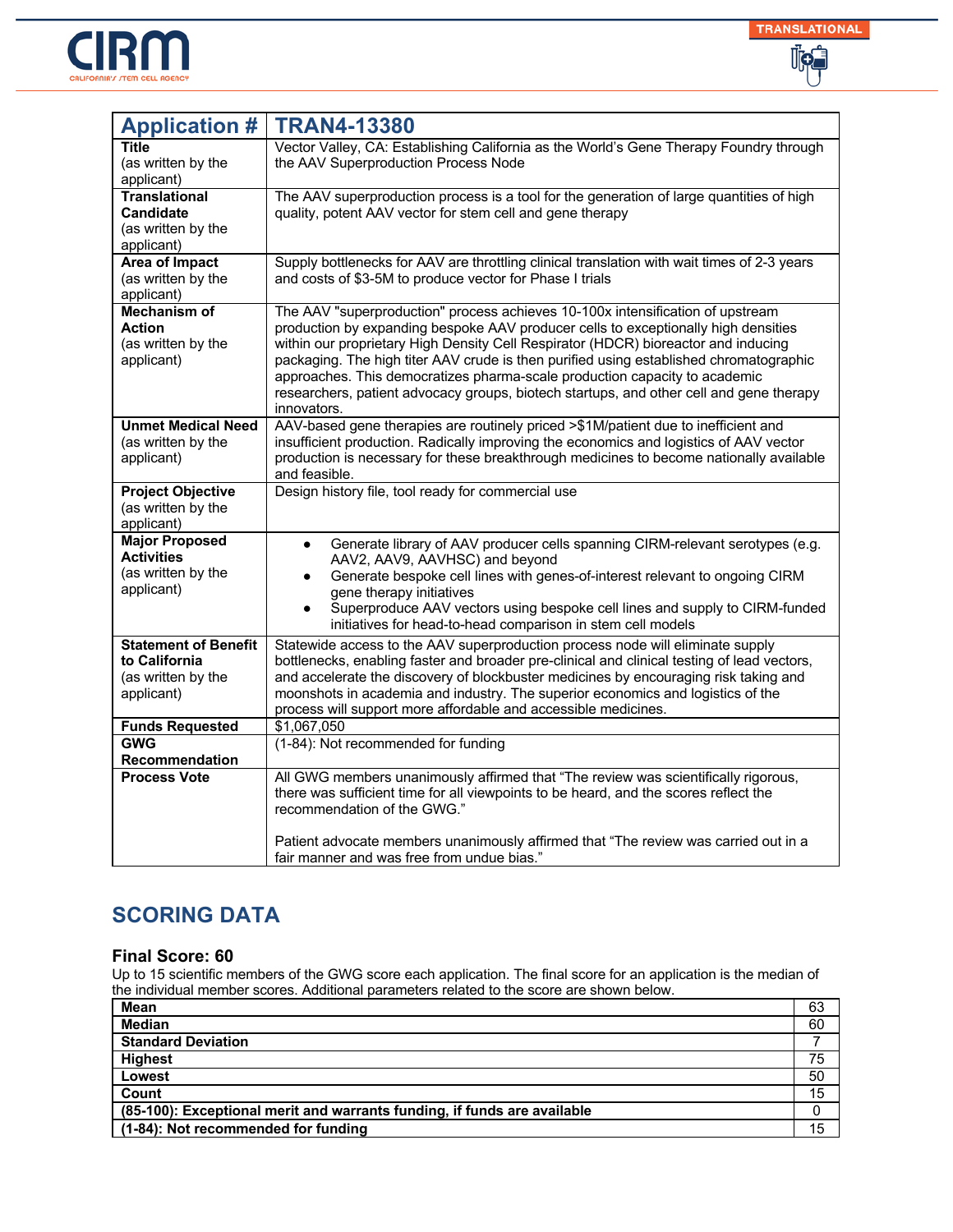

| <b>GWG Votes</b> | Does the proposal have the necessary significance and potential for impact?                                                                                                                                                                                                                                                                                                                                                                                                                                                                                                                                                                                                                                                                                                                                                                                                                                                                                                                                                                                                                                                                                                                                                                                                                                                                                                                                                                                                                                                                                                                                                         |
|------------------|-------------------------------------------------------------------------------------------------------------------------------------------------------------------------------------------------------------------------------------------------------------------------------------------------------------------------------------------------------------------------------------------------------------------------------------------------------------------------------------------------------------------------------------------------------------------------------------------------------------------------------------------------------------------------------------------------------------------------------------------------------------------------------------------------------------------------------------------------------------------------------------------------------------------------------------------------------------------------------------------------------------------------------------------------------------------------------------------------------------------------------------------------------------------------------------------------------------------------------------------------------------------------------------------------------------------------------------------------------------------------------------------------------------------------------------------------------------------------------------------------------------------------------------------------------------------------------------------------------------------------------------|
| Yes:<br>6        | There is a major bottleneck in the production of AAV and related viral vectors for first in<br>human trials. This is especially true for indications with small patient populations, such as<br>orphan diseases. The proposal describes the development of a novel small-scale<br>bioreactor that enables the production of high titer viral vectors for therapeutic<br>applications. If successful, this device would have a significant impact for many orphan<br>diseases that have tremendous unmet medical need.<br>This device is being developed to enable the production of AAV for both in vivo gene<br>$\bullet$<br>therapy and for ex vivo gene engineering of hematopoietic stem cells (HSCs). This type of<br>a product is likely to increase the success of developing stem cell technologies and<br>therapeutics. The product will enable the rapid acceleration of manufacturing and<br>development of multi-modality therapies, including AAV gene therapies and gene<br>modified HSC therapies.<br>The concept is interesting, but lacked focus on how to move forward.<br>$\bullet$                                                                                                                                                                                                                                                                                                                                                                                                                                                                                                                              |
| No:<br>7         | It is a conceptual project; it is not evident that a large scale AAV production can be<br>$\bullet$<br>achieved using the proposed strategy. Thus, the impact is likely to be rather small.<br>Needs additional data to support the proposal and feasibility of the approach.<br>٠<br>While there are AAV bottlenecks for their manufacture, the described product is unlikely<br>$\bullet$<br>to impact this unmet medical need due to lack of scalability of the technology. Membrane<br>technologies with high oxygenation will unlikely be scaled beyond the small scale, limiting<br>the applicability of this technology.<br>The product is at a conceptual stage and there is no significant data to suggest that the<br>$\bullet$<br>technology will provide sufficient value. I would like to see evidence that the technology<br>can be scaled up.                                                                                                                                                                                                                                                                                                                                                                                                                                                                                                                                                                                                                                                                                                                                                                        |
| <b>GWG Votes</b> | Is the rationale sound?                                                                                                                                                                                                                                                                                                                                                                                                                                                                                                                                                                                                                                                                                                                                                                                                                                                                                                                                                                                                                                                                                                                                                                                                                                                                                                                                                                                                                                                                                                                                                                                                             |
| Yes:<br>6        | Superproduction of AAV, using the system, is achieved by combining a proprietary high<br>$\bullet$<br>density cell respirator (HDCR) bioreactor with their custom producer cell lines. The<br>scientific and technical rationale for the device is built on a sound foundation of<br>bioprocess and viral vector manufacturing principles.<br>The rationale appears to be sound.<br>The rationale is there but lacked sufficient preliminary data.<br>$\bullet$<br>The preliminary data support additional development of the product. However, the project<br>$\bullet$<br>and proposal need to be modified to enable a more clear and well-defined line of sight<br>toward clinical and therapeutic application.<br>The preliminary data is convincing proof of concept that the team is capable of producing<br>$\bullet$<br>vector that is effective and potent for in vivo gene therapy applications. However, it is<br>unclear if this vector will be sufficient for HSC or stem cell gene engineering efforts. There<br>is not preliminary data for that type of application.<br>Figure 3 is not completely accurate. The higher cost at a contract development and<br>٠<br>manufacturing company is often driven by the higher cost of goods for "GMP grade"<br>starting materials, Quality Systems, Operators, QC, etcwhich are very different from<br>the research stage. How much of this cost difference is truly due to manufacturing<br>efficiency vs different infrastructure needs? What would be the true cost to make AAV<br>using the HDCR approach in a cGMP environment compared to the standard<br>benchmark? |
| No:<br>7         | Increased oxygenation has been shown to increase the density of cells, but there are<br>$\bullet$<br>other methods that are more scalable that can accomplish the same effect. There is a<br>reason bio-manufacturing has gravitated towards single use tank bioreactors - they are<br>scalable, which is essential for large scale vector manufacturing.<br>There is limited data to support the proposition. Also, I only found an abstract and no<br>$\bullet$<br>publication on the technology. The increase in titer in Figure 6 seems to be direct result of<br>increased density using a non-scalable technology.<br>The data is very limited and not sufficient to support development of the product.                                                                                                                                                                                                                                                                                                                                                                                                                                                                                                                                                                                                                                                                                                                                                                                                                                                                                                                      |
| <b>GWG Votes</b> | Is the proposal well planned and designed?                                                                                                                                                                                                                                                                                                                                                                                                                                                                                                                                                                                                                                                                                                                                                                                                                                                                                                                                                                                                                                                                                                                                                                                                                                                                                                                                                                                                                                                                                                                                                                                          |
| Yes:             | none                                                                                                                                                                                                                                                                                                                                                                                                                                                                                                                                                                                                                                                                                                                                                                                                                                                                                                                                                                                                                                                                                                                                                                                                                                                                                                                                                                                                                                                                                                                                                                                                                                |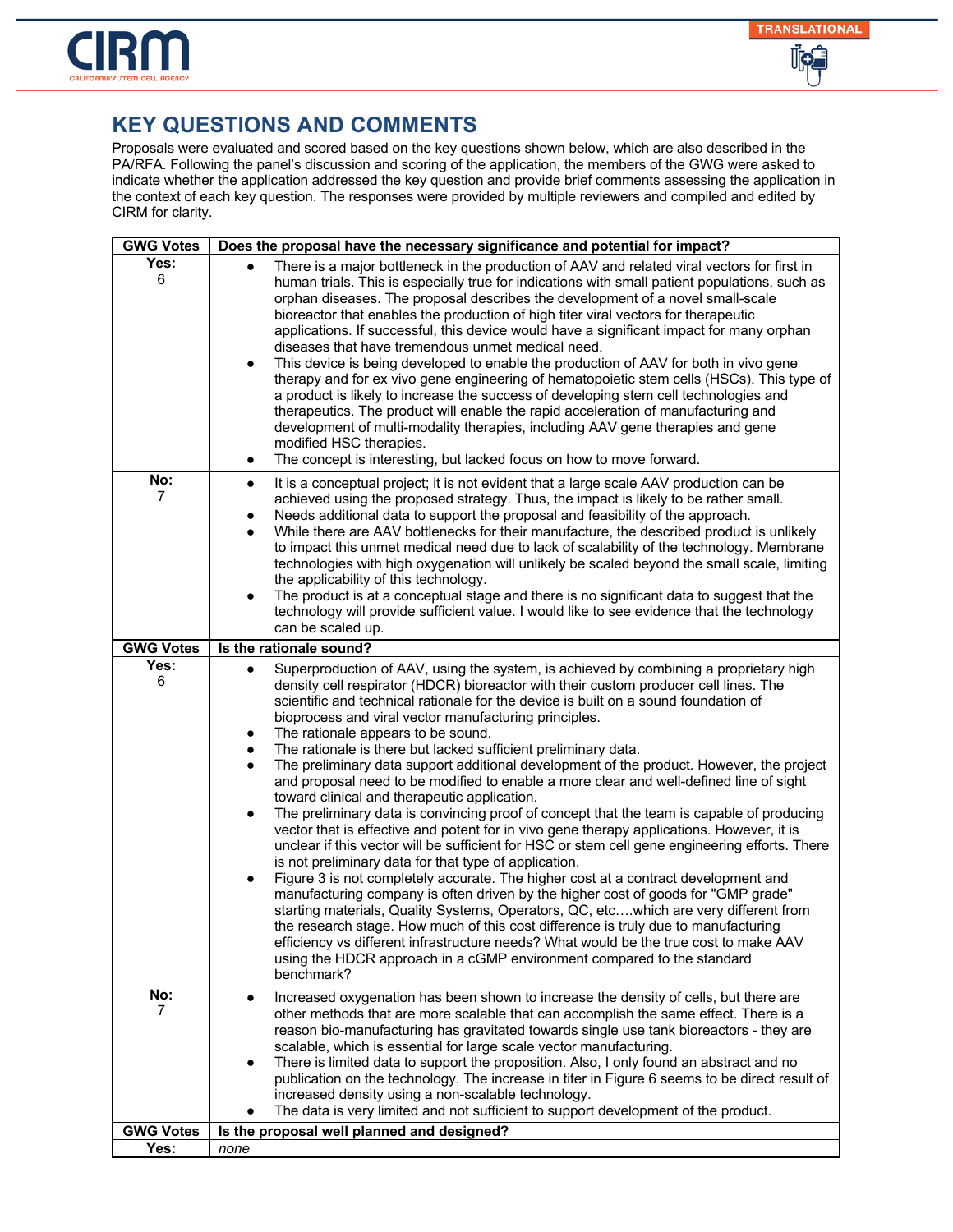



| 0                |                                                                                                                                                                                                                                                                                                                                                                                                                                                                                                                                                                                                                                                                                                                                                                                                                                                                                                                                                                                                                                                                                                                                                                                                                                                                                                                                                                                                                                                                                                                                                                                                                                                                                                                                                                                                                                                                                                                                                                                                                                                                                                                                                                                                                                                                                                                                                                                                                                                      |
|------------------|------------------------------------------------------------------------------------------------------------------------------------------------------------------------------------------------------------------------------------------------------------------------------------------------------------------------------------------------------------------------------------------------------------------------------------------------------------------------------------------------------------------------------------------------------------------------------------------------------------------------------------------------------------------------------------------------------------------------------------------------------------------------------------------------------------------------------------------------------------------------------------------------------------------------------------------------------------------------------------------------------------------------------------------------------------------------------------------------------------------------------------------------------------------------------------------------------------------------------------------------------------------------------------------------------------------------------------------------------------------------------------------------------------------------------------------------------------------------------------------------------------------------------------------------------------------------------------------------------------------------------------------------------------------------------------------------------------------------------------------------------------------------------------------------------------------------------------------------------------------------------------------------------------------------------------------------------------------------------------------------------------------------------------------------------------------------------------------------------------------------------------------------------------------------------------------------------------------------------------------------------------------------------------------------------------------------------------------------------------------------------------------------------------------------------------------------------|
| No:<br>13        | The program and concept are compelling. There are some gaps in the overall program<br>$\bullet$<br>that need to be addressed to make this a stronger application.<br>All preliminary data in this grant has been generated within the context of in vivo AAV<br>$\bullet$<br>gene therapy encoding reporter transgenes. Is the vector produced by the process of<br>sufficient quality to enable gene editing in an HSC? High multiplicity of infection and<br>quality have been major bottlenecks. Is there any proof of concept for non-reporter genes<br>of interest? What is the plan around development and process optimization of the<br>platform using constructs that are therapeutically and clinical relevant?<br>Needs more preliminary data and planning of the approach. Needs more process<br>development focus.<br>While the tool could apply to several different areas, the plan for the next 24 months<br>$\bullet$<br>lacked clarity regarding how to get to a place where the tool would be ready for<br>commercial manufacturing.<br>The plan is not well thought through. In specific Aim 1.2, for example, the goal is to<br>$\bullet$<br>compare linearized plasmid, transposon, and lentiviral integration approaches for the<br>generation of the packaging cell line. There is no thought to regulatory considerations<br>here. It would be highly unlikely that the FDA would approve a packaging cell line for AAV<br>production with resident lentiviral vector sequences in the cell line.<br>The proposal is constructed around developing packaging cell lines without any specific<br>٠<br>aims devoted to scale-up, process development of supposedly highly concentrated vector<br>is completely missing and the lack of generation of GMP master cell banks for GMP AAV<br>production and any of the quality systems needed to support such a product casts<br>considerable cloud on this program.<br>The proposal lacks description of many technical details. No plans for downstream<br>$\bullet$<br>development of the technology are presented, no scale up or system validation plans are<br>described. Plans for regulatory support are not provided.<br>The application focuses on cell line development without consideration of all the other<br>aspects for producing a GMP cell line. The manufacturing and quality systems needed for<br>its utility are completely absent from this application. |
| <b>GWG Votes</b> | Is the proposal feasible?                                                                                                                                                                                                                                                                                                                                                                                                                                                                                                                                                                                                                                                                                                                                                                                                                                                                                                                                                                                                                                                                                                                                                                                                                                                                                                                                                                                                                                                                                                                                                                                                                                                                                                                                                                                                                                                                                                                                                                                                                                                                                                                                                                                                                                                                                                                                                                                                                            |
| Yes:<br>5        | There is a partnership with a respected investigator in the field. The other staff appear to<br>$\bullet$<br>be qualified to perform the tasks in the proposal.<br>The proposal is feasible, but for small, not large-scale production of AAV.<br>The team seems to lack regulatory and data/IT support. Given that this is being<br>developed as a manufacturing bioreactor/device for use in the cGMP environment, it'll be<br>important for the team to build out capabilities that enable deployment of the device in a<br>regulated cGMP environment. It is unclear if the team actually has this capability.<br>The contingency plans seem fairly superficial. They don't, for example, take into<br>$\bullet$<br>consideration of regulatory and quality risks associated with developing a bioreactor for<br>the cGMP environment. It would be good for the team to more fully flesh out the<br>contingency plans.                                                                                                                                                                                                                                                                                                                                                                                                                                                                                                                                                                                                                                                                                                                                                                                                                                                                                                                                                                                                                                                                                                                                                                                                                                                                                                                                                                                                                                                                                                                           |
| No:<br>8         | The plan can be more clearly defined, including relating to how they intend to transition to<br>manufacturing for commercialization.<br>It was not clearly explained how the performance targets were selected, and what might<br>impact reaching those targets.<br>There is a need for teams to provide quality and regulatory support.                                                                                                                                                                                                                                                                                                                                                                                                                                                                                                                                                                                                                                                                                                                                                                                                                                                                                                                                                                                                                                                                                                                                                                                                                                                                                                                                                                                                                                                                                                                                                                                                                                                                                                                                                                                                                                                                                                                                                                                                                                                                                                             |
| <b>GWG Votes</b> | Does the project serve the needs of underserved communities?                                                                                                                                                                                                                                                                                                                                                                                                                                                                                                                                                                                                                                                                                                                                                                                                                                                                                                                                                                                                                                                                                                                                                                                                                                                                                                                                                                                                                                                                                                                                                                                                                                                                                                                                                                                                                                                                                                                                                                                                                                                                                                                                                                                                                                                                                                                                                                                         |
| Yes:<br>6        | If successful, this gene therapy foundry can benefit different patient populations, including<br>$\bullet$<br>an underserved community.                                                                                                                                                                                                                                                                                                                                                                                                                                                                                                                                                                                                                                                                                                                                                                                                                                                                                                                                                                                                                                                                                                                                                                                                                                                                                                                                                                                                                                                                                                                                                                                                                                                                                                                                                                                                                                                                                                                                                                                                                                                                                                                                                                                                                                                                                                              |
| No:<br>7         | While the tool may have a wide range of uses, the application lacked detail about how<br>$\bullet$<br>underserved communities could be specifically helped.<br>Additional clarity would be useful regarding how this product may aid underserved<br>communities.<br>Developing low cost vector manufacturing processes does address health equity issues.<br>However, the plan is not sufficiently developed to be able to actualize it.                                                                                                                                                                                                                                                                                                                                                                                                                                                                                                                                                                                                                                                                                                                                                                                                                                                                                                                                                                                                                                                                                                                                                                                                                                                                                                                                                                                                                                                                                                                                                                                                                                                                                                                                                                                                                                                                                                                                                                                                             |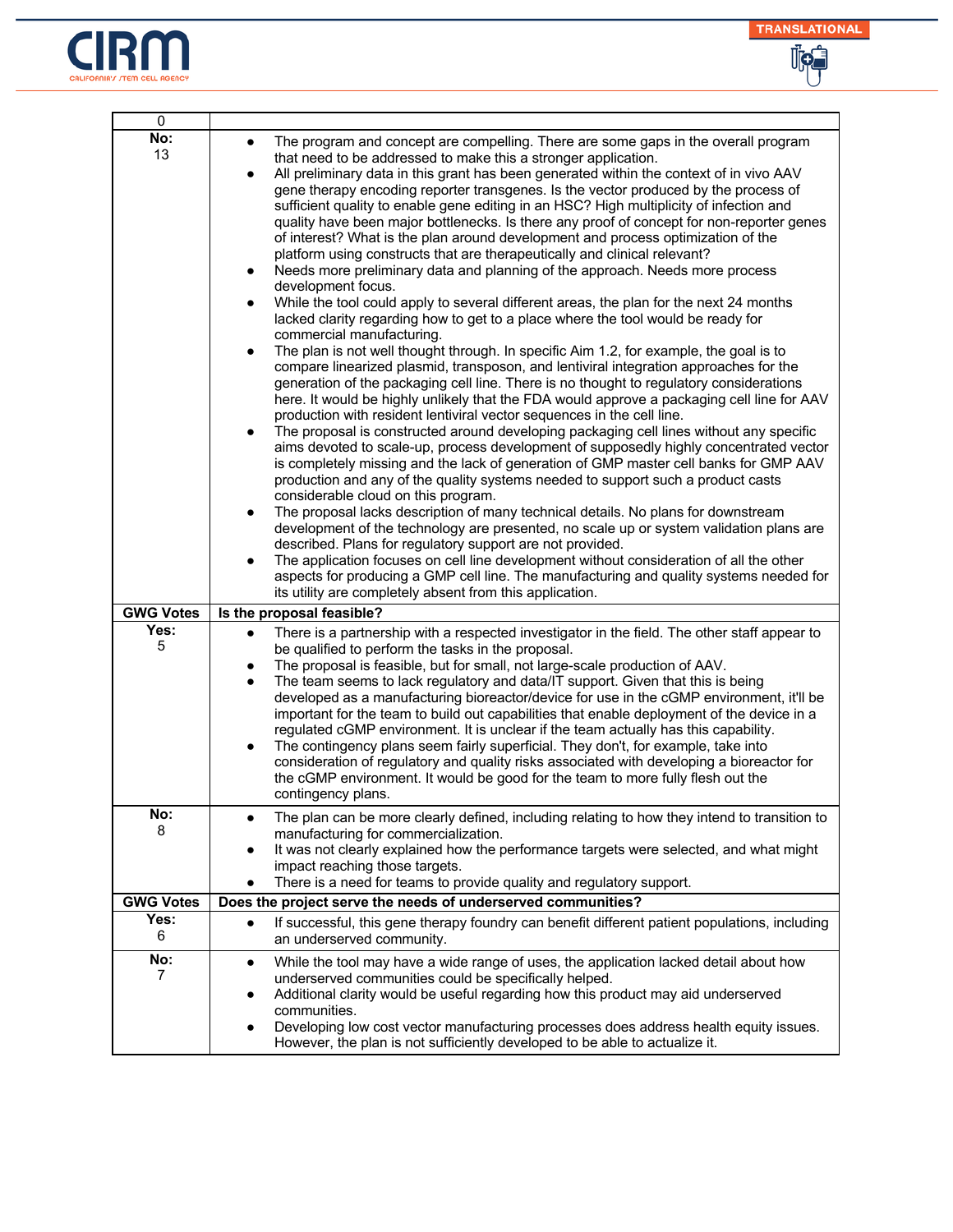



| <b>Application #</b>             | <b>TRAN1-13314</b>                                                                                                                                                           |
|----------------------------------|------------------------------------------------------------------------------------------------------------------------------------------------------------------------------|
| Title                            | An Ocular Gene Therapy to Treat Dry Age-related Macular Degeneration (AMD) - An                                                                                              |
| (as written by the               | <b>Unmet Need</b>                                                                                                                                                            |
| applicant)                       |                                                                                                                                                                              |
| <b>Translational</b>             | An ocular gene therapy to renew retinal stem cells, improve vision, and prevent blindness                                                                                    |
| <b>Candidate</b>                 | from dry age-related macular degeneration (AMD).                                                                                                                             |
| (as written by the<br>applicant) |                                                                                                                                                                              |
| Area of Impact                   | The targeted area of impact is the development of a novel modifier gene therapy to                                                                                           |
| (as written by the               | rejuvenate retinal cells and prevent vision loss due to AMD.                                                                                                                 |
| applicant)                       |                                                                                                                                                                              |
| <b>Mechanism of</b>              | The proposed candidate activates multiple cell survival pathways in the retina and the                                                                                       |
| <b>Action</b>                    | retinal pigment epithelium to prevent oxidative stress induced damage. This gene                                                                                             |
| (as written by the               | therapy:                                                                                                                                                                     |
| applicant)                       | 1) Increases retinal stem cell gene expression,                                                                                                                              |
|                                  | 2) Increases antioxidant enzymes,                                                                                                                                            |
|                                  | 3) Prevents programmed cell death,<br>4) Reduces DNA damage, and                                                                                                             |
|                                  | 5) Regulates the complement pathway                                                                                                                                          |
|                                  | Simultaneous activation of these pathways in a combined manner prevents retinal death                                                                                        |
|                                  | and preserves retinal function.                                                                                                                                              |
| <b>Unmet Medical</b>             | Dry macular degeneration is the leading cause of vision loss in the elderly with no current                                                                                  |
| Need                             | available treatment                                                                                                                                                          |
| (as written by the               |                                                                                                                                                                              |
| applicant)                       |                                                                                                                                                                              |
| <b>Project Objective</b>         | Clinical Good Manufacturing Practices (cGMP) manufacturing readiness and pre-IND                                                                                             |
| (as written by the<br>applicant) | meeting.                                                                                                                                                                     |
| <b>Major Proposed</b>            |                                                                                                                                                                              |
| <b>Activities</b>                | Determine target dose range and demonstrate 3-month safety/toxicity in a mini<br>$\bullet$<br>pig animal model.                                                              |
| (as written by the               | Obtain 12-month safety, toxicity, biodistribution, and immunogenicity data after<br>$\bullet$                                                                                |
| applicant)                       | administering gene therapy in a mini pig animal model.                                                                                                                       |
|                                  | Scale-up research grade gene therapy manufacturing to cGMP manufacturing                                                                                                     |
|                                  | with production quality standards suitable for intraocular use.                                                                                                              |
| <b>Statement of Benefit</b>      | Age-related macular degeneration is a condition where the retina is damaged leading to                                                                                       |
| to California                    | progressive irreversible vision loss, and there is no current therapy available. AMD affects                                                                                 |
| (as written by the               | 1.3 million Californians today and the number is expected to double by 2050 due to the                                                                                       |
| applicant)                       | aging population. The annual economic impact on the California economy is \$8B (NEI<br>data). Developing an effective preventative therapy would improve Californian welfare |
|                                  | and reduce the economic burden of low vision-associated disability.                                                                                                          |
| <b>Funds Requested</b>           | \$3,197,261                                                                                                                                                                  |
| <b>GWG</b>                       | (1-84): Not recommended for funding                                                                                                                                          |
| Recommendation                   |                                                                                                                                                                              |
| <b>Process Vote</b>              | All GWG members unanimously affirmed that "The review was scientifically rigorous,                                                                                           |
|                                  | there was sufficient time for all viewpoints to be heard, and the scores reflect the                                                                                         |
|                                  | recommendation of the GWG."                                                                                                                                                  |
|                                  | Patient advocate members unanimously affirmed that "The review was carried out in a fair                                                                                     |
|                                  | manner and was free from undue bias."                                                                                                                                        |

#### **Final Score: --**

| Mean                      | $- -$ |
|---------------------------|-------|
| <b>Median</b>             | $- -$ |
| <b>Standard Deviation</b> | $- -$ |
| <b>Highest</b>            | $- -$ |
| Lowest                    | $- -$ |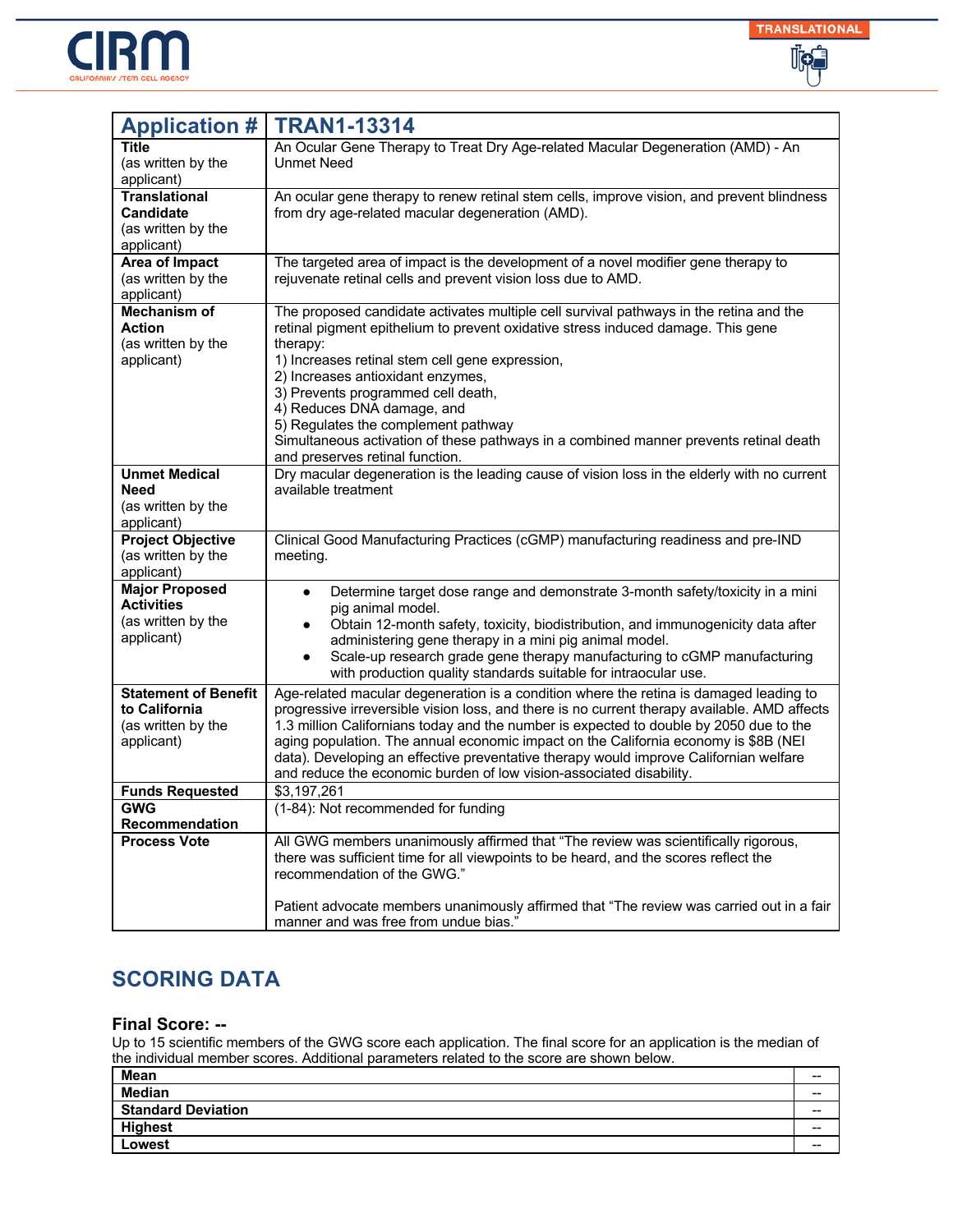

| Count                                                                       |  |
|-----------------------------------------------------------------------------|--|
| $(85-100)$ : Exceptional merit and warrants funding, if funds are available |  |
| (1-84): Not recommended for funding                                         |  |

| <b>GWG Votes</b> | Does the proposal have the necessary significance and potential for impact?                                                                                                                                                                                                                                                                                                                                                                                                                                                                                                                                                                                                                                                                                                                                                                                                                                                                                                                                                                                                                                                                                                                                                                                                                                                                                                                                                                                                                                                                                                                                                                                                                                                                                                                                                                                                                                                                                                                                                                                                                                                                                                           |
|------------------|---------------------------------------------------------------------------------------------------------------------------------------------------------------------------------------------------------------------------------------------------------------------------------------------------------------------------------------------------------------------------------------------------------------------------------------------------------------------------------------------------------------------------------------------------------------------------------------------------------------------------------------------------------------------------------------------------------------------------------------------------------------------------------------------------------------------------------------------------------------------------------------------------------------------------------------------------------------------------------------------------------------------------------------------------------------------------------------------------------------------------------------------------------------------------------------------------------------------------------------------------------------------------------------------------------------------------------------------------------------------------------------------------------------------------------------------------------------------------------------------------------------------------------------------------------------------------------------------------------------------------------------------------------------------------------------------------------------------------------------------------------------------------------------------------------------------------------------------------------------------------------------------------------------------------------------------------------------------------------------------------------------------------------------------------------------------------------------------------------------------------------------------------------------------------------------|
| Yes:             | Currently there are no good treatment options for Age-related Macular Degeneration                                                                                                                                                                                                                                                                                                                                                                                                                                                                                                                                                                                                                                                                                                                                                                                                                                                                                                                                                                                                                                                                                                                                                                                                                                                                                                                                                                                                                                                                                                                                                                                                                                                                                                                                                                                                                                                                                                                                                                                                                                                                                                    |
| 6                | (AMD). This proposal aims to address this unmet medical need.                                                                                                                                                                                                                                                                                                                                                                                                                                                                                                                                                                                                                                                                                                                                                                                                                                                                                                                                                                                                                                                                                                                                                                                                                                                                                                                                                                                                                                                                                                                                                                                                                                                                                                                                                                                                                                                                                                                                                                                                                                                                                                                         |
|                  | The proposal is significant and if successful, will address an unmet clinical need.                                                                                                                                                                                                                                                                                                                                                                                                                                                                                                                                                                                                                                                                                                                                                                                                                                                                                                                                                                                                                                                                                                                                                                                                                                                                                                                                                                                                                                                                                                                                                                                                                                                                                                                                                                                                                                                                                                                                                                                                                                                                                                   |
|                  | The proposed study does have the necessary significance and potential for impact.<br>$\bullet$                                                                                                                                                                                                                                                                                                                                                                                                                                                                                                                                                                                                                                                                                                                                                                                                                                                                                                                                                                                                                                                                                                                                                                                                                                                                                                                                                                                                                                                                                                                                                                                                                                                                                                                                                                                                                                                                                                                                                                                                                                                                                        |
| No:<br>7         | This will be high-impact if it works, as there are 1.3 million Californians with early-stage<br>$\bullet$<br>AMD.<br>Other therapies in development include cellular products administered directly into the<br>$\bullet$<br>eye to repopulate the retinal pigment epithelial (RPE) cell layer, though none of these cell<br>therapies has completed clinical development. There are also other AAV gene therapies<br>in development for this condition.<br>Repopulation of the retinal pigment epithelial (RPE) cell layer, if successful, has the<br>$\bullet$<br>potential to prevent degeneration in the overlying photoreceptor layer and vision loss in<br>dry AMD. This therapy might overcome some of the limitations that have been observed<br>for cell-based therapy for dry AMD. However, it is not clear why selection of the gene<br>BMi1 is expected to be more successful than previously attempted gene therapies for dry<br>AMD.<br>There is currently no treatment for dry AMD. The proposed AAV-BLMi1 gene therapy, if<br>$\bullet$<br>successful, would address an unmet medical need. However, limitations in the supporting<br>data and study design raise concerns as to whether this will have the therapeutic benefits<br>the applicants anticipate.                                                                                                                                                                                                                                                                                                                                                                                                                                                                                                                                                                                                                                                                                                                                                                                                                                                                                                        |
| <b>GWG Votes</b> | Is the rationale sound?                                                                                                                                                                                                                                                                                                                                                                                                                                                                                                                                                                                                                                                                                                                                                                                                                                                                                                                                                                                                                                                                                                                                                                                                                                                                                                                                                                                                                                                                                                                                                                                                                                                                                                                                                                                                                                                                                                                                                                                                                                                                                                                                                               |
| Yes:             | none                                                                                                                                                                                                                                                                                                                                                                                                                                                                                                                                                                                                                                                                                                                                                                                                                                                                                                                                                                                                                                                                                                                                                                                                                                                                                                                                                                                                                                                                                                                                                                                                                                                                                                                                                                                                                                                                                                                                                                                                                                                                                                                                                                                  |
|                  |                                                                                                                                                                                                                                                                                                                                                                                                                                                                                                                                                                                                                                                                                                                                                                                                                                                                                                                                                                                                                                                                                                                                                                                                                                                                                                                                                                                                                                                                                                                                                                                                                                                                                                                                                                                                                                                                                                                                                                                                                                                                                                                                                                                       |
| 0<br>No:<br>13   | That Bmi1 plays a key role in retinal development and homeostasis is well-supported, but<br>$\bullet$<br>its potential role and use as a therapeutic target in dry AMD is not. A major concern is that<br>no evidence is provided to demonstrate (a) a link between dry AMD and changes in Bmi1<br>levels in the retina or (b) that Bmi1 downregulation results in a dry AMD-like phenotype.<br>The application should at least include preliminary data showing Bmi1 levels in healthy<br>versus dry AMD eyes.<br>The existing efficacy data are not adequate. The first efficacy study uses young mice<br>$\bullet$<br>treated 6 weeks before retinal damage was induced. In the second efficacy study, the<br>treatment and injury were administered at the same time in non-aged mice. A better<br>approach to showing preclinical proof-of-concept is needed.<br>Clinically, invasive gene therapy for dry AMD will most likely not occur until mid-stage<br>disease. Thus it would be more appropriate for the investigators to assess<br>neuroprotection by administering gene therapy following injury.<br>The supporting data presented do not provide confidence that a product will be generated<br>$\bullet$<br>since (a) gene therapy in the translational studies was performed either 6 weeks prior to,<br>or immediately upon, retinal damage which will not equate to the clinical scenario where<br>treatment of this kind will most likely be performed at mid stage dry AMD; (b) the<br>applicants have used two acute retinal damage models which do not reflect the chronic<br>pathogenesis of dry AMD; and (c) an intravitreal approach might be preferable to the<br>more invasive and problematic subretinal route.<br>The authors propose a potency assay using Bmi1 transgene expression after<br>transduction of cultured primary cells. The use of primary cells may be impractical for<br>measuring the potency of the clinical or commercial product. AMD-relevant cell lines (if<br>there are any) should be validated.<br>There is no strong evidence that Bmi1 represents a promising gene therapy target for<br>preservation of the retina in AMD. |